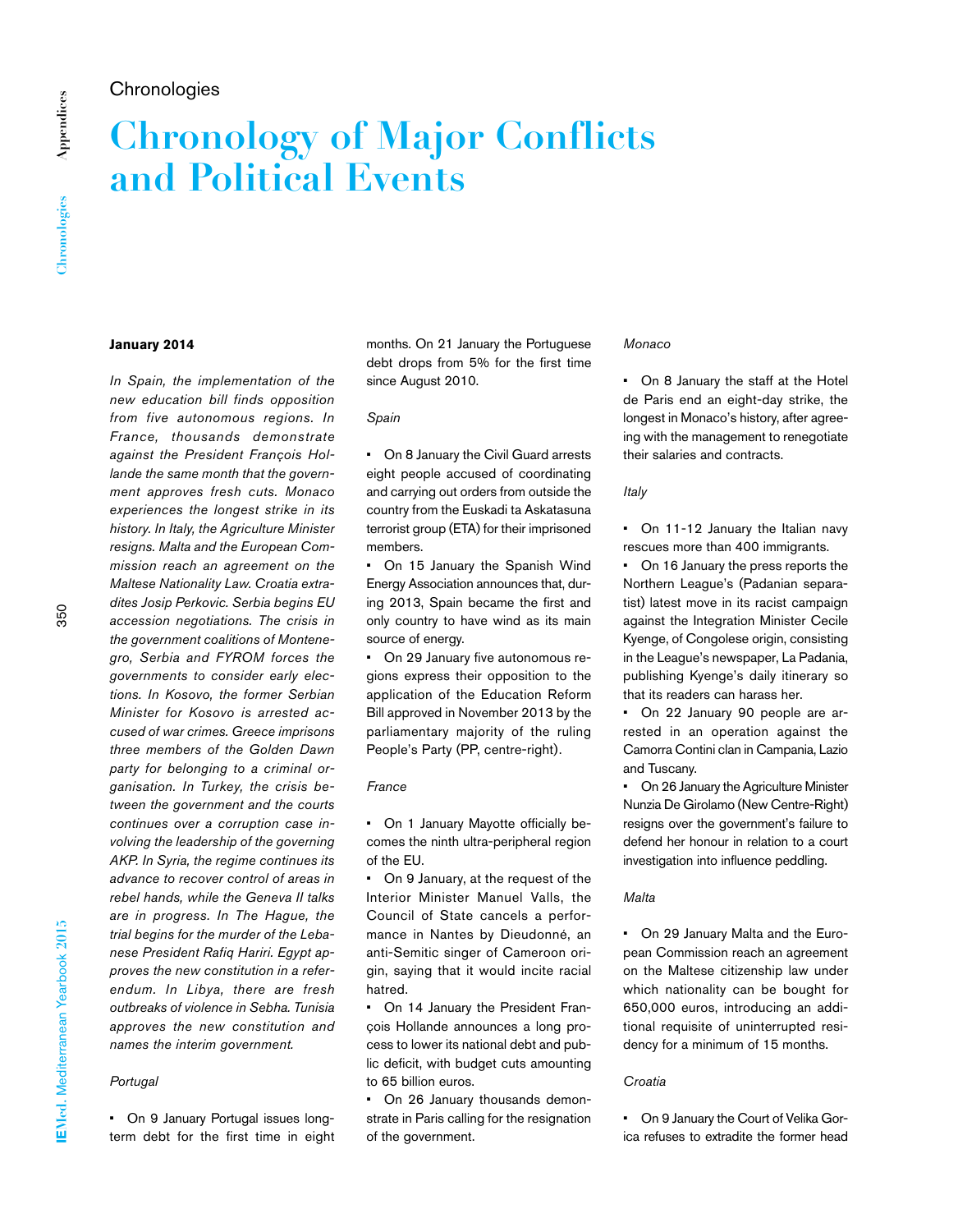of the Yugoslav secret service Zdravko Mustac to Germany for the 1983 murder in Munich of dissident Stjepan Djurekovic. The decision contrasts with that taken the previous day by a court in Zagreb, and confirmed on 21 January by the Supreme Court, which approves the extradition of former Yugoslavian intelligence chief Josip Perkovic, in the same case.

# *Montenegro*

• On 25 January the Social Democratic Party (SDP) traditional ally of the governing Democratic Party of Socialists (DPS) agrees to collaborate with the opposition Positive Montenegro Party, also social democratic, accelerating the possibility of a split in the coalition government.

# *Serbia*

• On 21 January Serbia initiates EU accession negotiations.

• On 25 January the Economy Minister Sasa Radulovic (Serbian Progressive Party, SNS, conservative) resigns over his failure to reach an agreement with trade unions to liberalise the labour market. His departure intensifies the crisis in the coalition government and increases the chances of early elections.

• On 29 January the former President Boris Tadic leaves the Democratic Party (DS, social democratic) because of disagreements with the leadership.

# *Kosovo under United Nations Security Council Resolution 1244*

• On 11 January Albania and Kosovo hold their first bilateral summit in Prizren to advance together on their respective European accession processes.

• On 15 January radical Kosovo Serbs, opposed to the agreement between Belgrade and Kosovo to normalise bilateral relations, murder Dimitrije Janicijevic, the Kosovo Serb municipal councillor in Mitrovica and member of the Kosovo coalition government.

• On 27 January the Parliament fails to agree on a constitutional modification proposed by the ruling Democratic Party of Kosovo (PDK, centre-right) to reserve 20 seats for Montenegrin and Croatian minorities.

• On 28 January the former Serbian Minister for Kosovo Affairs Oliver Ivanovic is arrested in Kosovo suspected of committing war crimes between 1999 and 2000. His arrest sparks protests in Belgrade and Mitrovica, where Ivanovic is emerging as a favourite in the city's mayoral elections scheduled for 23 February, after, on 11 January, the winner of the November 2013 elections, Krstimir Pantic, turns down the post, in a tacit refusal to recognise Kosovo's sovereignty.

# *FYROM*

• On 30 January the Internal Macedonian Revolutionary Organisation – Democratic Party for Macedonian National Unity (VMRO-DPMNE, conservative) and its coalition partner the Democratic Union for Integration (DUI, Albanian nationalist) agree to hold early presidential elections.

# *Greece*

• On 6 January Greece files a complaint against the Troika to the European Parliament for making incorrect calculations on the implementation of the required austerity measures and the effects they would have on the Greek economy. The country urges the EU to extend the repayment deadlines and lower the interests of the economic bailout.

• On 11 January three Golden Dawn members are jailed pending trial for belonging to a criminal organisation. With this ruling from the Greek judiciary, five of the 19 MPs from the neo-Nazi party are behind bars.

# *Turkey*

• On 7 January the government sacks the police chiefs of 15 provinces. The dismissals add to those carried out since December 2013 and affect around a thousand police officers investigating a possible corruption case that involves the ruling Justice and Development Party (AKP, Islamist).

• On 9 January the government presents a draft bill to limit access to the Internet and monitor what pages users are visiting, as part of a new block of conservative regulations presented by the Ministry of Family and Social Policy.

### *Cyprus*

• On 22 January the government approves the draft bill to create a dispute tribunal.

• On 28 January Northern Cyprus abolishes the law that criminalises homosexuality.

### *Syria*

• On 3 January a major offensive begins, which continues throughout the month, led by the Free Syrian Army (FSA) and the Islamic Front against the Islamic State of Iraq and the Levant  $(ISIS)$ .

• On 9 January the National Coalition of Syrian Revolutionary and Opposition Forces (NCSROF) announces its decision to re-elect Ahmad Jarba as its president.

On 22 January the Geneva II Peace Conference begins, marked by the controversial absence of Iran and aimed at deciding on a transitional government. On 30 January the talks end without reaching an agreement.

### *Lebanon*

• On 16 January the trial in absentia begins at the Special Tribunal for Lebanon in The Hague against four members of Hezbollah for the murder in 2005 of the Prime Minister Rafiq Hariri and another 21 people.

• On 16 January five people are killed in an attack in Hermel, a Hezbollah stronghold. On 21 January another four people are killed in a fresh attack in Haret Hreik. This brings the number of attacks against Hezbollah to five since the group announced its participation in the Syrian conflict in June 2013.

• On 17 January seven people are killed by mortar shells fired from Syria into Arsal. With a majority Sunni population in favour of the Syrian revolution, Arsal has virtually been shelled on a daily basis.

# *Egypt*

• On 9 January 113 Muslim Brotherhood members are handed down sentences of up to three years' imprisonment. • On 14-15 January Egypt holds the referendum for the new constitution.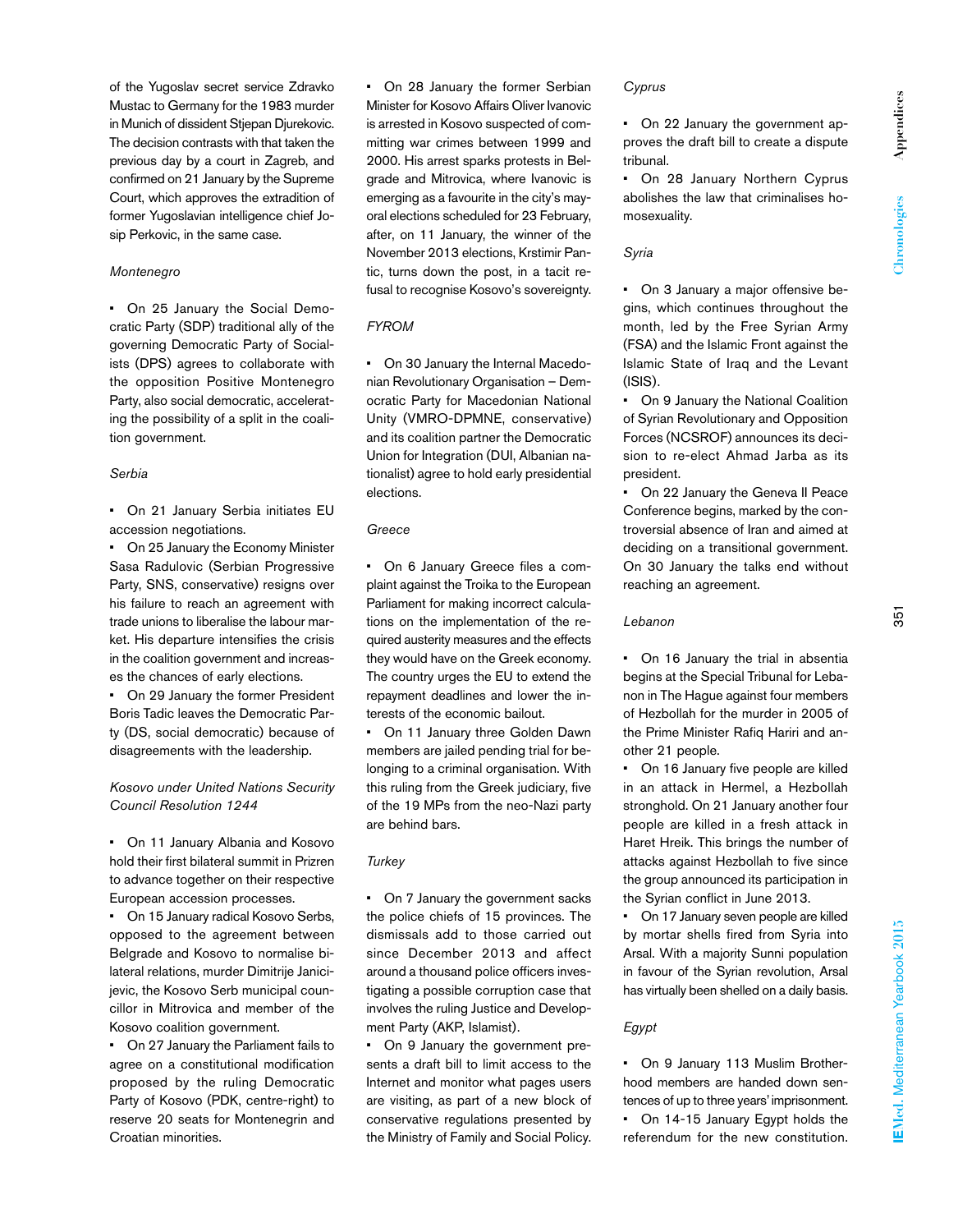Appendices **Appendices** Chronologies **Chronologies** Confrontations and clashes break out between Muslim Brotherhood supporters and security forces leaving at least nine dead and 444 arrested. On 18 January the Electoral Commission announces that 98.1% of voters have approved the new constitution with a 38.6% turnout.

• On 22 January the Muslim Brotherhood and the Alliance to Support Legitimacy, call for 19 days of protest against the government sparking unrest throughout the month.

• On 27 January the social democrat deputy Prime Minister and International Cooperation Minister Ziad Baha el-Din announces his resignation, saying that his decision is coherent with the transitional process.

• On 27 January the Supreme Council of the Armed Forces authorises the vice President and Defence Minister Abdel Fattah Al-Sisi to run in the next presidential elections.

• On 28 January Mohammad Saeed, head of the Technical Office of the Interior Minister is assassinated in Giza.

• On 31 January Saudi Arabia announces a new 4-billion-dollar aid package for Egypt.

# *Libya*

• On 8 January the self-declared autonomous government of Cyrenaica announces that it will resume oil exports outside of state control.

• On 9 January clashes break out in Sabha, Fezzan, between the Toubou community and the Awlad Suleiman militias. On 20 January the situation worsens with the capture of the Tamenhet military base by Gaddafist militias. On 18 January the General National Congress (GNC, Parliament) declares a state of emergency and approves military intervention. On 27 January the death toll rises to 99. On 29 January the army and Misrata Battalion take back the Tamenhet base.

• On 12 January Abd-Rabbo al-Barassi, Prime Minister of the self-declared autonomous region of Cyrenaica, survives an assassination attempt in Bayda.

• On 12 January the deputy Minister of Industry Hasan al-Droui is assassinated in Sirte.

• On 21 January the Interior Minister submits a report to the GNC that documents 643 political assassinations during 2013 and reveals serious breaches in domestic security.

• On 29 January the deputy Prime Minister and Interior Minister Seddik Abdelkarim survives an assassination attempt in Tripoli.

# *Tunisia*

• On 9 January the Prime Minister Ali Larayedh resigns to make way for the new interim government of Mehdi Jomaa, who was elected the new Prime Minster in December 2013. Larayedh also cancels the new taxation on agricultural vehicles from the 2014 Finance Law, which has sparked protests since December.

• On 10 January the US adds Ansar al-Sharia to its list of terrorist organisations.

• On 15 January the members of the High Electoral Commission take their posts after being elected on 8 January.

• On 26 January the National Assembly approves the new constitution with 200 votes in favour, 12 against and four abstentions.

• On 29 January the new government is approved by the National Assembly.

#### *Algeria*

• On 7 January an agreement between Algeria, Statoil and British Petroleum is announced to resume gas production in Tiguentourine, a year after the terrorist attack and kidnapping carried out by the el-Moulathamine Brigade.

• On 17 January Algeria calls presidential elections for 17 April.

• On 13 January the government deploys 3,000 soldiers and police officers to control unrest between Malikis and Ibadis in Ghardaia.

#### *Morocco*

• On 17 January the government announces the suspension of gasoline and fuel oil subsidies.

• On 22 January the Parliament approves the deletion of a paragraph from the Penal Code that absolves the rapist of a minor if he marries his victim.

#### *Mauritania*

• On 2 January the journalist Mohamed Cheikh Ould Mohamed is arrested in Nouadhibou accused of apostasy.

#### *EU*

• On 1 January Greece takes over the EU Presidency with priorities of fighting against youth unemployment, reducing illegal immigration, strengthening the monetary and banking union and promoting a safety-focused European maritime policy.

• On 1 January Latvia officially adopts the euro as its currency.

On 16 January the European Parliament approves the requirement for all members to respect the right to free movement, including for Romanians and Bulgarians, for who restrictions were lifted on 1 January.

### **February 2014**

*Spain faces an immigration crisis at the Melilla border. In France a new demonstration is held in protest against the policies of François Hollande. In Italy, Matteo Renzi becomes the new Prime Minister. Switzerland caps the number of Croatian citizens allowed entry into the country. In Bosnia a wave of protests erupts against government mismanagement and corruption. The second round of international negotiations on Syria ends without an agreement. Lebanon forms a new government. In Egypt, the government resigns and Ibrahim Mahlab is appointed the new Prime Minister. In Libya, new protests denounce the extension of the General Nation Congress' mandate in the same month that the country elects the Constituent Assembly. In Algeria, the Islamist parties announce that they will boycott the presidential elections. In Mauritania, a new government is formed. Tension mounts in Ukraine over whether the country should align with the European expansion process or remain in the Russian orbit.*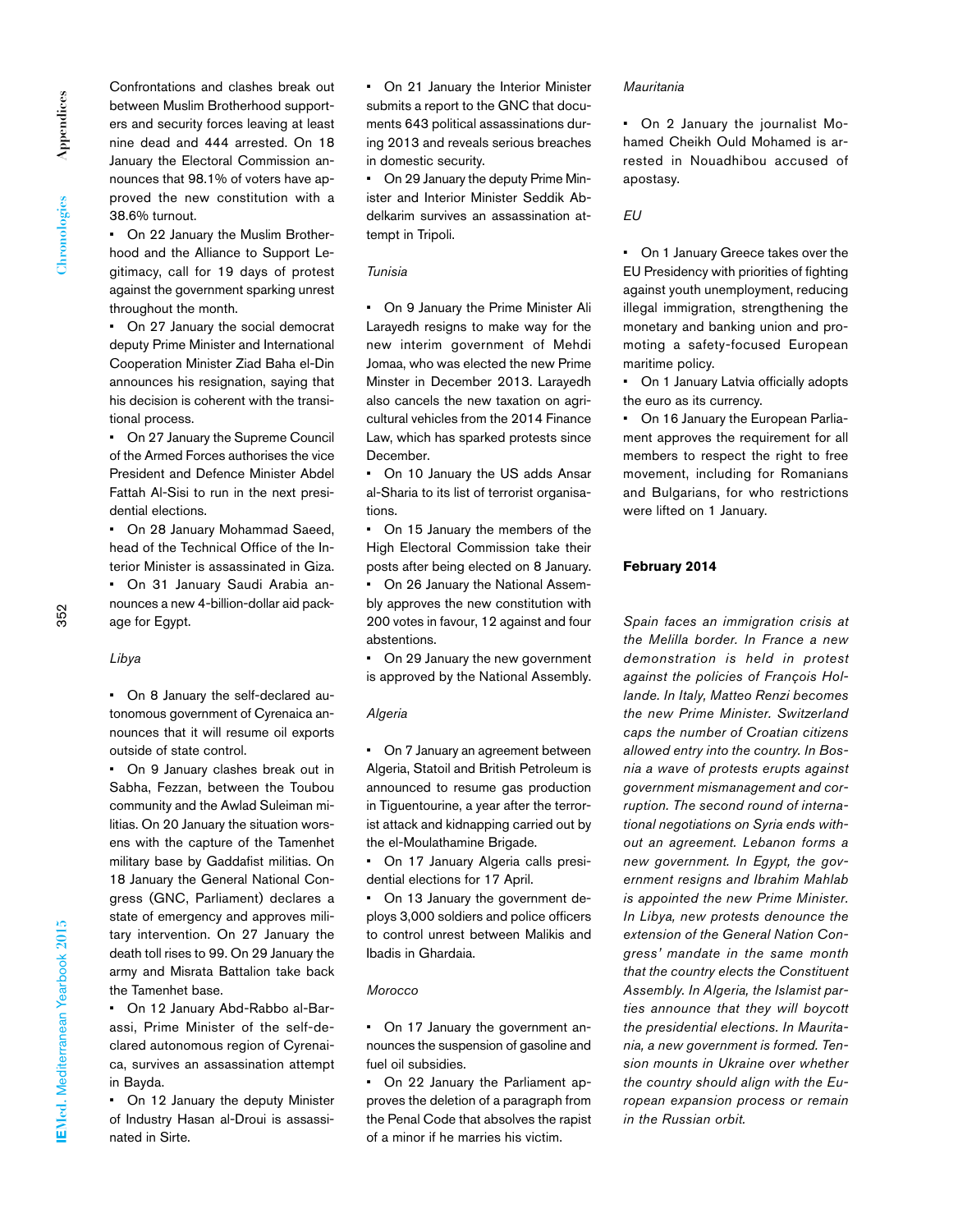# *Portugal*

• On 7 February the Parliament amends the 2014 budget with cuts on pensions, amounting to over 1,000 euros per month, and an increase in health insurance contributions for civil servants to mitigate the effects of miscalculations made by the Constitutional Court in December 2013 regarding the reduction in civil servant pensions.

• On 12 February the IMF authorises a new aid tranche for Portugal of 910 million euros.

### *Spain*

• On 6 February nine sub-Saharans die trying to swim across the Spanish-Moroccan border into Ceuta in the area of Tarajal, on a day on which a further 300 illegal immigrants try unsuccessfully to enter Spanish territory. On 28 February 214 sub-Saharans successfully enter Melilla in a mass assault on the border fence, the fifth since the year began.

# *France*

• On 2 February a large conservative demonstration in Paris protests against the government's policies, particularly the same-sex marriage and adoption law.

# *Monaco*

• On 12 February the company Borg-Warner announces the closure of its Monaco factory, which will lead to the dismissal of 153 workers. This adds to the closure of the Mercaplast factory, which resulted in 85 dismissals in 2013.

# *Italy*

• On 4 February Mariano Riccio is arrested in Naples, head of the Amato-Pagano Camorra clan.

• On 5 February the Italian navy rescues 1,123 sub-Saharans in waters around Lampedusa.

• On 14 February Enrico Letta resigns after losing the support of his party and other groups that supported his government. The move leads the secretary general of the Democratic Party (PD social democrat), Matteo Renzi, to form

a new reformist government, which he presents to the President Giorgio Napolitano on 17 February.

• On 20 February the Parliament approves the new party financing law which will end public financing of parties between now and 2017.

• On 25 February Matteo Renzi consolidates his position in the government after winning a parliamentary confidence vote.

### *Slovenia*

• On 24 February the Parliament approves the appointment of Metod Dragonja as Minister of the Economy, Alenka Trop Skaza as Health Minister and Gorazd Zmavc as Minister for the Diaspora.

# *Croatia*

• On 16 February Switzerland announces that it will not grant freedom of residence to Croatian nationals. On 18 February Switzerland reaches an agreement with the EU under German mediation to establish a cap, after the EU suspends Switzerland's involvement in the Erasmus and Horizon 2020 programmes on 17 February.

# *Bosnia and Herzegovina*

• On 5-6 February unrest erupts in Tuzla between police and demonstrators protesting against job losses after the privatisation of several public companies. As of 8 February the protests and unrest, the worst in 20 years, spread to several areas of Bosnia demanding political reform and measures to be taken against corruption, to create jobs and improve the governability of this fragmented country.

# *Montenegro*

• On 15 February clashes break out in Podgorica between the police and antigovernment protesters.

• On 19 February the opposition Democratic Front announces a parliamentary boycott against the decision taken by the ruling DPS to vote against the electoral law reform required to advance in the EU accession process.

### *Serbia*

• On 13 February Dragan Tomic, MP in the ruling Serbian Progressive Party, is arrested for financial wrongdoings related to affairs of Univerzal Banka.

On 15 February thousands gather in Nis and Novi Sad to demand that measures be taken against the increase in violence in the country.

*Kosovo under United Nations Security Council Resolution 1244*

• On 5 February the Transport Minister and vice-President of the ruling PDK Fatmir Limaj and the Parliament Speaker Jakup Krasniqi leave their party to join the opposition over disagreements with the leadership.

• On 5 February Uke Rugova, son of the former President Ibrahim Rugova is arrested at the request of the EU ruleof-law Mission in Kosovo (EULEX) for his involvement in organised crime.

• On 11 February Serbia's war crimes court sentences nine members of the paramilitary group The Jackals to between two and 20 years in prison for the murder of more than 120 ethnic Albanians during the Kosovo conflict.

• On 20 February EULEX presses fresh charges against Fatmir Limaj for corruption and involvement in organised crime.

• On 23 February the pro-Serbian candidate Goran Rakic wins Mitrovica's municipal elections.

# *FYROM*

• On 1 February Albania and FYROM fail to reach an agreement in the negotiations over Skopje's plans to build a dam in Radika River, cause for concern in Tirana due to the project's possible repercussions on water levels of the Drin River that generates Albania's electricity.

• On 18 February unrest erupts in Skopje between police and demonstrators protesting against the cuts and privatisations.

# *Albania*

• On 20 February the Democratic Party (DP, centre-right) leads a dem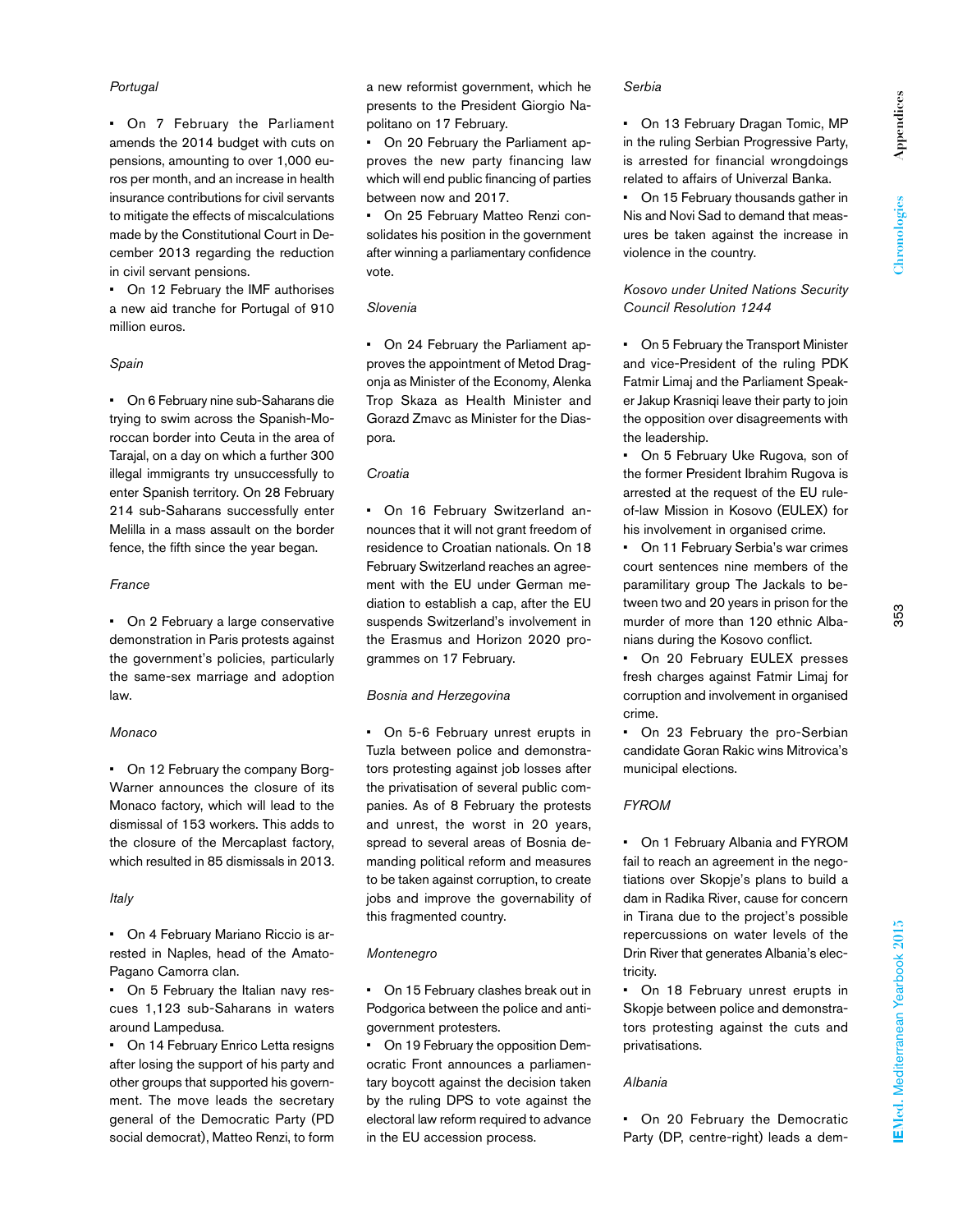onstration against the ruling Socialist Party, which it accuses of failing to keep electoral promises and authoritarianism.

*Greece*

• On 5 February the former President of the defunct Hellenic Postbank Angelos Filippidis is arrested for tax fraud.

• On 17 February the government announces that, without taking into account the interest on its debt, Greece registered a financial surplus in 2013 of over 1.5 billion euros, although the unemployment rate continued to grow, reaching 28% in November 2013.

• On 26 February dock workers go on strike and demonstrate in Athens against the partial privatisation of the Port of Piraeus. On the same day, farmers also protest against the increase in taxes on agricultural production.

#### *Turkey*

• On 6 February the mayor of Istanbul Kadir Topbas presents the redevelopment project for Taksim Square which preserves Gezi Park in its entirety. The previous project included the removal of the latter triggering the largest wave of protests seen against the government in ten years.

• On 8 February protests and unrest erupt in Istanbul over laws that would tighten control of the Internet, approved on 5 February by the Parliament.

• On 15 February the AKP obtains parliamentary approval of a law giving the government greater power over prosecutors and judges, in a session that ends in a brawl.

# *Cyprus*

• On 11 February reunification negotiations resume after an 18-month break, provoking the Democratic Party's (DIKO, centre-right) departure from the government coalition on 26 February.

• On 27 February the Parliament rejects the law to privatise state companies, set as a prerequisite by the Troika for the fourth tranche of the financial bail-out.

# *Syria*

• On 3 February at least 36 people are killed in Syrian air strikes on Aleppo, adding to the 120 people killed on the previous two days.

• On 3 February Nasser al-Qudwa, vice-President of the international team leading the Syria peace talks is dismissed, in accordance with demands made by Damascus.

• On 10 February a second round of Geneva II peace talks begins in Montreux, which ends without an agreement. • On 12 February the Syrian army and Hezbollah force the FSA to withdraw from Yabroud.

• On 16 February the FSA replaces its current army chief Selim Idriss with Abdelilah al-Bashir.

• On 26 February an ambush by the Syrian army and Hezbollah leaves 175 rebels dead from the al-Nusra Front in Damascus.

• On 28 February the FSA force ISIS to pull out of Azaz five months after the group took control there.

### *Lebanon*

• On 15 February after a 10-month power vacuum, the Prime Minister Tammam Salam succeeds in forming a national unity government.

• On 19 February the jihadist group the Abdullah Azzam Brigades claims responsibility for the double suicide bombing in an Iranian cultural centre in Beirut, which leaves at least five dead.

# *Egypt*

• On 6 February the Court of Cassation in Cairo overrules the decision made by the Port Said Criminal Court, which sentenced 21 people to death for the massacre at the Port Said football stadium in February 2012.

• On 7 February at least three people are killed in al-Fayum, Minia and Giza in protests called by the Muslim Brotherhood.

• On 24 February the Prime Minister Hazem el-Beblawi and his government resign. On 25 February the President Adly Mansour names the Housing Minister Ibrahim Mahlab, from the banned Democratic National Party (PND) as the new Prime Minister.

#### *Libya*

• On 3 February the Prime Minister Ali Zeidan urges pro-autonomy demonstrators who have been blocking ports in Cyrenaica to put an end to their actions, threatening them with military intervention.

• On 3 February the GNC extends its mandate, which was due to end on 7 February, to be able to finish drafting the constitution before August and hold elections at the end of 2014.

On 5 February the GNC approves an amendment to the penal code under which anyone publicly undermining the power of the State can be sentenced to up to 15 years in prison.

• On 7 February a demonstration in Tripoli protests against the decision to extend the current GNC mandate.

• On 14 February general Khalifa Haftar, one of the revolution leaders, issues a statement in which he calls the army to take control of the country and dissolve the GNC.

On 20 February Libya holds elections to choose the 60 members of the Constituent Assembly that will draft the new constitution.

• On 26 February the murder of two security agents in Benghazi sparks new protests that end in clashes.

#### *Tunisia*

• On 4 February the Interior Minister Lotfi Ben Jeddou announces the death, the previous day, of Kamel Gadhgadhi, one of the top leaders of Ansar al-Sharia and prime suspect in the murder of Chokri Belaïd in February 2013.

• On 8 February security forces capture Ahmed Melki in Borj Louzir, suspected of murdering Mohamed Brahmi in July 2013.

• On 10 February the Religious Affairs Minister Mounir Tlili announces the government's plans to stop imams interfering in the nation's political affairs.

• On 14 February the Interior Minister announces stricter controls on people wearing the full veil (niqab).

• On 17 February a demonstration in Jendouba condemns the murder of four people at the hands of Islamist militants on 15 February.

 $354$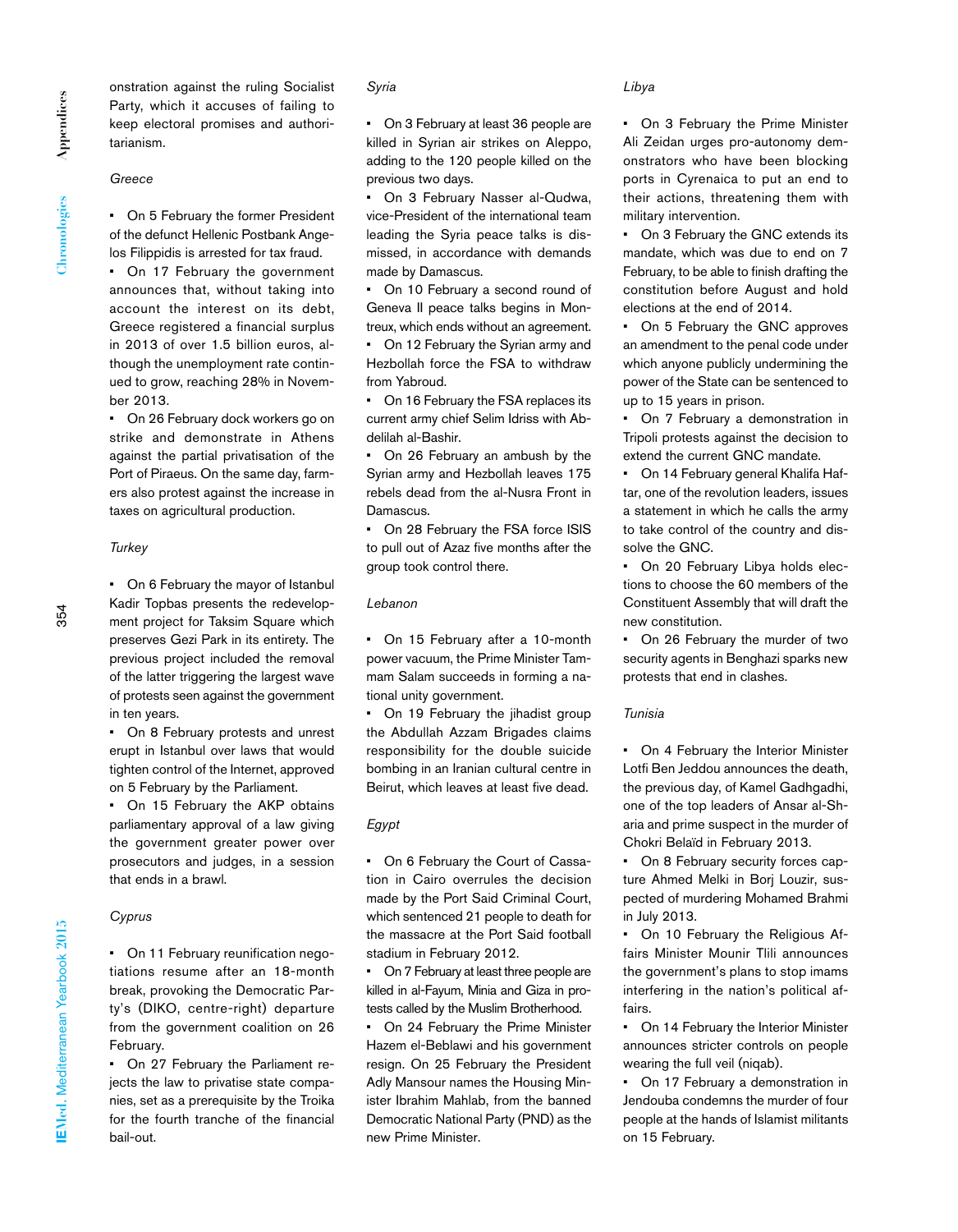# *Algeria*

• On 15 February the Islamist Front of Justice and Development, Ennahdha and the Movement of Society for Peace announce that they will boycott the presidential elections in April.

# *Morocco*

• On 19 February a court in Casablanca orders the Takfiri imam Abdelhamid Abounaim to pay 45 euros and gives him a month's suspended prison sentence for defamation against Driss Lachgar, member of the Socialist Union of Popular Forces (USFP), who he accused of apostasy in December 2013 for calling for a ban on polygamy.

### *Mauritania*

• On 12 February the Prime Minister Moulaye Ould Mohamed Laghdaf announces the composition of the new government, following the victory of the Union of Democratic Forces (UFD, socialist) in the November and December elections. The Defence, Interior, Foreign, Finance and Justice Ministers retain their posts.

# *EU*

• On 11 February the EU warns Switzerland that bilateral relations will suffer if Berne sets quotas for EU workers or limits the free movement of people, measures called for by the ultra-conservative Democratic Union of the Centre and approved in a referendum.

• On 21 February the EU agrees to impose sanctions on the government of Ukraine for the use of violence against demonstrators who, since November 2014, have been calling for Kiev to leave Russia's orbit and move towards the EU. On the same day, the Ukrainian President Viktor Yanukovych announces his resignation and calls early elections for 2014 after reaching an agreement with the opposition, and the Verkhovna Rada votes to release the former Prime Minister and opposition leader Yulia Tymoshenko. On 24 February the Rada appoints Tymoshenko's right hand Oleksandr Turchynov the acting President. Turchynov announces a change in direc-

tion in EU relations towards signing the Stabilisation and Association Agreement. The new government issues an arrest warrant for Yanukovych, who flees first to secessionist and pro-Russian Crimea and then Russia. Moscow recalls its ambassador to Ukraine and says the new government is not legitimate. NATO promises to defend Ukraine if tensions heighten in Crimea, where pro-Russian militants take over the regional government on 27 February and the main airports the following day.

# **March 2014**

*Police in Portugal go on strike. In Spain, the former Prime Minister Adolfo Suarez dies. France holds municipal elections. In Italy, the government approves new anti-crisis measures and the high court confirms Silvio Berlusconi's ban from public office. In Bosnia, the Interior Minister is sacked by the Parliament. In Serbia, the Progressive Party wins in the parliamentary elections. Kosovo announces plans to create its own army. In Turkey, the AKP wins the municipal elections, the same month that the government tries to block the social network Twitter and closes down a network of Hizmet schools, which is critical of government policies. In Cyprus there are changes in the cabinet and the management of the Central Bank. In Syria, the army makes fresh advances. In Egypt, the new government takes over and Abdel Fattah Al-Sisi announces his candidacy in the presidential elections in May, while an Egyptian court hands down death sentences to 529 members of the Muslim Brotherhood. In Libya, the Prime Minister Ali Zeidan is dismissed. In Tunisia, the government lifts the nationwide state of emergency. Algeria prepares for presidential elections in April, in which Abdelaziz Bouteflika will run for reelection, who also approves changes in his cabinet. The EU is largely focused on Crimea's secession from Ukraine.* 

# *Portugal*

• On 7 March thousands of police officers protest in Lisbon against the government's austerity measures.

#### *Spain*

• On 22 March the so-called Dignity Marches arrive in Madrid which set off from different parts of the country in February to protest against the austerity policies. The protests end in violent clashes with police.

• On 23 March Adolfo Suarez, the first Prime Minister of Spain's current democracy and a key figure in the transition, dies.

• On 25 March the Constitutional Court confirms that the Catalonian government's decision to hold a referendum on self-determination is unconstitutional.

# *France*

• On 11 March the Prime Minister Jean-Marc Ayrault admits that both he and the Justice Minister Christiane Taubira knew that telephone conversations between the former President Nicolas Sarkozy and his lawyer Thierry Herzog were being tapped in February 2013 on the orders of judges 6 months earlier, in the investigation into the Karachi corruption case.

• On 23 and 30 March France holds municipal elections with a record abstention rate of 38.5%. The Socialist Party (PS), with 40.5% of the votes, is defeated by the centre-right parties who obtain 45.1%. The PS retains control in Paris but loses 151 towns while the Union for a Popular Movement (UMP, centre-right) wins 142 and the National Front (FN, far-right) finishes in third position with 6.85% and winning 11 towns.

### *Monaco*

• On 18 March public city maintenance workers go on strike against the reduction of their weekly working hours from 40 to 37.5 hours and to demand that retirement age be raised from 60 to 65.

# *Italy*

• On 4 March the Undersecretary for Infrastructure Antonio Gentile resigns accused of pressuring the newspaper *L'Ora della Calabria* not to publish in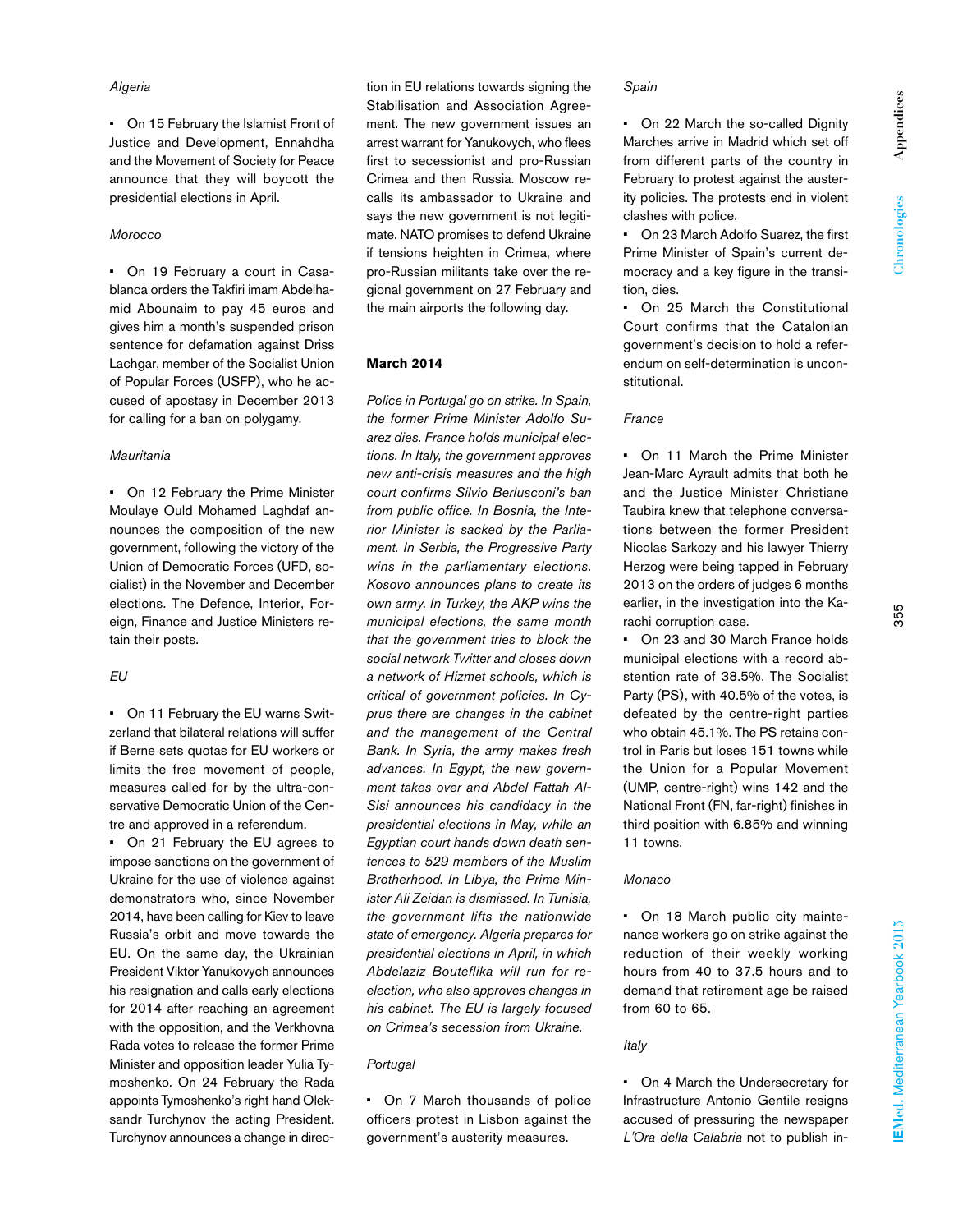formation implicating his son in a corruption scandal.

• On 12 March the Chamber of Deputies approves the election reform law presented by the government aimed at ending Italy's history of political instability. • On 18 March the Supreme Court confirms the former Prime Minister Silvio Berlusconi's two-year ban from public office over the Mediaset corruption case. • On 21 March over 4,000 illegal immigrants are rescued in the Strait of Sicily after four days of operations.

# *Slovenia*

• On 12 March the European Court of Human Rights orders Slovenia to pay compensation of between 29,400 and 72,770 euros to six Yugoslavs whose residency rights were illegally removed after failing to apply for Slovenian citizenship in 1991.

# *Croatia*

• On 3 March Croatia asks the United Nations International Court of Justice to come to a decision on whether Serbia committed Genocide in Vukovar, Slavonia, during the Balkans War. Serbia, for its part, accuses Croatia of the same acts in Vukovar when it launched Operation Storm.

# *Bosnia and Herzegovina*

• On 12 March the European Commission urges Bosnia to pass the law on money laundering and financing terrorism, blocked until now by Bosnian Serb MPs who demand that these matters be dealt with by the entities and not the Federal Parliament.

• On 14 March the Federal Parliament dismisses the Interior Minister Fahrudin Radoncic for failing to prevent the violence triggered by anti-government protests in February.

### *Serbia*

• On 16 March Serbia holds a general election. The conservative SNS of deputy Prime Minister Aleksandar Vucic wins with 48.8% of the votes. On 19 March Vojislav Kostunica and Mladjan Dinkic step down as leaders of the

Democratic Party of Serbia (DSS, conservative) and United Regions of Serbia (URS, liberal) respectively.

*Kosovo under United Nations Security Council Resolution 1244*

• On 4 March the Prime Minister Hashim Thaci announces plans to transform the current security forces into a full-fledged army. He also announces that the Ministry of Security will become the Ministry of Defence.

On 10 March the OSCE confirms that Serb residents in Kosovo will be able to vote in the Serbian elections on 16 March.

• On 20 March a demonstration in Prizren calls for the resignation of its mayor Ramadan Muja after being found guilty by a EULEX court for abuse of office.

#### *FYROM*

• On 5 March the Parliament is dissolved after the main parties agree to hold early parliamentary elections in April.

# *Greece*

• On 31 March the Parliament approves fresh cuts to guarantee the continuation of the EU and IMF bailout. The reform also includes, however, 527 million euros to be spent on the country's poorest, funded by 2013's budget surplus.

# *Turkey*

• On 12 March the President Abdullah Gul passes a bill to close down the Hizmet school network, which follows the doctrine of Fethullah Gülen, Islamist cleric and former ally of the Prime Minister Recep Tayyip Erdogan and which has great influence over wide sectors of the State. The decision comes after an alleged corruption scandal involving the AKP instigated by supporters of Gülen.

• On 13 March two people are killed in clashes that erupt in several cities between police and opposing demonstrators, Islamists and leftists, sparked by the funeral of Berkin Elvan, who has died nine months after falling into a coma after being hit by a tear-gas canister during anti-government protests in June 2013.

• On 20 March the government blocks access to Twitter alleging that the social network has been used by its political enemies, after recordings are posted pointing to the Prime Minister's possible involvement in a corruption scandal.

On 30 March the AKP wins in the municipal elections with 45.6% of the votes. The Republican People's Party (CHP, Kemalist) obtains 28%, the Nationalist Movement Party (MHP, farright) 15.3% and the Peace and Democracy Party (BDP, social democrat, Kurdish nationalist 6%.

# *Cyprus*

• On 11 March Chrystalla Georghadji is appointed Governor of the Central Bank of Cyprus.

• On 4 March the Parliament passes a bill to privatise the main public services, set as a condition by the EU and IMF for the disbursement of fresh aid.

• On 12 March the President Nicos Anastasiades appoints Costas Kadis, Philippos Patsalis and Tasos Mitsopoulos the Ministers of Education, Health and Defence respectively to replace three ministers from the DIKO party, which abandoned the government coalition in February.

#### *Syria*

• On 13 March the Parliament passes a new election law which, in practice, excludes practically all opposition candidates from running for the presidency.

• On 14 March the besieged rebels in Barzeh reach a ceasefire agreement with the government.

• On 16 March the army takes back Yabroud, the last rebel stronghold on the Lebanese border.

On 20 March the army takes back control of the Krac des Chevaliers Castle.

• On 22 March the Turkish air force shoots down a Syrian fighter-bomber allegedly violating Turkish airspace.

• On 25 March the Ansar al-Sham Brigade take Samra, Latakia.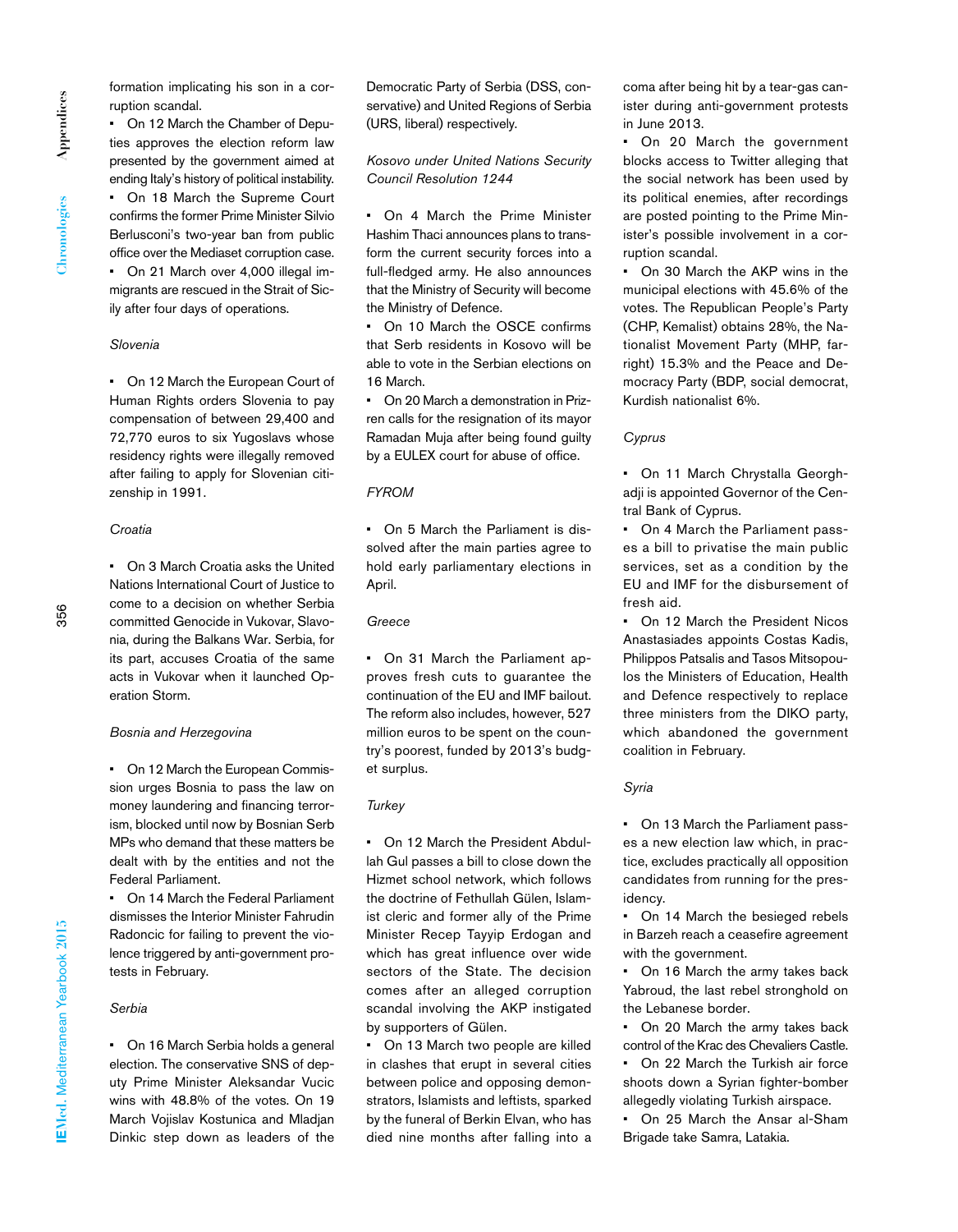### *Lebanon*

• On 5 March Syria again fires mortar shells at the border town of Arsal.

On 16 March four people are killed in a suicide bomb attack in Nabi Othman, under Hezbollah control.

• On 27 March a soldier is murdered in Tripoli during clashes between Sunnis and Alawites, which have already left 28 dead over the past two weeks.

# *Egypt*

• On 1 March the new caretaker government is sworn into office, with 20 of the 31 ministers remaining in office.

• On 4 March the Cairo Court for Urgent Matters outlaws Hamas' activities in Egypt.

• On 8 March the President Adly Mansuor passes the law that will regulate the upcoming presidential elections thus protecting the Electoral Commission's decisions.

• On 19 March a demonstrator is killed in clashes during a protest in Beni Suef in support of Mohamed Morsi, on the third anniversary of the first constitutional referendum. Protests also take place in the universities of Cairo and al-Azhar.

• On 24 March 529 Muslim Brotherhood members are sentenced to death for the clashes following the dispersal of the Islamist protest camps in August 2013. On 25 March two new mass trials are opened against 919 people on the same charges, among them the Brotherhood's Supreme Guide Mohammed Badie.

• On 25 March Abdel Fattah Al-Sisi steps down from his post to present his candidacy for the presidential elections.

# *Libya*

• On 2 March two GNC members are injured by demonstrators opposed to the extension of the current Parliament's mandate.

• On 7 March several hundred Benghazi residents take to the streets again to demand improvements in internal security, a day after the international meeting held in Rome to monitor the Libyan transition.

• On 11 March the GNC dismisses the Prime Minister Ali Zeidan replacing him with the Defence Minister Abdullah al-Thani. The move comes after the Libyan navy's failure to stop a North Korean tanker loaded with oil supplied by Cyrenaica's federalists from breaking the naval blockade imposed by Tripoli, and in response to the rejection of the extension of the Parliament's mandate, which expired on 7 February.

• On 17 March a bomb attack on an army academy in Benghazi kills eight people.

• On 19 March Libya asks the United Nations for international aid to re-establish internal security.

# *Tunisia*

• On 6 March the President Monsef Marzouki announces the end of the state of emergency.

• On 28 March Rachid Barauni is named general manager of the National Social Security Fund.

### *Algeria*

• On 3 March the President Abdelaziz Bouteflika registers his candidacy for the presidential elections in the Constitutional Council.

• On 13 March the Energy and Mines Minister Youcef Yousfi is appointed the new Prime Minister to replace Abdelmalek Sellal, who will lead Bouteflika's election campaign replacing Ahmed Ouyahia, who is named the presidency's cabinet director replacing Mohamed Moulay Guendil. Another former Prime Minister, Abdelaziz Belkhadem, is appointed adviser to Bouteflika.

• On 15 March the Prime Minister Youcef Yousfi and Interior Minister Tayeb Belaiz visit Ghardaia hours after three people are killed in ethnic clashes in the city.

#### *Morocco*

• On 25 March the President of the National Human Rights Council Driss el-Yazami praises the government's proposal to exclude civilians from being tried by military courts.

#### *EU*

• On 2 March NATO, the US and the EU urge Russia to halt its military mobilisation in Crimea. Ukraine calls up its military reserves. The G7 cancels its July G8 summit in Sochi. On 3 March Russia accepts Germany's proposal to create a contact group to initiate political dialogue on Ukraine. On 4 March in response to Russia's military deployment, the US suspends its military and trade cooperation with the country. On 6 March the Tartar population in the region is mobilised to keep Crimea in Ukraine. In Donetsk, the Ukrainian police recover control of the town hall from the pro-Russian militants that had taken over the building. The EU approves 11 billion euros in aid to Ukraine and accelerates the association process with Kiev, and NATO suspends its relations with Russia. On 13 March the OCDE suspends membership negotiations with Russia. On 15 March violent clashes break out in Donetsk between pro-Russians and pro-Ukrainians. On 16 March Crimea votes in favour of independence from Ukraine and to join Russia with an absolute majority in a public referendum recognised only by Moscow. On 17 March Vladimir Putin ratifies Crimea's accession request despite international sanctions. On 21 March the EU and Ukraine sign the Stabilisation and Association agreement. On 25 March Russia is expelled from the G8. • On 13 March the European Parliament gives the green light to the EU's Asylum, Migration and Integration Fund, endowed with 3.1 billion euros up to 2020.

• On 20 March the European Council, Parliament and Commission agree on a mechanism to manage bankruptcies in financial institutions, ahead of the definitive Banking Union.

# *Arab League*

• On 25 March Kuwait hosts the 25th Arab League Summit overshadowed by political tensions between the countries of the Gulf Cooperation Council and the death sentences given to 529 Islamists in Egypt, a country that is requesting the help of the pan-Arab organisation in the fight against terrorism. The meeting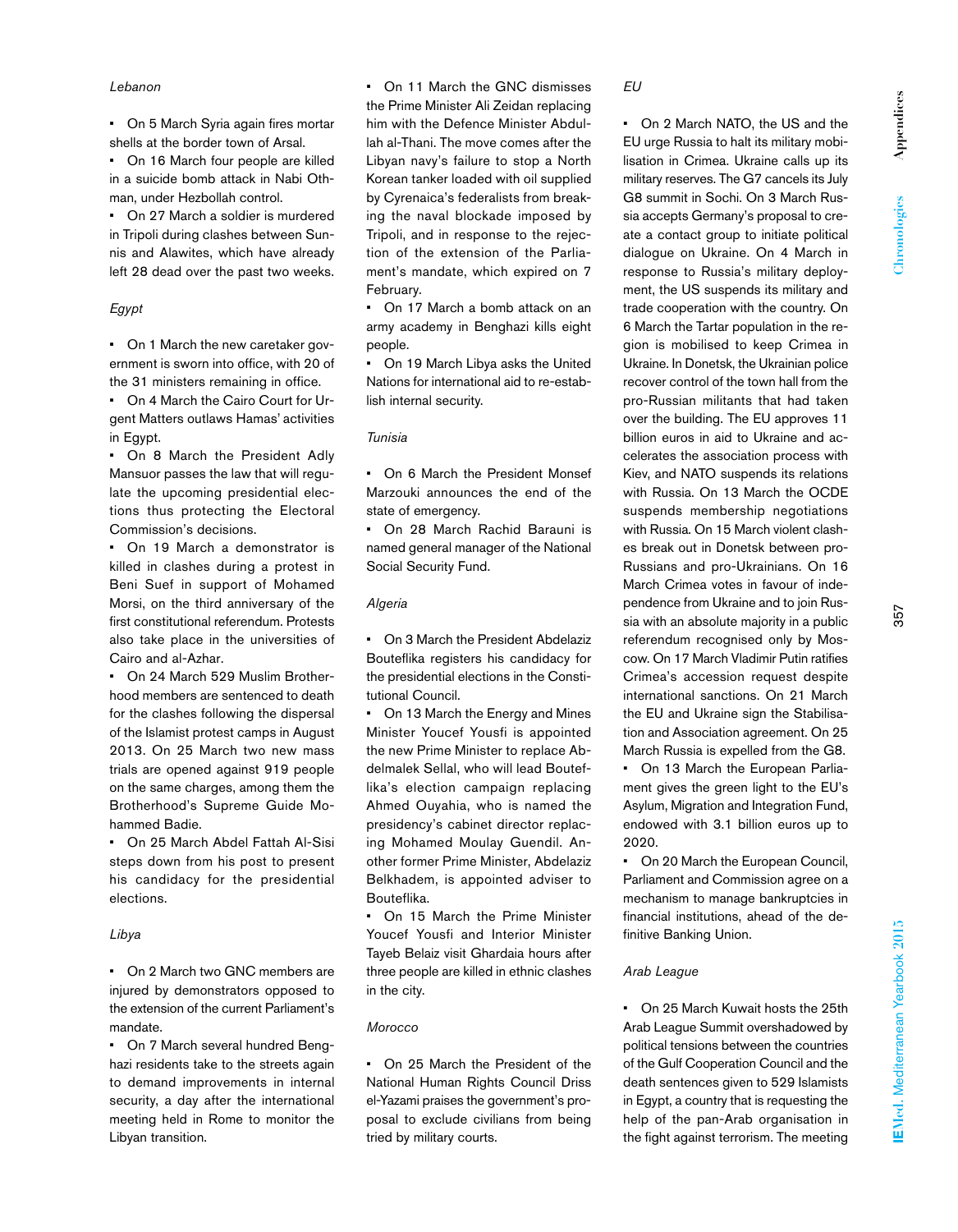ends without reaching any decisive resolutions on Syria despite the urgent call for help from Bashar al-Assad's political opposition.

# **April 2014**

*Portugal receives a new financial aid package after announcing fresh cuts. Italy and Croatia also approve new austerity measures. Spain appoints a new Agriculture Minister. France shuffles its cabinet and Manuel Valls is named Prime Minister. Malta elects its President. In Slovenia, the change in the leadership of Positive Slovenia endangers the government coalition. Kosovo approves the War Veterans law and a special court for war crimes committed during the Kosovo conflict. In FYROM, the conservatives win both the parliamentary and presidential elections. In Syria, the army launches new offensives in Dara, Aleppo and Homs forcing more withdrawals from the armed opposition and Bashar al-Assad announces that he will run in the presidential elections of 3 June. In Lebanon, the negotiations between the political forces are yet to find a candidate with the necessary consensus to assume the presidency. Jordan opens a new camp for Syrian refugees. In Egypt, protests led by the Muslim Brotherhood continue amid further arrests of the organisation's members, in the same month that the judiciary confirms death or life sentences for hundreds of Islamists. In Libya, the recently appointed caretaker Prime Minister Abdullah al-Thani submits his resignation. Algeria holds presidential elections which are won again by Abdelaziz Bouteflika. The EU approves new sanctions against Russia for its responsibility in Ukraine's internal crisis.*

# *Portugal*

• On 15 April the government adopts new austerity measures to save 1.4 billion euros and reduce the public deficit to 2.5% of GDP for 2015.

• On 17 April the IMF authorises the release of Portugal's penultimate 851-million-euro aid tranche.

# *Spain*

• On 28 April Isabel Garcia Tejerina is named Agriculture Minister to replace Miguel Arias Cañete, who will head the People's Party list in the European elections.

# *France*

• On 1 April after the disastrous municipal elections the government resigns and the President François Hollande appoints the Interior Minister Manuel Valls as the new Prime Minister, who presents his cabinet on 2 April, which includes Segolene Royal in charge of Ecology, Arnadu Montebourg in Economy, Michel Sapin in Finances, Bernard Cazeneuve in the Interior and Benoît Hamon in Education. Laurent Fabius, Jean-Yves Le Drian and Christiane Taubira retain their positions as the Foreign, Defence and Justice Ministers respectively.

• On 8 April Manuel Valls announces an austerity plan that includes simplifying administrative procedures and cuts of 50 billion euros, which, despite internal disagreements in the Socialist Party, are approved by the National Assembly on 29 April.

### *Monaco*

• On 11 April France released a decree that reinterprets the 1963 Franco-Monegasque Fiscal Convention and exempts French citizens born and residing in Monaco from paying taxes on income earned in the principality.

• On 25 April the owner of the French telecommunications company Free Xavier Niel acquires 55% of Monaco Telecom.

# *Italy*

• On 8 April the government expands measures to reactivate economic growth, which include reducing tax deductions on low incomes, increasing taxes on bank deposits to 26%, selling 1,500 official cars, reducing salaries of public sector managers, abolishing superfluous public entities, privatising goods and public companies, simplifying administration procedures, abolishing the provinces and reforming the Senate.

• On 9 April over 4,000 immigrants are intercepted by Italy in just 48 hours in the Strait of Sicily. The Interior Minister Angelino Alfano declares that the situation is critical.

• On 15 April a Court in Milan orders Silvio Berlusconi to perform at least four hours of community service a week in a residence for the elderly during the course of one year, in the Mediaset case.

# *Malta*

• On 4 April Marie-Louise Coleiro Preca, from the Labour Party, is elected President of Malta by the Parliament.

# *Slovenia*

• On 25 April the Prime Minister Alenka Bratusek loses the presidency of Positive Slovenia, the main party of the government coalition, to the mayor of Ljubljana Zoran Jankovic. The return of Jankovic, who had to hand the presidency of the party over to Bratusek after being accused of corruption, endangers the government coalition.

### *Croatia*

• On 17 April the government adopts new measures to reduce the budget deficit from 4.5% to 0.4% of the GDP and which include new taxes on petrol and telecommunications.

# *Bosnia and Herzegovina*

• On 15 April the International Criminal Tribunal for the former Yugoslavia rejects a move to drop some of the most serious genocide charges against the former Bosnian Serb military leader Ratko Mladic.

• On 21 April four former Bosnian Croatian paramilitary fighters are arrested by the Bosnian authorities accused of war crimes against the Serbian population of Odzak in 1992.

# *Serbia*

• On 14 April a court in Belgrade rehabilitates the deceased Queen Maria of Yugoslavia ruling that she was ille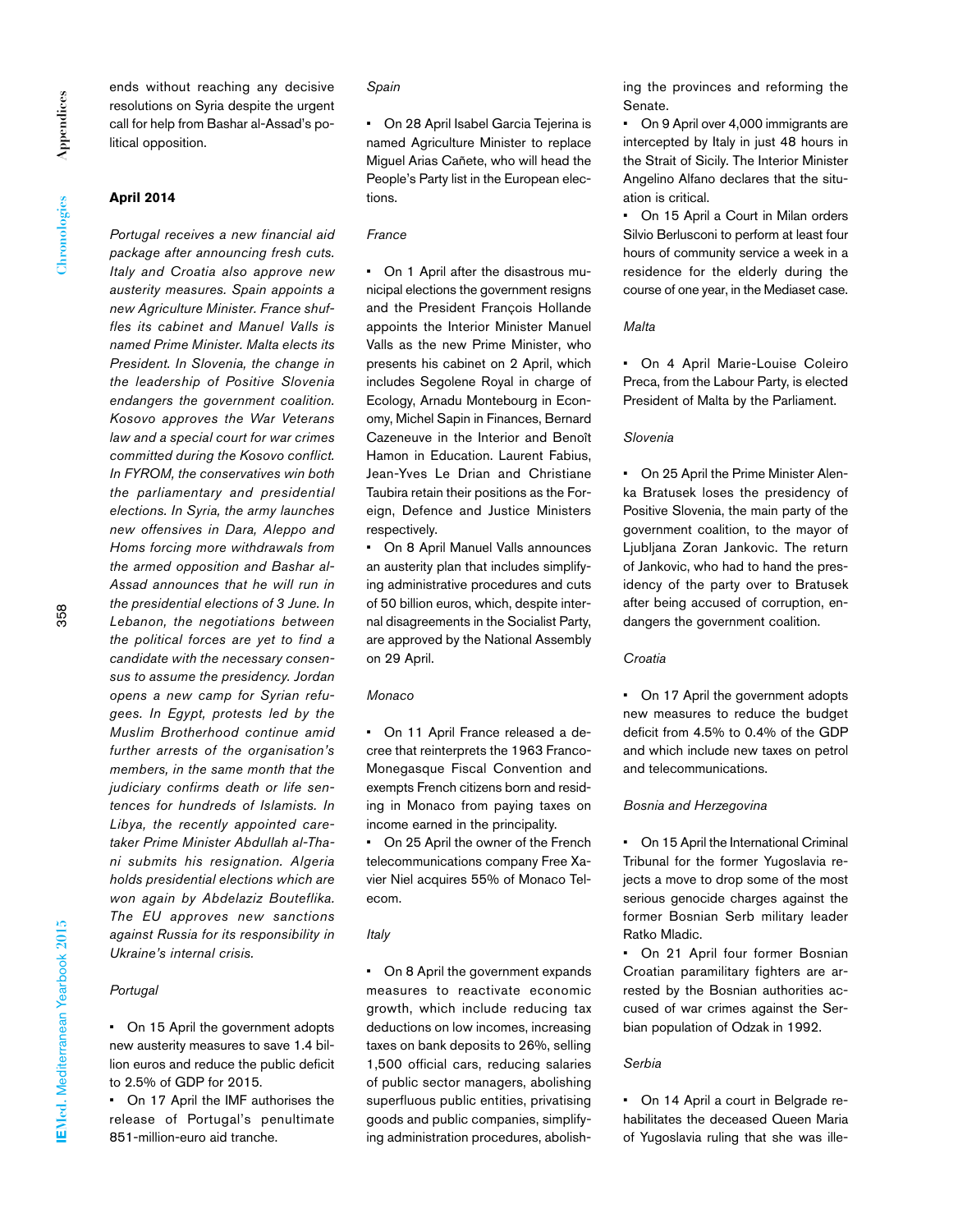gally stripped her of her citizenship and all her assets in 1947.

• On 24 April Sinisa Mali, from the Progressive Party, is elected mayor of Belgrade by the city assembly.

• On 27 April the Parliament voted in the new government of Aleksandar Vucic whose main goal will be economic recovery. The 18-member cabinet, will include three deputy Prime Ministers, Zorana Mihajlovic, also Public Works and Transport Minister; Rasim Ljajic, also Trade, Telecommunications and Tourism Minister; and Kori Udovicki, also Public Administration and Local Self-government Minister. Ivica Dacic, will be the new Minister of Foreign Affairs.

# *Kosovo under United Nations Security Council Resolution 1244*

• On 3 April the Parliament passes the War Veterans Law which is boycotted by the Democratic League of Kosovo, in protest against the former guerrilla group the Armed Forces of the Republic of Kosovo (FARK) not benefitting from the law. • On 23 April the Parliament approves the constitution of a special tribunal for war crimes set up to investigate allegations against the Kosovo Liberation Army (UÇK) during the 1998-1999 Kosovo conflict.

# *FYROM*

• On 9 April the Constitutional Court rules that the Lustration Law, under which the State can investigate people suspected of spying or collaborating with Yugoslavia's socialist regime, is legal.

• On 13 and 26 April the first and second rounds of presidential elections are held, the latter coinciding with the parliamentary elections. In both elections the ruling conservative VMRO-DPMNE wins, with 43.29% of the votes in the parliamentary elections ahead of the Social Democratic Union of Macedonia's (SDSM) 24.78%, and with 55.93% in the presidential elections for the current President Gjorge Ivanov, ahead of Stevo Pendarovski's 40.4%.

# *Albania*

• On 24 April the dissident anti-communist Kujtim Gaziu sets himself alight

outside the Parliament to denounce his precarious economic situation, after 20 years waiting for compensation for the abuses he suffered under the communist dictatorship.

# *Greece*

• On 9 April the year's first general strike is staged against the austerity measures demanded by the EU and IMF.

• On 10 April a car bomb explodes outside the Central Bank of Greece in Athens, on the same day that Greece returns to the bond markets, following a four-year absence, with the issue of government bonds valued at 2.5 billion euros.

# *Turkey*

• On 3 April the Constitutional Court lifts the ban on Twitter in force since 20 March under a government decree. Despite the ruling, the government upholds the ban.

• On 15 April at least three people are killed in Istanbul when a car carrying the former MP Adnan Yildiz from the Anavatan party (centre-right, Turkish nationalist) comes under fire.

• On 23 April the Prime Minister Recep Tayyip Ergodan offers his condolences to the descendants of the thousands of Armenians massacred in 1915 by the Ottoman Empire. Although not an apology, this is the first time that the Turkish State has expressed its condolences.

# *Cyprus*

• On 3 April Christoforos Fokaides is appointed Defence Minister to replace Tasos Mitsopoulos, who died on 22 March.

• On 15 April dock workers in Limasoll accept the Labour Ministry's offer in the negotiations, ending their strike over salary cuts and working hours.

# *Syria*

• On 13 April the army launches an offensive to take back control of several rebel positions in Rif Dimashq, Duma and Hama. In the latter, the town of Kafr Zita is victim to a poisonous gas attack.

• On 16 April the Syrian army steps up its offensive on the main rebel stronghold, the city of Homs.

• On 22 April the MP Maher Abd al-Hafiz Hajjar, member of the opposition party tolerated by the Syrian regime, has presented the first candidacy to the presidential elections, scheduled for 3 June.

• On 27 April the joint mission of the United Nations and Organisation for the Prohibition of Chemical Weapons (OPCW) reports that the Syrian regime still holds 7.8% of their chemical arsenal, on the same day that the deadline expires for its complete removal.

• On 28 April Bashar al-Assad announces that he will run in the upcoming presidential elections.

### *Lebanon*

• On 23 and 30 April the Parliament fails to elect a new President after none of the candidates obtain the minimum of 86 votes – two-thirds of the house – in the first round.

### *Jordan*

• On 30 April the Azraq refugee camp opens, with a capacity for 130,000 people. The camp will have to absorb the excess of Syrian refugees from the Zaatari camp, which is already housing 93,000 people and is stretched to the limit of its capacity.

# *Egypt*

• On 4 April the government amends the Penal Code to toughen sentences for terrorism and expand its reach.

• On 15 April the Alexandria Court for Urgent Matters bans the Muslim Brotherhood from running in elections.

• On 20 April Egypt's Central Election Commission announces the only two candidates to the presidency, field-marshal Abdel Fattah Al-Sisi, and Hamdeen Sabahi, the leader of the Egyptian left.

• On 25 April Muslim Brotherhood spokesmen Yasser Mehrez is arrested amid large-scale Islamist protests, mainly in Fayum and Cairo.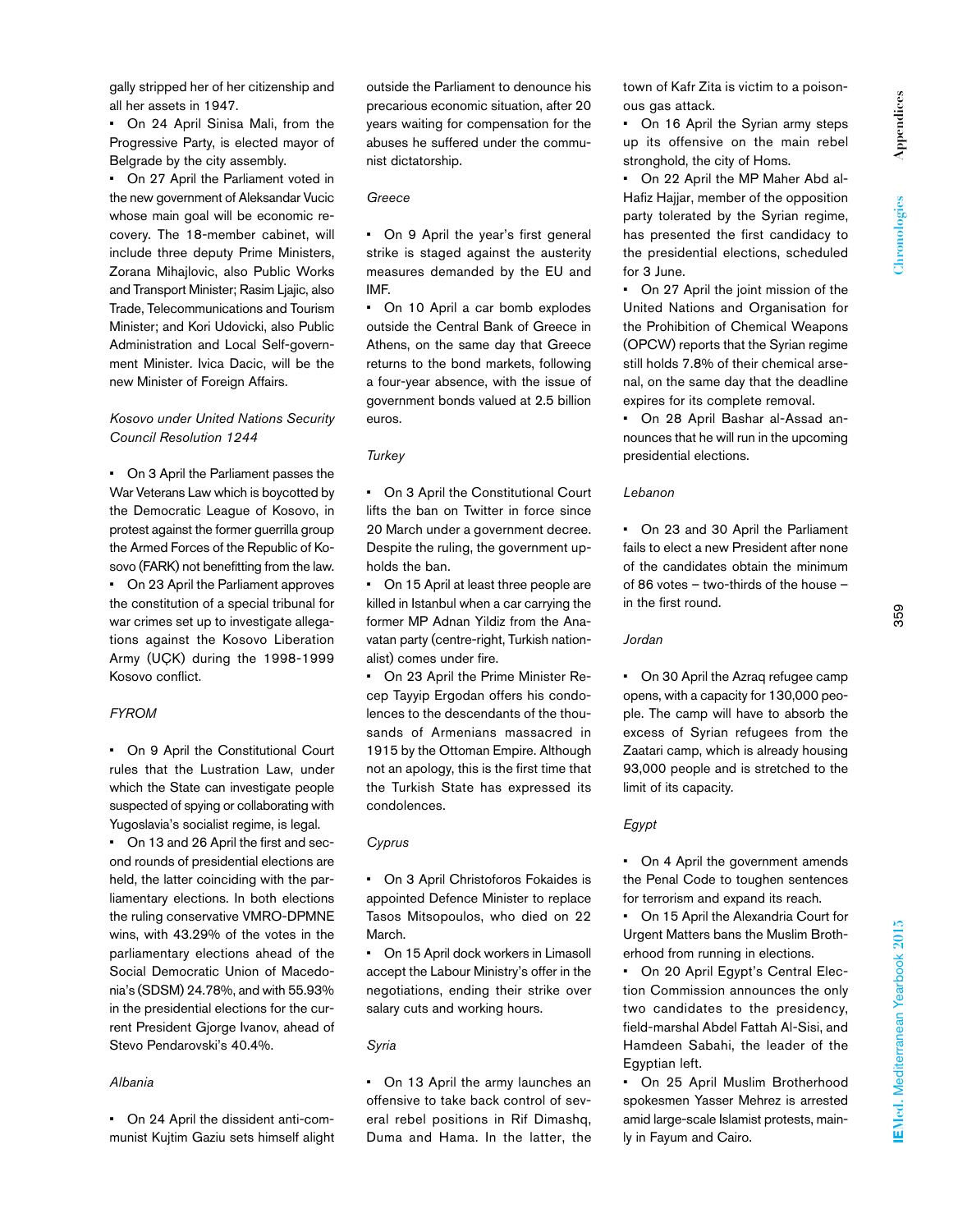• On 28 April the National Alliance to Support Legitimacy, the Muslim Brotherhood-led coalition, calls for a boycott of the presidential elections, scheduled for 26 and 27 May.

• On 28 April the judge Said Youssef confirms death sentences for 37 of the 529 Muslim Brotherhood supporters handed down on 24 March. The other 492 receive life sentences. On the same day a further 683 of the 919 Islamists are sentenced to death under the same charges in a second trial initiated on 25 March, including Mohammed Badie, the spiritual leader of the Muslim Brotherhood.

# *Libya*

• On 7 April the government and the Cyrenaican federalists agree to immediately reopen two oil facilities, and hand over the other oil-exporting ports to the Tripoli authorities. The Justice Minister, however, will investigate the sales of hydrocarbons since the fall of Gaddafi, study the removal of decree 42, according to which a special security force was formed to lift the blockade imposed by the rebels on oil wells, and all arrest warrants will be lifted against leaders or members of the militias that took control of the oil docks in the summer of 2013. • On 13 April the caretaker Prime Minister Abdullah al-Thani, resigns a day after a failed terrorist attack on his life. • On 29 April two gunmen burst into the GNC causing the MPs to flee, interrupting attempts to elect a new Prime Minister to replace Abdullah al-Thani.

# *Tunisia*

• On 9 April the President Moncef Marzouki pardons 467 prisoners and commutes death sentences given to two others to mark Martyrs' Day.

• On 18 April Moncef Marzouki announces that he will reduce his own salary by two-thirds in line with the austerity programme being carried out by the current government to reduce the country's severe budget deficit, estimated at around 2.25 billion euros. One of the most controversial measures is the removal of subsidies on fuel and certain basic food products.

### *Algeria*

• On 17 April Algeria holds presidential elections in which Abdelaziz Bouteflika achieves his fifth consecutive victory obtaining 81.53% of the votes.

#### *Morocco*

• On 11 April the candidate of the parliamentary majority Rachid Talbi Alami is elected President of the House of Representatives (lower house).

On 29 April the government, employers' associations and trade unions agree to raise the minimum wage, increase pensions and scholarships and expand state medical coverage.

# *EU*

• On 3 April Brussels hosts the 4th EU-Africa Summit, in which an Action Plan is agreed to combat irregular migration and favour legal mobility between 2014 and 2017. The EU also commits to spending 28 billion euros in aid between 2014 and 2020 throughout Africa.

• On 14 April Ukraine's ultimatum expires for the pro-Russian mutineers and the Ukrainian army advances to take back control of various secessionist positions. Ukraine again accuses Russia of being behind the destabilisation by taking control of the east and south of the country. Russia warns that Ukraine's military movements are leading the country to civil war. On 17 April Ukraine, Russia, the EU and US agree in Geneva on the disarmament of the illegal armed groups and the evacuation of buildings occupied by pro-Russians. NATO strengthens its defences in Eastern Europe. On 22 April the Ukrainian President Oleksandr Turchynov announces an anti-terrorist campaign against the pro-Russian uprising. On 29 April the US and EU expand sanctions on Russia faced with the country's failure to comply with agreements reached in Geneva.

• On 30 April Switzerland lifts restrictions on the entry of Croatian workers into Swiss territory to reactivate relations with the EU, which have been frozen as a consequence of Berna's approval of the aforementioned veto, approved in a public referendum.

#### **May 2014**

*Portugal brings its international financial assistance to an end. Spain and Italy face mass immigrant arrivals. In France, the UMP Secretary General resigns. The Slovenian Prime Minister resigns. Bosnia, Serbia and Croatia are hit by severe flooding. In Turkey there are new anti-government protests following the collapse of a mine. The Syrian army continues to advance and forces the rebels to withdraw from Homs. The Lebanese Parliament fails to elect a new President for the country. Security in Libya continues to worsen with clashes between the army, Islamists and the forces of Khalifa Haftar in the same month that a controversial caretaker government is announced. In Egypt, Abdel Fattah Al-Sisi wins the presidential elections. Tunisia passes the new election law. Algeria forms a new government. The EU holds parliamentary elections.*

# *Portugal*

• On 17 May Portugal ends it Troika surveillance after successfully concluding the last inspection of its public accounts.

• On 25 May the Socialist Party wins in the European elections (31.46%) ahead of the Portugal Alliance formed by the two major centre-right parties (27.71%). The communist-green alliance comes third (12.68%).

### *Spain*

• On 12 May the President of Leon's provincial government, Isabel Carrasco, is shot dead by two members of her party, the PP, in a personal revenge attack.

• On 25 May the PP wins in the European elections (26.1%), followed by the Spanish Socialist Workers' Party (PSOE, 23%), United Left (IU, 10%) and the new far-left party, Podemos (8%).

• On 26 May the eviction of a squat in Barcelona triggers a week of unrest in the streets.

• On 28 May some 1,000 illegal immigrants storm the Melilla border, half of them succeeding in entering Spain,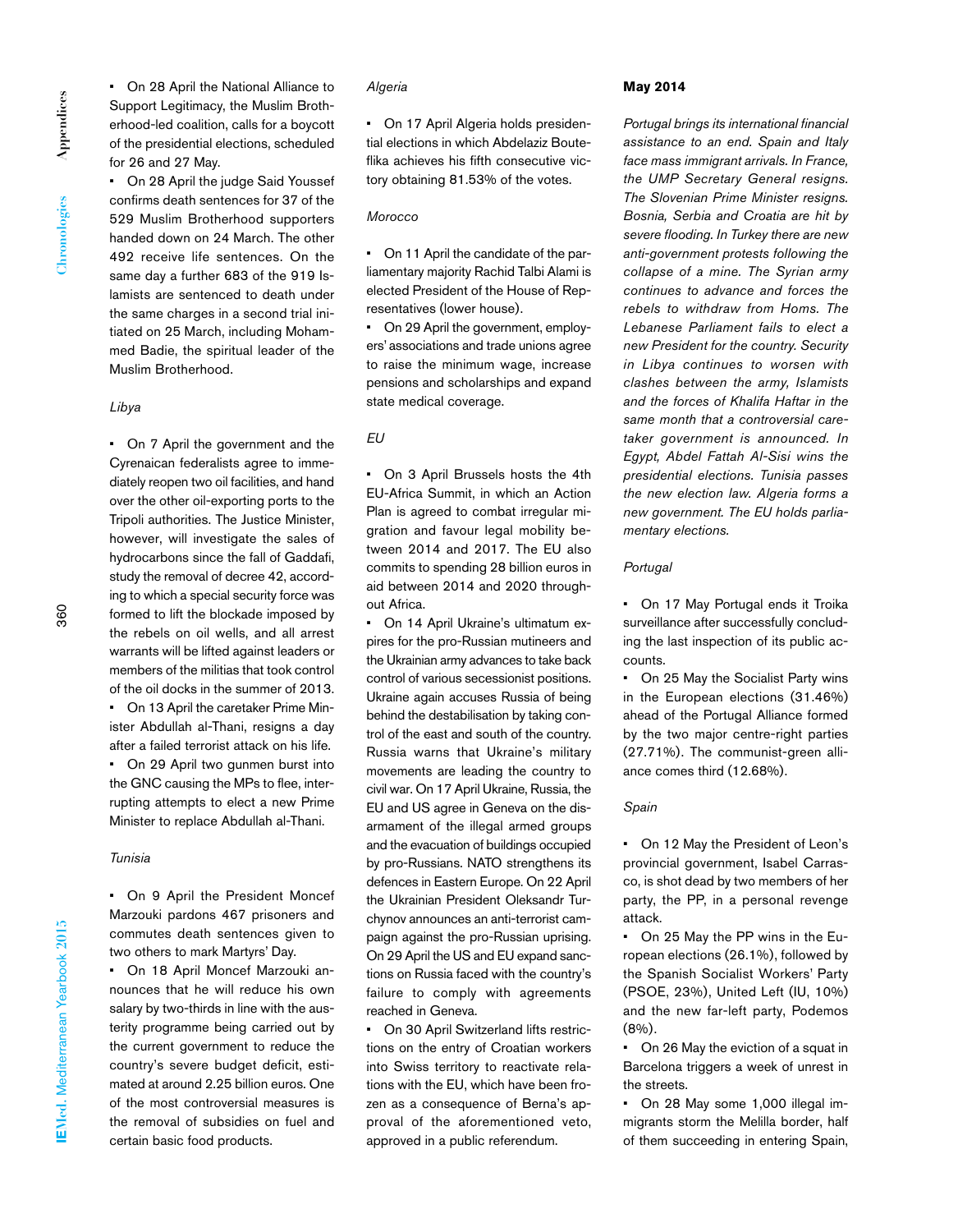in the biggest coordinated assault to date, amid mounting tension in the city. • On 28 May the former Councillor of the Valencian government's department of Solidarity and Citizenship Rafael Blasco is sentenced to eight years in prison for embezzling 1.8 million euros, earmarked for aid projects in Nicaragua. • On 30 May the police dismantle a jihadist cell in Melilla, which was planning attacks in Morocco using fighters returned from Syria.

### *France*

• On 19 May Jerome Kerviel is handed over at the French-Italian border, the rogue trader sentenced to three years' imprisonment for causing losses of 4.9 billion euros for Societe Generale in 2008, in the biggest fraud in history.

• On 25 May the FN wins the European elections (25%) ahead of the conservative UMP (20.8%) and the ruling PS (14%).

• On 27 May Jean-François Cope resigns as President of the UMP owing to the poor results in the European elections and over fresh evidence of corruption in the Bygmalion case, on the financing of Nicolas Sarkozy's 2012 election campaign.

• On 28 May the police dismantle two camps holding 650 irregular migrants in Calais.

# *Monaco*

• On 21 May Helene Pastor, a member of Monaco's second dynasty after the Grimaldis, dies from injuries suffered on 6 May after being shot in Nice.

### *Italy*

• On 8 May the former Industry Minister Claudio Scajola is arrested as part of a court investigation into the mafia association of a former colleague from his party, the People of Freedom (PDL, centre-right).

• On 25 May the PD wins in the European elections with a historic 40.9% of the vote, followed by the Five Star Movement (populist, 21.15%) and Forza Italia (centre-right, 16.81%).

• On 31 May more than 3,600 immigrants are intercepted in Sicilian waters ending a month of mass arrivals. Since the beginning of 2014, more than 43,000 immigrants have arrived in Italy.

# *Malta*

• On 25 May the Labour Party wins in the European elections (PL, 53%) against the conservative Nationalist Party (PN, Christian democracy, 40%).

# *Slovenia*

• On 5 May the Prime Minister Alenka Bratusek resigns due to a lack of support from her party Positive Slovenia.

• On 25 May the Democratic Party (SDS, centre-right) wins in the European elections (24.86%) followed by the New Slovenia-People's Party coalition (16.46%) and the new reformist party Verjamem (centre-left, green 10.5%).

# *Croatia*

• On 25 May the centre-right coalition led by the Croatian Democratic Union (HDZ, conservative) wins in the European elections (41.42%) ahead of Kukuriku, a social democratic-liberal coalition (29.93%) and the new leftwing green party, ORAH (9.42%).

# *Bosnia and Herzegovina*

• On 19 May a million Bosnians are left without drinking water after the largest floods in 120 years, which leave more than 100,000 houses destroyed, 70,000 people evacuated and at least 24 dead.

# *Montenegro*

• On 25 May the ruling Democratic Party of Socialists wins in 11 out of 12 municipalities in local elections described by the opposition and observers as highly irregular, leading the State Prosecutor to open an investigation.

# *Serbia*

• On 9 May the chief editor of the state-owned newspaper *Vecernje Novosti*, Srdjan Skoro, is sacked for criticising the government.

• On 29 May the death toll in Serbia reaches 51 as a result of severe floods that have also affected Bosnia, Croatia and Romania this month.

*Kosovo under United Nations Security Council Resolution 1244*

• On 2 May the EU and Kosovo conclude negotiations on the Stabilisation and Association Agreement, considered a prelude to accession negotiations, which will begin in July.

• On 7 May the Parliament is dissolved to allow early elections to be held on 8 June, due to the block by the Serbian minority on the law to create a Kosovo army. • On 23 May three former Kosovo Liberation Army (UÇK) fighters surrender to the police after escaping from a hospital in Pristina two days earlier to avoid being transferred to Mitrovica and tried by EULEX.

# *FYROM*

• On 1 May the Social Democratic Party refuses to take up the 34 seats won in the April elections in protest against the victory of VMRO-DPMNE, which it considers to be fraudulent.

 $\overline{36}$ 

• On 19 May the death of a young Macedonian at the hands of an Albanian in Gjorce Petrov, Skopje, sparks two days of unrest in the capital.

# *Greece*

• On 4 May NERIT begins broadcasting, the new public television channel that succeeds ERT.

• On 7 May the Parliament lifts immunity from Golden Dawn members Giorgos Germenis and Nikos Michos, and a further two lawmakers who abandoned the neo-Nazi party.

• On 12 May the Supreme Court allows Golden Dawn to run in the European elections.

• On 18 and 25 May Greece holds the first and second round of its municipal and regional elections. On the national level, New Democracy (ND, centre-right) wins most votes and takes control in all regions except Attica and Central Macedonia, where Syriza (far-left) wins, the second most voted party on a national level and also the victor in the European elections.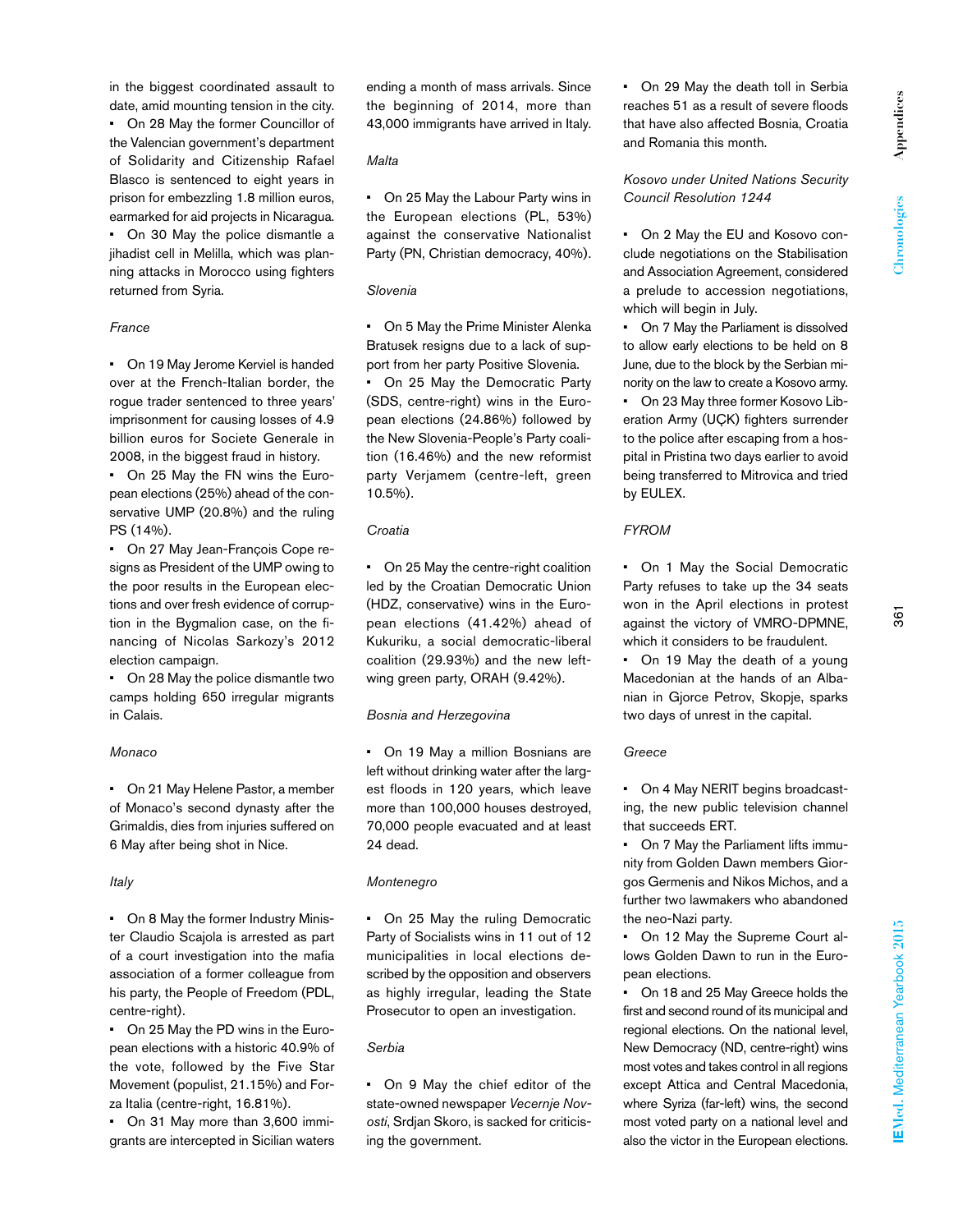Appendices **Appendices** Chronologies **Chronologies**

*Turkey*

• On 1 May rallies held on International Workers' Day in Istanbul end in clashes between police and anti-government protestors.

• On 13 May more than 300 miners are killed in an explosion in a coal mine in Soma, in the biggest mining accident in Turkish history. The incident sparks unrest and widespread protests against the government. 24 Soma Holding executives are arrested for their responsibility in the disaster.

• On 16 May, despite the ceasefire between the government and the terrorist organisation the Kurdistan Workers' Party (PKK), members of the latter attack a military checkpoint in Tunceli.

• On 22 May two people are killed in Istanbul when police shoot at Alevi demonstrators denouncing the persecution and discrimination they suffer.

• On 29 May the Constitutional Court orders that the government lift the ban on YouTube, issued in March.

*Cyprus*

• On 2 May Cyprus removes the restrictions on cashing bank cheques, enforced to avoid capital flight during the international financial bailout.

• On 12 May the European Court of Human Rights rules that Turkey should pay 30 million euros in compensation to the families of the 1,456 people that went missing in Turkey's 1974 military intervention and 60 million to the residents of the Karpas peninsula for moral damages.

• On 21 May the US vice-President Joe Biden arrives in Cyprus to relaunch reunification talks.

• On 25 May the coalition formed by the Democratic Rally (DYSY, conservative) and the new European Party (EK, centrist) wins in the European elections (37.7%) followed by the Progressive Party of Working People (AKEL, Marxist-Leninist, 26.9%) and the social democratic DIKO (10.8%).

#### *Syria*

• On 7 May the rebels begin their withdrawal from Homs, which was agreed with the regime on 2 May. Meanwhile,

the regime's bombing raids continue throughout the month in several provinces, as well as its fighting with the FSA and Islamist militias, leaving hundreds dead.

• On 13 May the United Nations and Arab League envoy to Syria Lakhdar Brahimi resigns over the lack of international commitment to stop the Syrian conflict.

• On 17 May the Air Defence Chief Hussein Ishaq is killed in Damascus in an FSA attack.

• On 22 May Russia vetoes a French proposal in the Security Council for the International Criminal Court to investigate those responsible for war crimes committed in Syria.

• On 25 May Fauzi Ayub, one of Hezbollah's head strategists, is shot dead in Aleppo.

#### *Lebanon*

• On 25 May after five unsuccessful attempts in April and May to elect a successor to the President Michel Suleiman due to a lack of a quorum, the cabinet assumes provisional control of presidential duties.

# *Egypt*

• On 2 May new Muslim Brotherhood protests in Alexandria end in clashes with the security forces and anti-Islamist militants.

• On 3 May the Cairo Criminal Court hands down ten-year prison sentences to 102 Muslim Brotherhood members for violent acts committed after the coup on 3 July.

• On 6 May the Egyptian judiciary bans the leaders of the Democratic National Party from running in the elections.

• On 18 May 163 Islamists are given 10 to 15-year prison sentences for acts of violence.

• On 23 May Hosni Mubarak and his two sons are sentenced to three and four years' imprisonment for corruption in the Presidential Palaces case.

• On 22 May Shadi al-Menei, head of Ansar Beit al-Maqdis, is killed in fighting with the army in Sinai.

• On 26-27 May Egypt holds presidential elections. With a 44.4% turnout, Abdel Fattah Al-Sisi wins 96.91% of the

votes. His only rival Hamdeen Sabahi obtains 3.09%.

### *Libya*

• On 1 May violent clashes break out in Benghazi between the army, Islamist militias and troops of general Khalifa Haftar which spread to Tripoli and continue throughout May leaving hundreds dead.

• On 6 May Ahmed al-Maiteeq is confirmed as Prime Minister by the Parliament Speaker.

• On 8 May Ibrahim Senussi, head of Intelligence Services in Cyrenaica, is murdered in Benghazi by Ansar al-Sharia.

• On 13 May the Jordanian ambassador Fawaz al-Aitan, who was abducted in April in Tripoli, is freed in exchange for the release of the terrorist Mohamed Dersi.

• On 18 May the al-Qaqa and as-Sawaiq brigades, allied with general Khalifa Haftar, attack the National Congress. Their main aim is to oust the Islamist militias from Libya and the Islamist camp that dominates the Parliament and which supported the appointment of Ahmed al-Maiteeq.

• On 20 May the National Congress agrees to hold early elections on 25 June.

• On 27 May the new Prime Minister Ahmed al-Maiteeq survives an attempt on his life in Tripoli.

• On 28 May the outgoing government of Abdullah al-Thani refuses to hand power over to Ahmed al-Maiteeq until the judiciary issues a ruling on the legitimacy of his election, which failed to attain the minimum quorum of 120 votes.

# *Tunisia*

• On 2 May the National Assembly approves the new electoral law with an absolute majority.

• On 26 May the Tunisian Court of First Instance orders the dissolution of the Islamist National League for the Protection of the Revolution.

On 27 May four police officers are killed in an attack against the Interior Minister Lotfi Ben Jeddou believed to have been carried out by Ansar al-Sh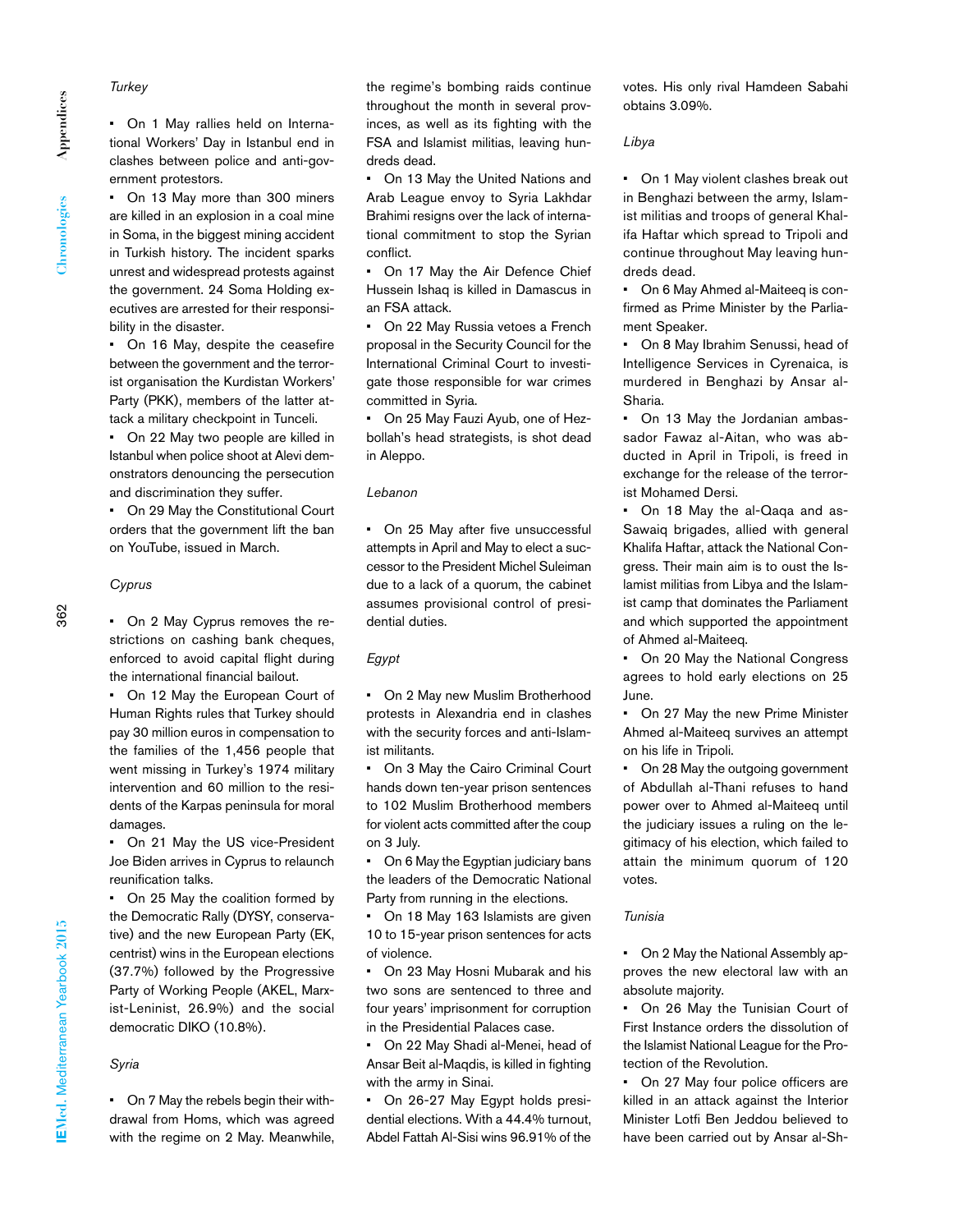aria in response to an anti-terrorist operation underway in the Chaambi Mountains.

# *Algeria*

• On 5 May the 30 ministries of Abdelmalek Sellal's new cabinet are revealed, which include just 13 new faces and no major ministerial changes.

• On 16 May the government unveils the details of the constitutional reform package, which includes delegating some of the presidential powers to the Prime Minister, increased rights for the opposition, the separation of powers and social freedoms. On 19 May the Forces for Change coalition, formed by 13 opposition parties, announces that it will not participate in a reform that it believes is a farce.

# *Morocco*

• On 6 May the government gives the security forces authorisation to enter university campuses if public order is under threat following the death of a student on 24 April during clashes between Islamists and leftists at the University of Fez.

#### *Mauritania*

• On 3 May the parties of the National Forum for Democracy and Unity (FNDU) decide to boycott the presidential elections in June and accuse the government of blocking the electoral reform law.

# *EU*

• On 1 May the European Stability Mechanism reaches its target level of paid-in capital: 80 billion euros, the highest among all international financial institutions worldwide.

• On 12 May independence referendums are held in Donetsk and Lugansk with both provinces declaring independence from Ukraine and intentions to join Russia. Meanwhile, the anti-terrorist operation launched by Kiev to recover control of pro-Russian areas, on 25 May Ukraine holds early presidential elections in which the magnate Petro Poroshenko (55%) wins with promises to restore peace in Ukraine and keep the

country together, as well as continue the rapprochement process with the EU.

• On 27 May the EU holds parliamentary elections. The European People's Party (centre-right) wins with 212 seats, followed by the Socialist Party (186) and the Liberals and Democrats (70). The three parliamentary groups lose their weight in the European Parliament because of the widespread discontent over the economic crisis. The sharp rise in Eurosceptic, populist and extremist parties is cause for concern.

### **June 2014**

*In Spain, Felipe VI succeeds Juan Carlos I to the throne. Italy continues to struggle with mass immigrant arrivals. Serbia and Montenegro are unable to reach an agreement on dual nationality. Kosovo holds early elections. In FY-ROM the new government assumes office. Albania becomes a candidate for EU accession. Greece reshuffles its cabinet. In Turkey clashes break out between the police and PKK demonstrators, parallel to the development of the negotiating process. In Syria, after taking back Homs, the army focuses on ousting the rebels from Aleppo, faced with the rapid advance of ISIS, which already has control of large areas of Syria and Iraq. Jordan reaches a defence agreement with Israel. In Egypt, the results of the presidential elections see Abdel Fattah Al-Sisi take victory with 96.91% of the vote. In Libya, the Supreme Court rejects the appointment of Ahmed al-Maiteeq and an early general election is held. Mauritania holds presidential elections.*

#### *Portugal*

• On 5 June the government adopts a draft law to reform pensions, which raises social security payments as of 2015 to guarantee the continuity of pensions and reduce the public deficit.

# *Spain*

• On 2 June Juan Carlos I abdicates. On 11 June the Parliament approves the abdication law. On 19 June the Prince of Asturias is proclaimed King Felipe VI.

• On 16 June nine people are arrested in Madrid in a police operation that dismantles an international recruitment network sending jihadists to Syria.

• On 20 June the government approves income and corporate tax cuts as of 2015, resisting EU pressure to raise VAT.

• On 25 June the Supreme Court authorises oil prospecting in the Canary Islands.

• On 26 June the reform bill on Judicial Power is approved, which gives immunity to emeritus and reigning kings and queens, the Prince and Princess of Asturias and their respective consorts and allows them to be tried only by the Supreme Court.

On 26 June the judge overseeing the Noos corruption case upholds charges against Princess Cristina de Borbon.

• On 26 June the PSOE Secretary General, former minister and opposition leader Alfredo Perez-Rubalcaba announces that he is retiring from active politics.

# *France*

• On 2 June the police arrest four people in the Paris area and in Provence in an anti-jihadist operation, a day after the arrest in Marseille of a French Arab jihadist accused of killing four people in the Jewish Museum in Brussels on 24 May. • On 3 June over a thousand pension-

ers protest in Paris to demand their pensions be increased.

On 10 June French railway workers stage a strike, which, after eight consecutive days of protest against the sector's liberalisation, becomes indefinite.

On 11 June the UMP announces that the former Minister of Education Luc Chatel will become the party's new acting Secretary General and the former Prime Ministers Alain Juppé, François Fillon and Jean-Pierre Raffarin will jointly lead the government until a general congress is held in November.

• On 26 June the National Liberation Front of Corsica gives up its armed struggle.

### *Italy*

• On 4 June the mayor of Venice Giorgio Orsoni and a further 34 people are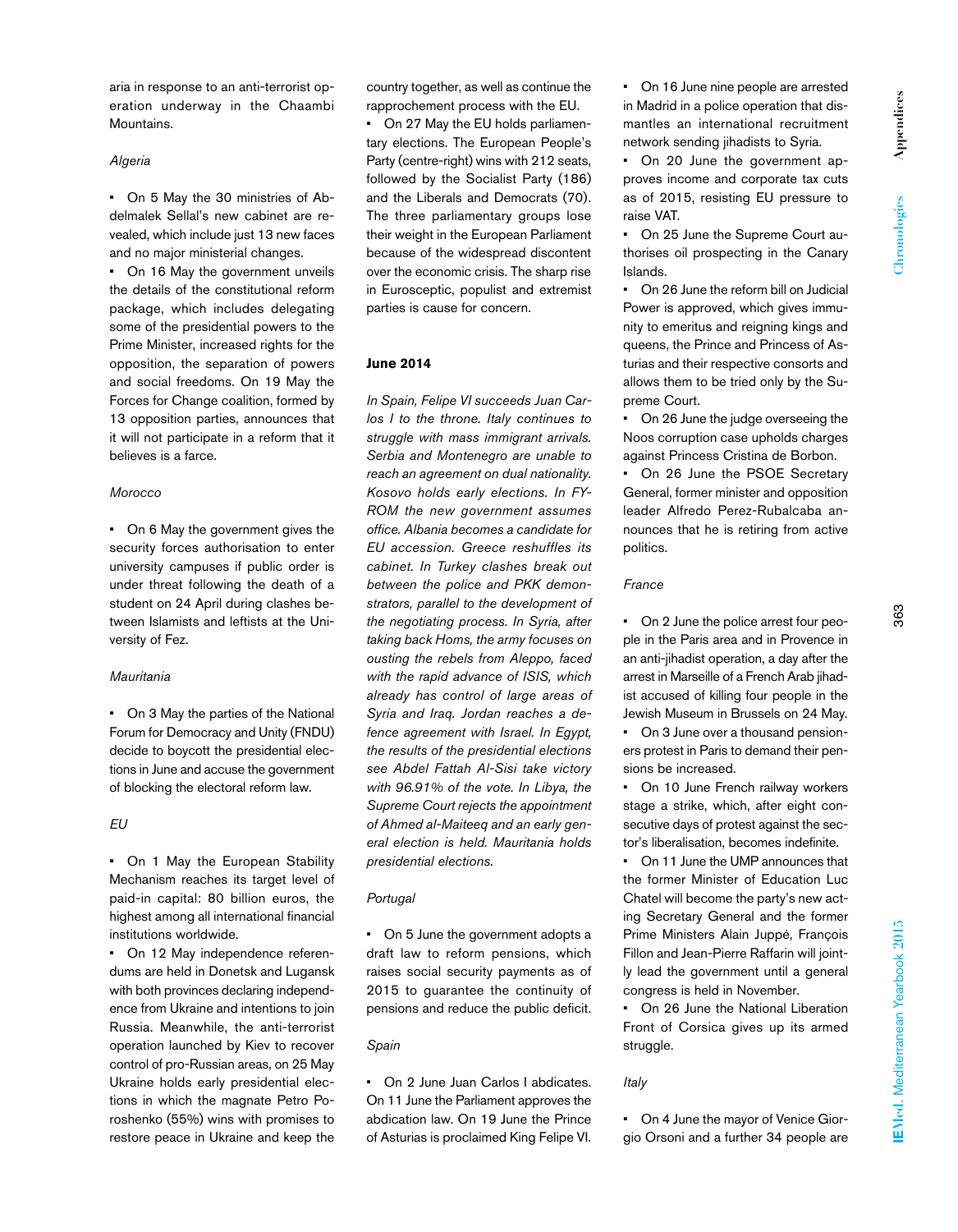arrested for corruption in the Moses Dam construction project, designed to protect the city from the Adriatic Sea. • On 5 June 31 members of Cosa Nos-

tra are arrested in the Bagheria district. • On 13 June the former Senator Mar-

cello Dell'Utri is sent to prison for his links with the mafia.

• On 13 June the government adopts a law-decree that gives the National Anti-Corruption Agency the power to approve and oversee public contracts and services.

# *Slovenia*

• On 24 June the EU gives Liubliana the 2016 Green Capital award.

# *Croatia*

• On 2 June after negotiations between Croatia and Montenegro fail over the sovereignty of the Prevlaka Peninsula, both countries agree to resolve the issue through international arbitration.

#### *Bosnia and Herzegovina*

• On 18 June the Serbian Democratic Party announces that Sonja Karadzic-Jovicevic, the daughter of the former Bosnian Serb President Radovan Karadzic, will run as a candidate for Pale in the upcoming parliamentary elections. • On 18 June the police arrest 30 officials of the taxation authority suspected of organised crime in the biggest anti-fraud operation since Bosnian independence.

#### *Montenegro*

• On 17 June six years of negotiations between Serbia and Montenegro over their respective citizens' rights to dual nationality end without an agreement.

• On 24 June the EU and Montenegro open three accession negotiation chapters.

• On 25 June NATO refuses to offer Montenegro membership at the Newport Summit.

### *Serbia*

• On 6 June a demonstration in Belgrade calls for the resignation of the Interior Minister Nebojsa Stefanovic, accused of plagiarising parts of his PhD thesis.

*Kosovo under United Nations Security Council Resolution 1244*

• On 8 June Kosovo holds early elections. The ruling PDK wins with 30.38% of the votes ahead of the Democratic League (LDK, conservative, 25.24%) and pro-independence Vetëvendosje party (13,59%).

On 15 June Elvis Pista, the Democratic Party candidate in the recent elections, is murdered in Pristina.

• On 18 June Kosovo Serbs remove the concrete barricade from the Mitrovica bridge, which had been in place since 2011 to stop Kosovo Albanians from crossing. It is replaced hours later by another consisting of large plant pots containing bushes. On 22 June there are clashes on the bridge between Kosovo Serbs and Kosovo Albanians.

# *FYROM*

• On 8 June the new government is announced in which most ministries remain unchanged. Abdilaqim Ademi from the coalition DUI party, moves from Environment to Education, Zoran Jolevski (VMRO-DPMNE) takes over in Defence, Nurhan Izairi and Adnan Jashari, both from DUI, become the Environment and Justice ministers respectively and Mihail Cvetkov (Socialist Party) becomes Agriculture Minister. The opposition Social Democratic Party continues to consider the electoral results as fraudulent and maintains its parliamentary boycott.

On 30 June six ethnic Albanians are imprisoned for the murder of five Macedonians in 2012, which triggered an escalation in ethnic tensions.

#### *Albania*

• On 16 June the police launch an operation to enter Lazarat, a village controlled by organised crime and one of Europe's largest cannabis producers. Three days of fighting ensue.

On 24 June Albania is granted official candidate status for EU accession. • On 26 June Artan Santo, CEO of

Credins Bank, is murdered in Tirana.

#### *Greece*

• On 9 June the Prime Minister Antonis Samaras announces a cabinet reshuffle following New Democracy's poor results in the European elections. Gikas Hardouvelis replaces Yannis Stournaras as Finance Minister. The Panhellenic Socialist Movement (PASOK) increases its presence in the coalition government.

# *Turkey*

• On 4 June security forces disperse Kurdish demonstrators blocking several roads in Diyarbakir and Mus to put an end to protests that have spread throughout the southeast of the country since May against the government's plans to construct military outposts in the area.

• On 18 June a court in Ankara gives life sentences to the two surviving leaders of the 1980 coup, general Tahsin Sahinkaya and general Kenan Evren.

• On 26 June the government submits a draft law to the Parliament that would provide a legal framework for the peace negotiations with the PKK terrorist organisation, which are currently at an impasse. The document maintains that measures will be adopted to reintegrate PKK members who lay down their arms.

#### *Cyprus*

• On 6 June the Securities and Exchange Commission imposes huge fines on the Bank of Cyprus, the People's Bank of Cyprus and several former board members and executives for giving misleading information over investments in Greek bonds during the contagion of the Greek crisis in Cyprus.

### *Syria*

• On 3 June Syria holds its first presidential elections in more than 50 years. The official results give victory to Bashar al-Assad with 88.7% of the votes.

• On 16 June the Syrian and Iraqi governments join forces to fight against the ISIS militias, whose lightning offensive carried out throughout June from its strongholds on Syria's eastern border has already given it control of Mosul, and other towns.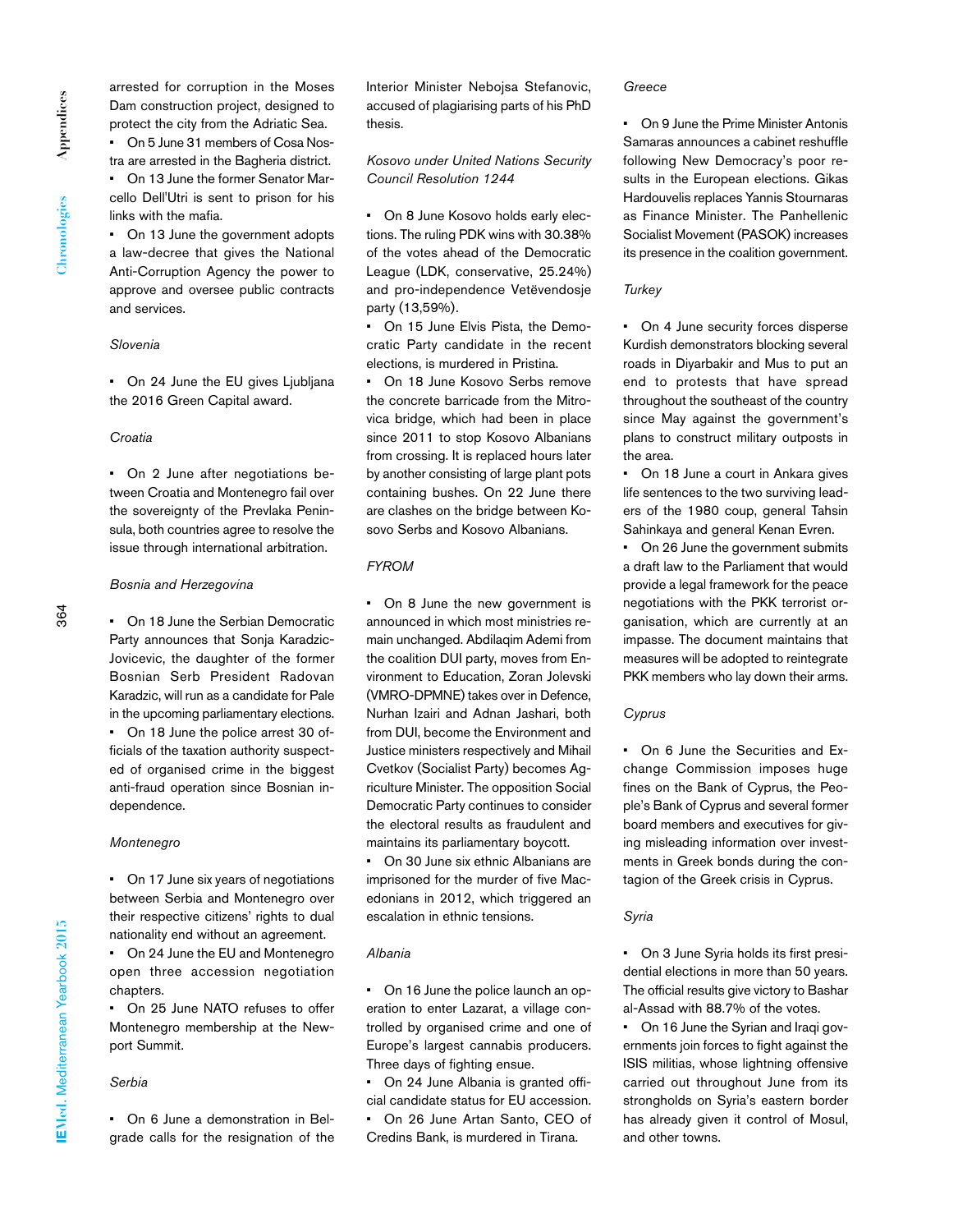• On 22 June a missile launched from the Syrian border leaves one dead in the Israeli-controlled Golan Heights. In response, the Israeli army attacks rebel positions in Syria and strengthens its presence in the area.

• On 25 June a faction of the al-Nusra Front, a wing of al-Qaeda, pledges allegiance to ISIS in Albu Kamal, on the Iraqi border.

• On 27 June the interim Prime Minister of NCSROF Ahmad Tumah orders the dissolution of the FSA high command and dismissal of its leader Abdelilah al-Bashir for corruption.

• On 29 June to mark the beginning of Ramadan, the ISIS spokesman Abu Mohamed al-Adnani declares the group's intention to create a caliphate that will spread throughout the Muslim world, with Abu Bakr al-Baghdadi as its leader. The group thereby changes its name to Islamic State (IS).

# *Lebanon*

• On 23 June at least one national security inspector is killed and 20 civilians injured in a bomb attack in Tayuneh, a Hezbollah bastion in Beirut.

# *Jordan*

• On 26 June the State Security Court finds the radical preacher Abu Qatada not guilty of terrorism offences for his alleged involvement in a terrorist plot in 1998, in a ruling that causes commotion in the United Kingdom, which agreed to deport him in July 2013 after a decadelong legal battle.

• On 28 June Jordan and Israel reach a defence agreement faced with the jihadist threat from Syria and Iraq.

# *Egypt*

• On 3 June the Election Commission reveals the definitive results of the presidential elections on 26, 27 and 28 June, which confirms victory for Abdel Fattah Al-Sisi with 96.91% of the votes.

• On 6 June the acting President Adly Mansour enacts the law approved by the Council of Ministers on 4 June, which criminalises sexual harassment for the first time.

• On 11 June the activist Alaa Abdel Fattah and 24 others are sentenced to 15 years in prison for disrupting public order. • On 17 June the 34 members of the new cabinet, headed by Ibrahim Mehleb, are sworn into their posts. Just 13 of the 34 members are new, including Foreign Minister Sameh Shukri; Investments Minister Ashraf Salman; and Antiquities Minister Mamduh al-Damati.

• On 19 June the Muslim Brotherhood's spiritual leader Mohammed Badie is sentenced to death, together with another 13 Islamist leaders, including Mohammed Beltagy and Essam el-Erian, Safwat el-Hegazy, Bassem Ouda and Assem Abdel Maged.

• On 24 June Abdel Fattah Al-Sisi announces the start of a period of austerity to balance the national economy.

# *Libya*

• On 2 June eight people are killed in fighting between the army and forces of general Khalifa Haftar and Ansar al-Sharia Islamist militias in Benghazi.

• On 4 June four soldiers are killed in a suicide bomb attack at a military base controlled by Khalifa Haftar.

On 5 June the intelligence chief Salem al-Hassi resigns.

• On 9 June in virtue of its ruling on 5 June the Supreme Court rejects the appointment of the Prime Minister Ahmed Maiteeq as unconstitutional.

• On 15 June the US captures Ahmed Abu Kattalah, a prominent leader of Ansar al-Sharia and main suspect for the attack on the US embassy in Benghazi on 11 September 2012.

• On 22 June the GNC approves the state budget for 2014, issued by the government in January. The budget is worth 47 billion dollars, a figure that continues the trend to lower the national budget since the revolution, owing to the constant strikes and protests that have systematically paralysed production and exports of crude oil.

• On 25 June Libya holds early parliamentary elections to elect the 200 deputies of the new legislative power, which will be known as the House of Representatives and will be based in Benghazi as of 1 August.

• On 26 June the lawyer and activist Salwa Bughaigis is murdered in Benghazi.

#### *Tunisia*

• On 25 June the Interior Minister Lotfi Ben Jeddou acknowledges that 2,400 Tunisian jihadists are fighting in Syria and 80% of them form part of IS. • On 29 June two Tunisian diplomats abducted in Tripoli in April by armed militias operating outside of the Libyan

# *Mauritania*

State are released.

• On 21 June Mauritania holds early presidential elections which are boycotted by the National Forum for Democracy and Unity, the main opposition party. The current President Mohamed Ould Abdel Aziz wins with 82% of the votes.

# *EU*

• On 5 June Brussels hosts the G7 Summit, which replaces the meeting scheduled in Sochi following the expulsion of Russia from the group of the world's most industrially developed nations, over its role in the Ukrainian crisis. The G7 rules out new sanctions on Russia and opts instead for diplomatic dialogue.

• On 5 June Belgium, France, Spain, Germany, Sweden, Denmark, the United Kingdom, Ireland and the Netherlands agree in Luxembourg to increase the collaboration of their intelligence services and police forces faced with the threat of radical Islamist fighters returning to Europe.

• On 16 June two days of EU-mediated negotiations between Russia and Ukraine end without an agreement, after which Moscow cuts Ukraine's gas supply over its failure to meet payments. Meanwhile, Kiev's offensive to take back control of areas held by pro-Russian rebels in the east and south of the country continues. On 18 June Vladimir Putin and Petro Poroshenko schedule talks to look for a solution to the Ukrainian crisis.

• On 18 June the agreement between the populist British UKIP and Italian Five Star Movement enables the formation of a Eurosceptic parliamentary group in the European Parliament.

• On 25 June the former Public Works Minister and former member of the Andalusian Regional Government Magda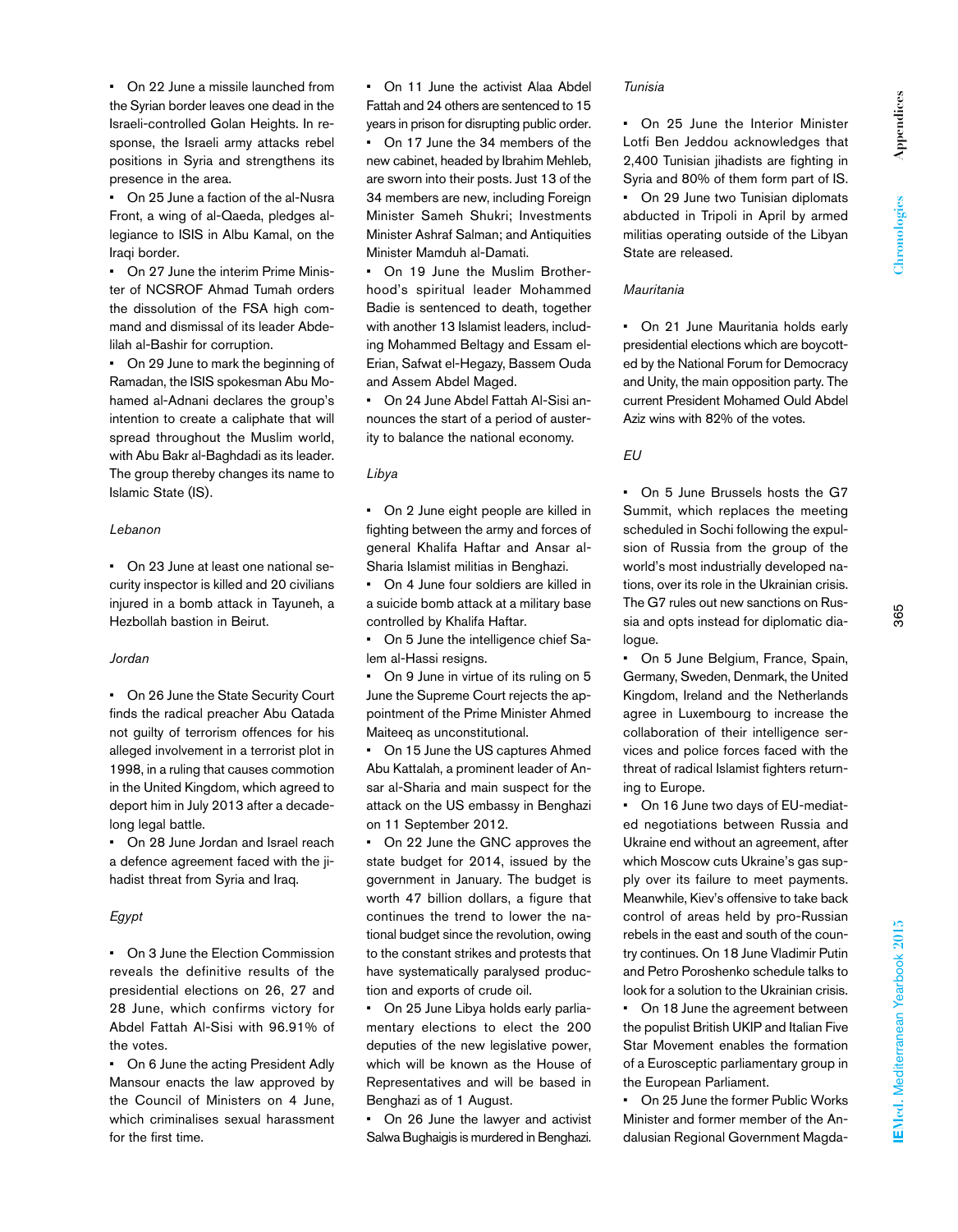lena Alvarez resigns as vice-President of the European Investment Bank after being charged in the ERE corruption trial, which affects several political and trade union figures in Andalusia.

• On 26 June Ukraine, Moldavia and Georgia sign association agreements with the EU.

# **July 2014**

*In Portugal, Banco Espirito Santo is declared bankrupt. In Spain, a major corruption scandal is uncovered involving the former Catalonian President Jordi Pujol. France approves a far-reaching territorial reform plan and new measures to reduce the public deficit. Italy assumes the EU Presidency. Slovenia holds early parliamentary elections. In Serbia, the Finance Minister resigns. Cyprus receives a new tranche of its economic rescue package. In Syria, IS continues to advance and the army prepares to launch an offensive on Aleppo. Lebanon continues its struggle to elect a new President, and the country warns of its incapacity to cope with the continuing inflow of Syrian refugees. In Egypt, the violence in Sinai intensifies in connection with the conflict between Gaza and Israel. In Libya, there is a surge in the violence between Islamist militias, government forces and paramilitary groups loyal to Khalifa Haftar. Tunisia launches a large-scale anti-jihadist operation and suffers its worst attack since independence. Algeria, Morocco and Tunisia tighten security measures faced with increasing jihadist activity in the Maghreb.*

# *Portugal*

• On 18 July Banco Espirito Santo requests to be placed under controlled management, unable to make debt repayments which expire at the end of the month. On 24 July Ricado Salgado, former President of Banco Espirito Santo bank, is arrested on charges of money laundering.

#### *Spain*

• On 23 July around a thousand sub-Saharans unsuccessfully attempt to jump the Melilla border fence.

• On 23 July the former President of Castellon Carlos Fabra is sentenced by the Supreme Court to four years in prison on four separate corruption charges.

• On 25 July the former President and historic figure of Catalonian nationalism Jordi Pujol issues a statement in which he admits to possessing millions of euros worth of undeclared funds in different tax havens.

• On 27 July Pedro Sanchez is elected Secretary General of PSOE.

#### *France*

• On 1 July the European Court of Human Rights upholds the French ban on wearing the full Islamic veil in public spaces in force since 2011, ruling that it does not violate any human rights.

• On 2 July the former President Nicolas Sarkozy, his lawyer Thierry Herzog and the Supreme Court magistrate Gilbert Azibert are charged with corruption, influence peddling and violation of professional secrecy in a court investigation into the irregular financing of the 2007 election campaign.

• On 8 July the National Assembly approves the government's proposal to save 50 billion euros in three years through widespread cuts on social security payments and taxes for companies and a pension freeze. Trade unions announce a boycott on a labour forum launched by the government and 33 socialist MPs abstain from the parliamentary vote.

• On 19 and 23 July two large demonstrations in Paris protest against the Israeli offensive in Gaza. The protests end in several days of clashes between pro-Palestinians and pro-Israelis in Paris and Sarcelles.

• On 23 July the National Assembly approves the government proposal to reduce the number of French regions from 22 to 13. The territorial reform is part of a move to simplify administrative layers and reduce public spending. It maintains the departments but removes their general councils, joining municipalities so that they have a minimum of 20,000 inhabitants.

*Italy*

• On 1 July Italy assumes the sixmonth EU Presidency with the priorities of generating economic growth and employment, reinforcing citizens' rights and strengthening Europe's international role.

• On 7 July the number of immigrants intercepted in Italian waters in the last two days exceeds 2,600.

• On 18 July the Milan Court of Appeal overturned the seven-year prison sentence for abuse of power and soliciting minors for sex given to the former Prime Minister Silvio Berlusconi in June 2013 in the Ruby case.

• On 22 July the police arrest five men accused of murdering and throwing overboard dozens of immigrants on their way from Libya.

#### *Slovenia*

• On 13 July Miro Cerar, the head of his self-named party formed six weeks earlier, wins the early legislative elections.

#### *Croatia*

• On 16 July the Parliament approves the civil union law, which could benefit same-sex couples.

#### *Bosnia and Herzegovina*

• On 16 July a Dutch court rules that the Netherlands is partly liable for their blue helmets failing to prevent the murder of some 300 Bosnians at the hands of Bosnian Serbs in Srebrenica in July 1995.

• On 20 July 284 people murdered by Bosnian Serb forces in July 1992 in Prijedor are buried in Kozarac. Their bodies were found in the war's biggest mass grave in Tomasica.

# *Serbia*

• On 12 July the Finance Minister Lazar Krstic resigns due to disagreements with the Prime Minister Aleksandar Vucic over the economic reforms. Krstic is replaced by Dusan Vujovic.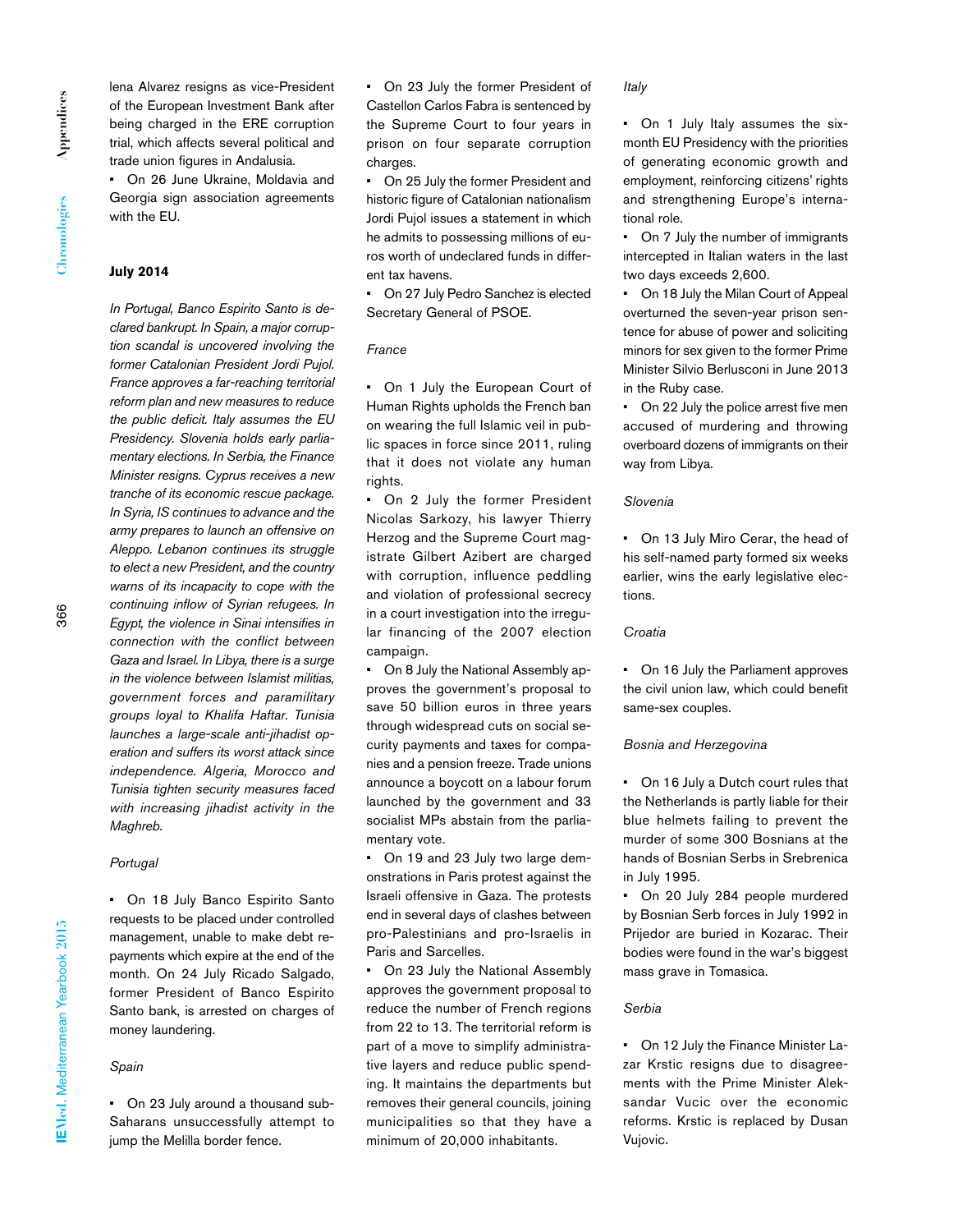# *Kosovo under United Nations Security Council Resolution 1244*

• On 28 July the EU Special Investigative Task Force for Kosovo accuses UÇK high commands of war crimes against humanity after the war ended in 1999, against Serbs, Roma and other ethnic minorities and rival ethnic Albanians.

# *Turkey*

• On 22 July at least 67 police officers participating in an investigation into alleged government corruption are arrested under suspicion of espionage. • On 23 July at least two Turkish soldiers and six militants from the Syrian Kurdish Democratic Union party (PYD) and the PKK are killed in clashes in Cey-

# *Cyprus*

lanpinar.

• On 25 July the EU and IMF recommend the disbursement of a 436-million-euro tranche of Cyprus' 10-billioneuro rescue package after confirming that Nicosia has undertaken the required adjustments.

# *Syria*

• On 3 July the al-Nusra Front withdraws from two towns in Deir al-Zour leaving most of the province under IS control.

• On 6 July the Syrian army takes Kifr Saghir in Aleppo.

• On 7 July the US ship Cape Ryan begins its task of neutralising 600 tonnes of chemical materials from the Syrian arsenal.

• On 8 July NCSROF elects its chief negotiator at the Geneva Summit Hadi al-Bahra as its President.

• On 9 July the armed forces secures positions around Aleppo before launching its final offensive on the city. Fighting in the city intensifies throughout the month.

• On 9 July at least 20 IS militants are killed in an air strike by the Syrian army on al-Talae, Raqqa.

• On 10 July the UN Secretary General Ban ki-Moon names Staffan de Mistura to succeed Lakhdar Brahimi as mediator for Syria.

• On 17 July Hezbollah and the al-Nusra Front wage a five-day battle on the Syrian-Lebanese border leaving dozens dead.

• On 20 July Bashar al-Assad reappoints Najah al-Attar as vice-President.

• On 21 July rebel fighters force IS withdrawals in several areas around Damascus.

• On 22 July la NCSROF announces its decision to dissolve its interim government and form a new one within a month.

• On 24 July the UN reports the arrival in Syria of the first humanitarian aid convoy, which enters the country from Turkey.

• On 27 July the army retakes the Shaar gas field in Homs, captured by IS mid-month.

• On 29 July the EU approves additional aid of 175 million euros for Syria, faced with the deterioration of the situation there.

# *Lebanon*

• On 2 and 29 July the eighth and ninth parliamentary sessions to elect a new President fail.

• On 3 July the Social Affairs Minister Rashid Derbas warns that Lebanon may be heading for economic and political collapse faced with the number of Syrian refugees, which already amounts to a third of the country's population.

• On 7 July 28 people are charged with belonging to IS.

On 17 July the Foreign Ministry files a complaint to the United Nations Security Council over 516 Israeli violations of its national sovereignty in 2014.

• On 19 July security forces carry out a raid in Bab al-Tabaneh, Tripoli, to capture Hussam al-Sabbagh, accused of planning attacks on the Alawite neighbourhood of Jabal Mohsen. The raid ends in clashes with Sunni militias.

# *Jordan*

• On 12 July a Syrian rebel commander is murdered in Amman, in the first incident of this kind on Jordanian soil.

• On 23 July the youth wing of the Jordanian Salafi Jihadist Movement describes al-Qaeda as illegitimate and swears allegiance to IS.

# *Egypt*

• On 1 July the armed group Ajnad Misr claims responsibility for the bomb blasts near the presidential palace, which left two police officers dead.

• On 3 July at least five demonstrators are killed in Cairo during the first anniversary of the fall of President Mohamed Morsi.

• On 3 July at least 17 Islamist militants are killed in an army operation in the north of the Sinai Peninsula. A further 12 people are arrested.

• On 4 July fuel prices rise by up to 78% to lower the State's budget deficit. • On 13 July a court in Cairo overturns the one-year prison sentence given to former Prime Minister Hesham Qandil for refusing to implement a court order to renationalise the Tanta Flax and Oil Company.

• On 21 July an Egyptian court sentences three Mohamed Morsi supporters to 25 years' imprisonment for rioting after Morsi's ousting.

On 23 July the army announces the death of two militants and the arrest of a further 15 during an operation in Sinai, a day after Ansar Bait al-Maqdis claims responsibility for an attack on 19 July on a border checkpoint in al-Wadi al-Gedid, in which 22 police officers were killed.

• On 29 July the army announces the death of seven militants and arrest of four others during an operation in Sinai after the murder, on 25 July, of two brigadier generals in Sheikh Zuwaid.

# *Libya*

• On 13 July the Tripoli International Airport is closed to traffic due to fighting over control of the area between Zintan militias and an alliance of Islamist militias under the name of Operation Fajr (dawn). The UN and several states withdraw their staff from the country. On 18 July a ceasefire is declared which only lasts until 20 July. On 30 July both sides agree to a temporary ceasefire.

• On 17 July the former MP from the Justice and Construction Party Fariha al-Berkawi is assassinated in Derna.

• On 17 July the government asks the United Nations Security Council for help to protect its oil facilities, exports and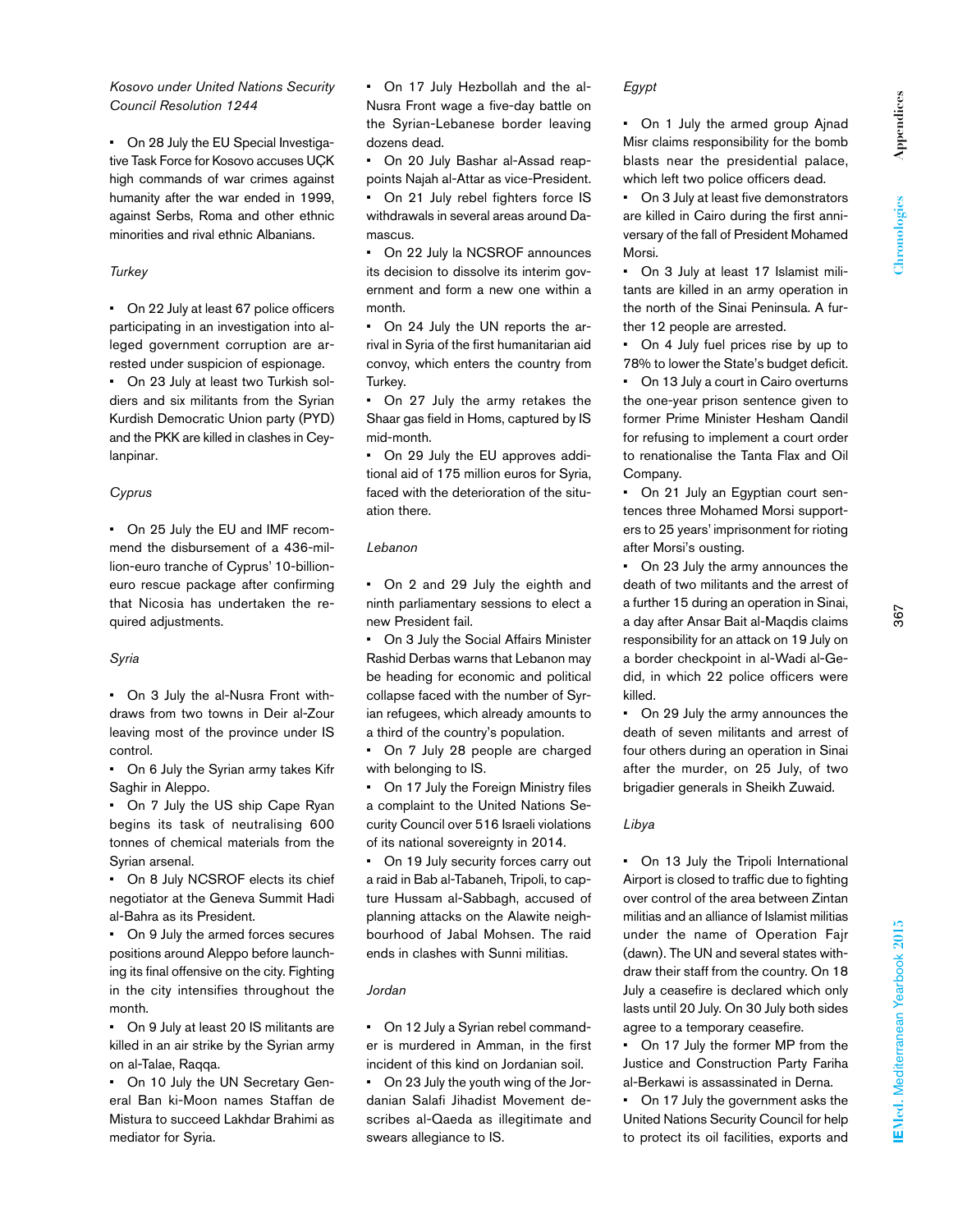civilian airports, warning that the country could become a failed state.

• On 21 July army special forces and fighters loyal to general Khalifa Haftar repel an attack by militiamen connected with Ansar al-Sharia to take control of an air base in Benghazi. On 22 July Ansar al-Sharia launches a counteroffensive, which on 28 July retakes the air base.

• On 23 July a day after the results of the parliamentary elections are announced, the GNC declares that it will transfer power over to the House of Representatives on 4 August.

• On 28 July the Libyan government is revealed to be the legal defence of the alleged al-Qaeda member Abu Anas al-Libi, accused of terrorism by the US.

• On 30 July the former Prime Minister Mustafa Abushagur, abducted the previous day in Tripoli, is released unharmed and seemingly without payment of a ransom.

# *Tunisia*

• On 3 July the Defence Minister Ghazi Jeribi announces a large-scale antiterrorism operation in Kef and Jendouba to halt the growing activity of jihadist groups, a day after a bomb blast injures four soldiers and two National Guards in Ksar Ghilane.

• On 19 July the government announces the closure of mosques and "unauthorised" media as part of a series of measures against radical Islamist cells. The move follows the bomb attack on 16 July by the Katibet Okba Ibn Nafaa brigade, a splinter group of Ansar al-Sharia, in the Chaambi Mountains, which left at least 15 soldiers dead, in the worst attack since Tunisian independence.

• On 30 July the army chief-of-staff Mohammed Salah al-Hamedi resigns citing personal reasons. The announcement comes during the anti-terrorism operation being carried out in Mount Chaambi. General Mohssen al-Farissi will replace al-Hamedi.

# *Algeria*

• On 12 July a bomb attack on a military convoy in Sidi Bel Abbes claims the lives of three soldiers and four municipal guards.

• On 17 July soldiers kill two AQIM members in Beni Milleuk, Tipaza.

# *Morocco*

• On 26 July Mohammed VI signs a decree approved by the Parliament in June banning imams and preachers from participating in any form of political activity.

• On 30 July Mohammed VI pardons 13,218 people to mark Throne Day.

### *EU*

• On 15 July the Luxembourger Jean-Claude Juncker is elected by the European Parliament as President of the European Commission with 422 votes in favour, 250 against and 47 abstentions

### **August 2014**

*Portugal bails out one of its biggest banks. France carries out far-reaching government reforms. Spain and Italy deal with new immigrant arrivals. In Slovenia a new coalition government is formed. Croatia announces fresh cuts and tax hikes. The Constitutional Court of Kosovo suspends the election of Isa Mustafa as Parliamentary Speaker. FYROM approves constitutional amendments. Greece receives a new tranche of its bailout package. Turkey holds presidential elections. In Cyprus, protests are staged against the foreclosures bill. In Syria, IS continues its advance. In Egypt, new sentences are handed down to Muslim Brotherhood supporters. In Libya, fighting continues between rival militias and government forces and two parallel governments and parliaments are formed.* 

# *Portugal*

• On 4 August the government bails out Banco Espiritu Santo with 4.5 billion euros from EU and IMF funds. The rescue means that shareholders have to cover the debt, thereby losing all their invested capital.

#### *Spain*

• On 5 August Angel Ojeda, former Head of the Andalusian Tax Office, is arrested for his alleged involvement in the embezzlement of millions in funds earmarked for training courses for the unemployed.

• On 12 August 836 immigrants are intercepted in waters of the Bay of Gibraltar on the same day that 700 immigrants attempt a coordinated assault on the Melilla border fence. Throughout the month, hundreds of immigrants attempt to enter the Spanish city.

### *France*

• On 25 August the Prime Minister Manuel Valls and his cabinet resign to form a new government which is more consistent with the direction chosen for economic recovery and following resignations from the Economy, Education and Culture ministers. On 27 August the changes are announced: Emmanuel Macron replaces Arnauld Montebourg at the helm of the Economy, Najat Vallaud-Belkacem replaces Benoit Hamon in Education and Fleur Pellerin replaces Aurelie Filippetti as Culture Minister. Laurent Fabius retains his position as Foreign Minister and Segolene Royal and Christiane Taubira retain their posts in the Environment and Justice ministries respectively.

# *Italy*

• On 20 August the EU turns its back on Italy, declaring that Frontex will not assume control of Operation Mare Nostrum, which costs the country 9 million euros each month and has already rescued 103,659 people since January. It considers the waves of immigration that Italy experiences on a daily basis to be Rome's problem.

# *Malta*

• On 25 August the first private migrant rescue mission begins operating from Vittoriosa.

• On 27 August the government announces that it will hold a public referendum on whether to postpone the municipal elections until 2019, so that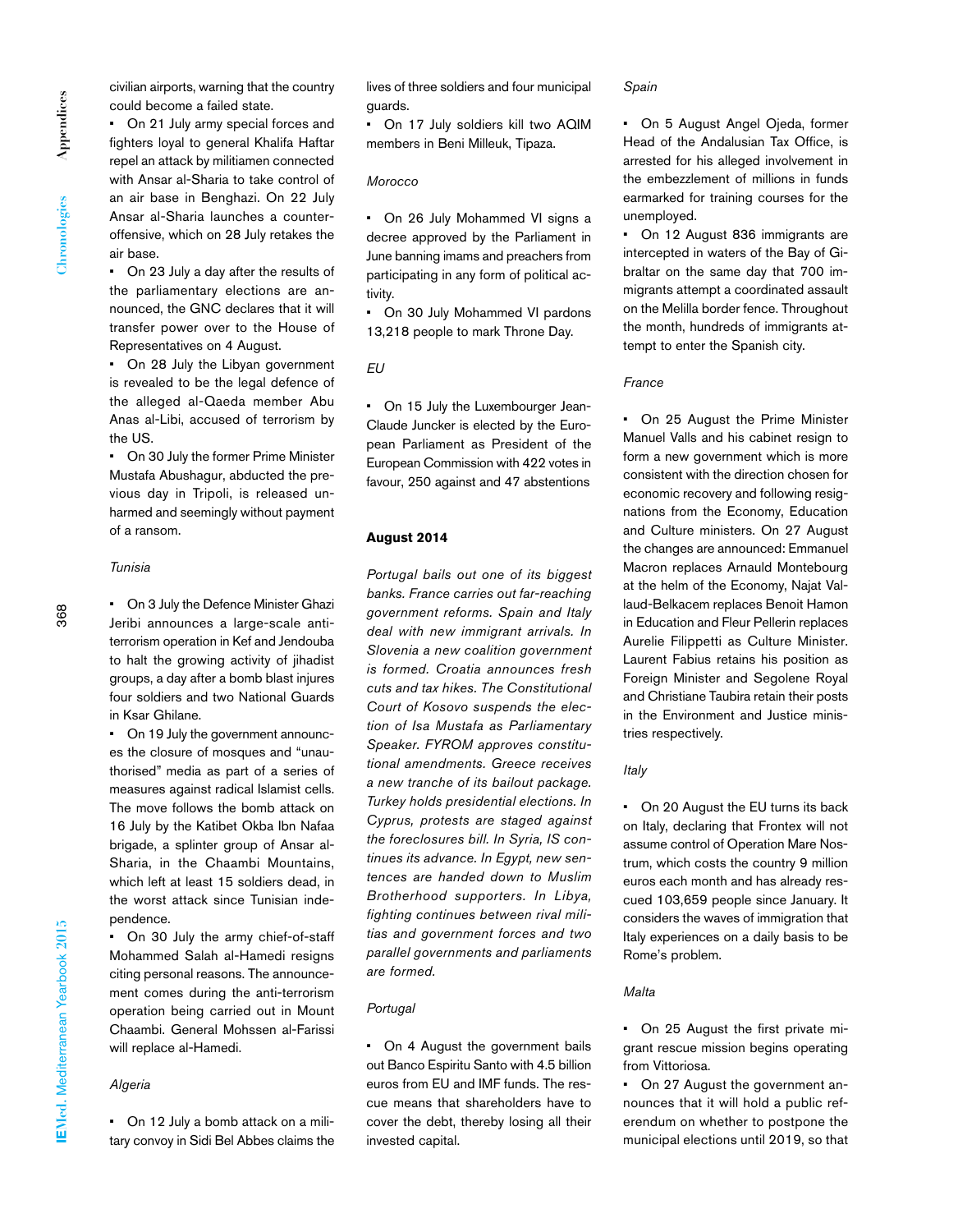they coincide with the European elections.

#### *Slovenia*

• On 21 August the new Prime Minister Milo Cerar announces that his party will form a coalition government with the Pensioners' Party (DeSUS) and the Social Democrats.

# *Croatia*

• On 7 August the new labour act enters into effect under which companies can renew temporary contracts indefinitely and transfer workers to other companies with the same owner. The law also facilitates dismissals and increases flexibility for going on strike over unpaid wages.

• On 14 August the Constitutional Court rejects a request to hold a referendum to tighten restrictions on language use for minorities, faced with the refusal of the people of Vukovar to accept bilingual signs in Croatian and Serbian.

• On 28 August the government announces tax increases on bank savings and cuts to public sector bonuses in 2016 to reduce the public deficit.

### *Bosnia and Herzegovina*

• On 5 August the Supreme Court annuls the war crimes sentence handed down to former Bosnian commander Sefik Alic, as the Bosnian criminal code was applied to his trial instead of that of the former Yugoslavia, which was still in force in January 2011.

• On 20 August the government of the Federation of Bosnia and Herzegovina rejects calls by the Pensioners' Association to increase pensions citing the high costs of damages caused by the floods in May.

• On 29 August Croatia, Bosnia, Serbia and Montenegro sign a declaration in Mostar ensuring their commitment to increase efforts to find the more than 13,000 people still missing after the Balkans conflict.

### *Montenegro*

• On 21 August Montenegro and Bosnia reach a joint border demarcation agreement, the first between the two former Yugoslavian countries.

# *Serbia*

• On 5 August the War Crimes Prosecutor opens an investigation into the former Yugoslav general Dragan Zivanovic over the murder of 118 ethnic Albanians in Kosovo in 1999.

• On 13 August Oliver Ivanovic, leader of the Citizens Initiative Freedom, Democracy, Justice is accused of war crimes against ethnic Albanians during the Kosovo conflict by the EU-LEX prosecutor.

# *Kosovo under United Nations Security Council Resolution 1244*

• On 22 August the Constitutional Court overturns the appointment of Isa Mustafa as Parliament Spokesman on 17 July, since it was not proposed by the largest parliamentary group, the PDK, but rather an alliance of another three parties.

# *FYROM*

• On 19 August the government announces a plan to cancel the bank debts of the population's poorest segments.

• On 26 August the parliamentary debate on the State's general budget ends in fighting between the MPs of the two biggest parties of the Albanian minority, the opposition DPA, which is against the cuts proposed by the cabinet, and DUI, a member of the government coalition.

• On 27 August the Parliament approves, with an opposition boycott, seven amendments to the constitution, which include the definition of marriage as the exclusive union between a man and woman; the opening of an international financial zone with fiscal advantages to attract foreign investment; the removal of the Justice Minister from the Court Council, a limit on the rate of public debt to 60% of GDP and on the budget deficit to 3% of GDP; and the so-called "constitutional complaint" mechanism, whereby people and institutions can file complaints against the authorities.

#### *Albania*

• On 1 August seven employees of the central Bank of Albania are arrested for stealing 7 million dollars. The news triggers calls for the bank's governor Adrian Fullani to resign.

• On 6 August the government orders the closure of 18 higher education institutions that were issuing dubious qualifications.

• On 22 August a police operation destroys more than 86,000 cannabis plants in Dukagjin.

• On 28 August a businessman from Vlora is killed by a car bomb attributed to organised crime.

# *Greece*

• On 13 August the eurozone approves the disbursement of a 1-billioneuro aid tranche for Greece after Athens legislates in favour of unifying the public sector pension funds and allows more construction and business activities to be carried out along its coastline.

• On 29 August Ilias Kasidiaris, a prominent member of Golden Dawn, is sworn in as a member of Athens' City Council from prison, where he is being held in custody, accused of illegally possessing arms.

#### *Turkey*

• On 10 August Turkey holds the first direct presidential elections in its history. The current Prime Minister Recep Tayyip Erdogan (AKP) wins with an absolute majority, 51.79% of the votes. One of the main pillars of Erdogan's campaign is the modification of the constitution to expand presidential powers. Secularists fear the Republic's Islamisation. On 28 August Erdogan is sworn in as the nation's 12th President.

# *Cyprus*

• On 27 August the government names Makis Constantinides, former Secretary General of Communications and Public Works, the new chairman of Cyprus Airways, to replace Tony Antoniou, who resigned following accusations that he charged personal expenses to the airline.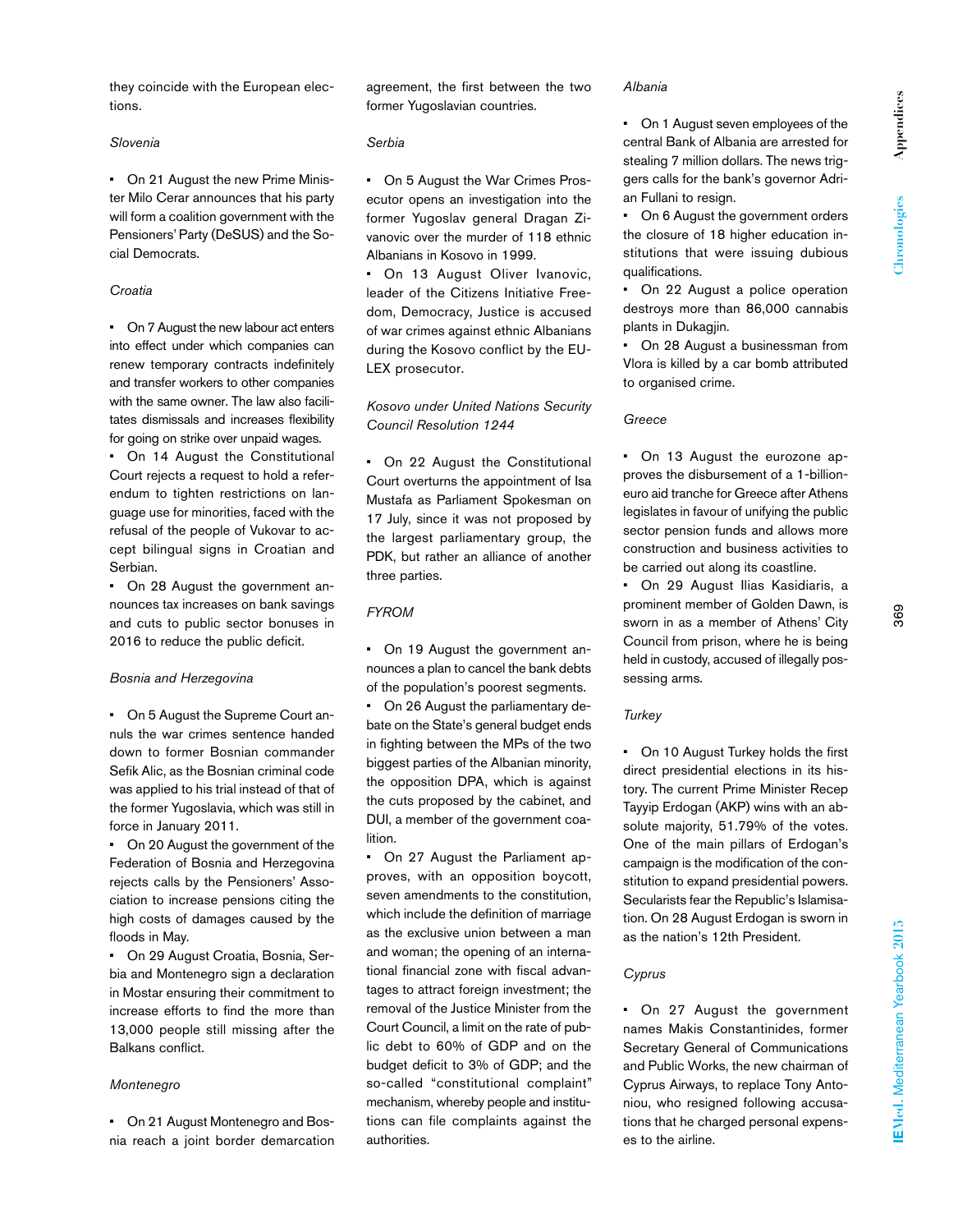• On 27 August a demonstration outside the Parliament protests against the government's plans to pass a law on foreclosures, required by the Troika to disburse the next tranche of the Cypriot rescue package.

# *Syria*

• On 7 August IS takes control of the Brigade 93 base in Ain Isa, al-Raqqa.

• On 10 August Bashar al-Assad reappoints Wael al-Halaqi as Prime Minister, who had replaced Riad Hijab in the position in 2012, after the latter fled Syria to join the political opposition in exile.

• On 13 August IS expands its control in the north and east of Syria taking Turkmen Bareh and Akhtarin, in Aleppo. • On 14 August government troops, supported by Hezbollah, take back control of the town of Mleiha, which had been in rebel hands for over a year.

• On 24 August IS takes over the Tabqa airport, the government's only stronghold in the province of Raqqa.

#### *Lebanon*

• On 5 August the army and Syrian Islamist militants agree to a 24-hour ceasefire after four days of fighting for control of Arsal. On 7 August the jihadists withdraw from Arsal taking a group of soldiers hostage, some of who are freed on 17 August.

# *Egypt*

• On 5 August Egypt announces plans to construct a new Suez canal, which will run parallel to the current one and is predicted to generate 10.1 billion euros a year for the Egyptian economy.

On 6 August 12 supporters of the defeated President Mohammed Morsi are sentenced to death and a further ten given life sentences for the assassination of Giza's security chief in Kerdasa during the Islamist protests before the coup on 3 July 2013.

• On 7 August the Cairo Criminal Court sentences two Egyptian citizens to life imprisonment and a third to 20 years in prison for sexually assaulting, raping and stealing from women in Tahrir Square during the swearing in of President Abdel Fattah Al-Sisi.

• On 20 August the decapitated bodies are found of four civilians abducted and accused by Ansar Bait al-Maqdis of collaborating with Israel.

• On 30 August the Giza Criminal Court sentences the leader of the Egyptian Muslim Brotherhood Mohamed Badie to life imprisonment. The ruling modifies the provisional death sentence given to Badie and six other defendants.

# *Libya*

• On 4 August the new House of Representatives elects Aguila Saleh Issa as President of the council in a vote boycotted by the Islamists.

• On 6 August Ansar al-Sharia and its allies from the Central Shield Brigade and the 17 February Brigade launch an attack on Benghazi Airport.

• On 13 August the House of Representatives orders the dismantling in Tobruk of all militias operating outside of the State's control.

• On 14 August the EU Special Representative for the Southern Mediterranean, Spanish diplomat Bernardino Leon, is appointed the new UN Special Representative in Libya.

• On 16 August new fighting erupts in Tripoli between rival militias from Misrata and Zintan. In Benghazi, the offensive launched on 6 August by the alliance between Ansar al-Sharia and other Islamist militias succeeds in ousting the government forces from the city.

• On 24 August the House of Representatives elects Abdel Razzak Madhuri as new army chief-of-staff to replace the dismissed Abdessalam Jadallah al-Obeidi.

• On 25 August the US press reveals that Egypt and the United Arab Emirates have repeatedly bombed several Islamist militia positions fighting for control of Tripoli.

• On 25 August the Islamist majority of the outgoing National Congress meets in Tripoli saying it will not dissolve and calling Omar al-Hasi to form a national salvation government.

• On 27 August the UN Security Council approves a resolution that calls for an immediate ceasefire in Libya.

• On 28 August the acting Prime Minister Abdullah al-Thani and his cabinet resign so that the House of Representatives in Tobruk can elect a new government.

### *Tunisia*

• On 21 August the Constituent Assembly votes against the approval of the new law against terrorism and money laundering, which consists of 163 articles, most of which are yet to be ratified, and which is to replace the 2003 law, established during the Ben Ali regime.

# *Morocco*

• On 7 August the government approves a Pensions Law reform which increases the retirement age to 62 for 2015 and 65 for 2021.

• On 14 August Morocco steps up security faced with the destabilisation in Libya.

• On 14 August nine jihadists linked with IS are arrested in Morocco in a joint operation between the Moroccan and Spanish security forces.

### *Mauritania*

• On 2 August the President Mohamed Ould Abdel Aziz is sworn into his post for a second mandate after winning the early elections held on 21 July.

# *EU*

• On 7 August Russia imposes a oneyear ban on imports of fresh food products from the EU, Norway, the US, Australia and Canada, in response to sanctions imposed by the West over Russia's support of the pro-Russian insurgents in Ukraine. During August, the situation in Ukraine worsens with clashes between the Ukrainian army and pro-Russian militants trying to advance from the east of the country. The US and EU accuse Russia of intervening militarily in the conflict.

• On 28 August Berlin hosts an EU Summit with the Western Balkan countries to relaunch their European accession processes.

• On 30 August the Polish Prime Minister Donald Tusk is elected President of the European Council and the Italian Foreign Minister Federica Mogherini, head of Foreign Affairs.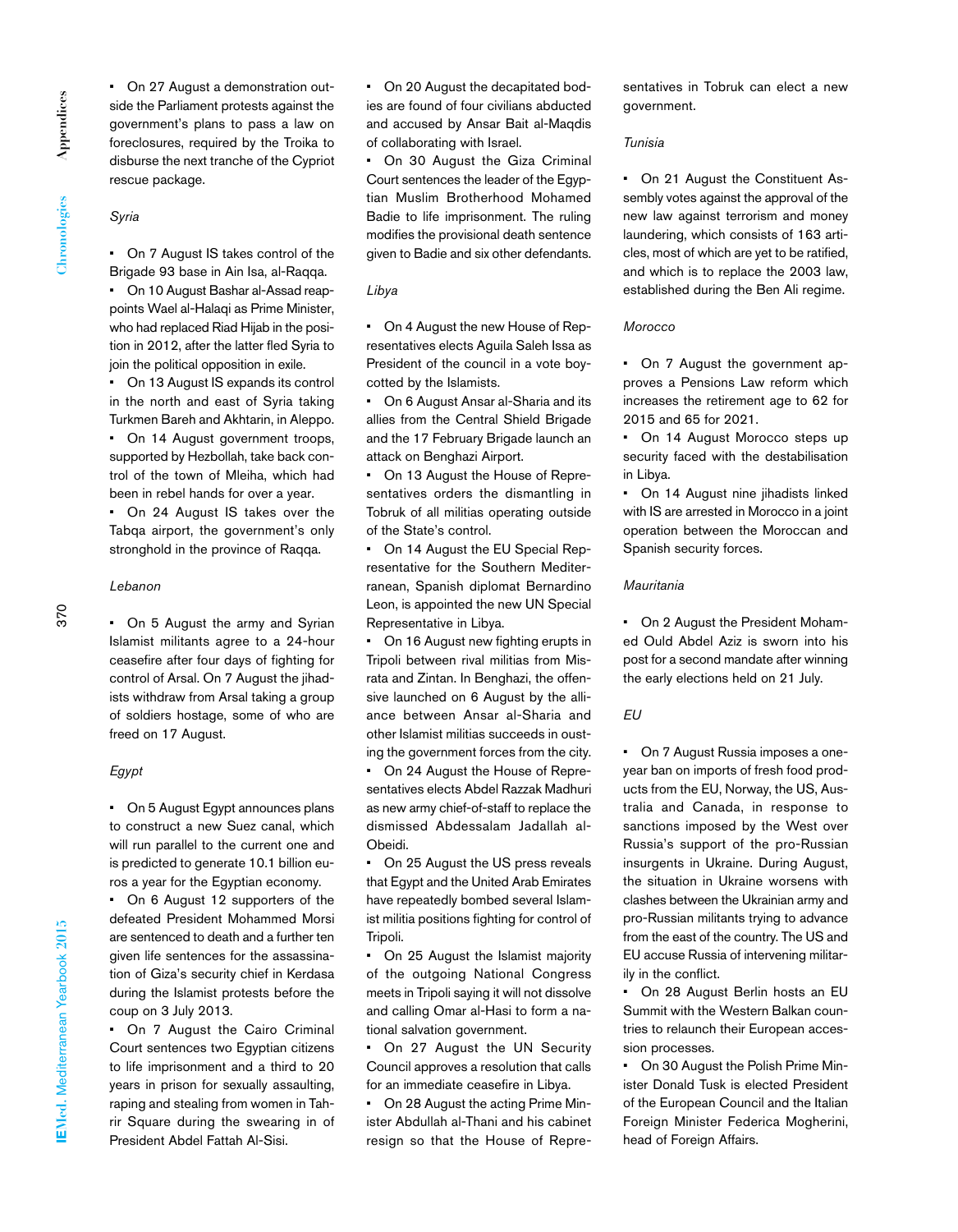### **September 2014**

*In Spain the Justice Minister resigns and the Constitutional Court suspends the application of the decree approved by the Catalonian President to hold a referendum on Catalonian self-determination. In France, the socialist government wins a confidence vote but its party suffers defeat in the elections for the senate at the hands of the centre-right. In Bosnia, several senior figures of the Bosnian Croat entity are arrested for tax fraud. Greece agrees to outsource the management of its public hospitals. In Turkey, more police officers linked with Fetullah Gülen are arrested and a controversial law tightening control of the Internet is passed. Cyprus passes its controversial foreclosures bill. The US-led international coalition begins its military intervention in Syria and Iraq against IS and the al-Qaeda-linked Khorasan cell. In Jordan, the Salafi preacher Abu Qatada is cleared of terrorism charges in a second trial. In Egypt, Alaa Abdel Fattah, one of the secular protest movement leaders from the 2011 Revolution, is released on bail. In Libya, the Islamistdominated outgoing Parliament's refusal to dissolve and give way to the new Parliament's mandate elected in June leaves the country with two parallel parliaments and governments. In Tunisia, Ennahdha announces that it will not run in the November presidential elections. In Algeria, a new IS-linked terrorist group emerges known as the Soldiers of the Caliphate. Algeria, Morocco and Tunisia step up their anti-terrorist operations.*

### *Portugal*

• On 4 September the Parliament approves an amending budget for 2014 that respects the budget deficit cap of 4% of GDP, but which does not include new austerity measures thanks to the 1.6-billion-euro revenue surplus obtained from those already adopted.

• On 28 September the mayor of Lisbon Antonio Costa wins the Socialist Party's primary elections.

#### *Spain*

• On 23 September the Justice Minister Alberto Ruiz-Gallardon resigns after the Prime Minister Mariano Rajoy scraps plans to make the abortion law stricter, due to a lack of consensus. On 29 September Rafael Catala succeeds Ruiz-Gallardon.

• On 27 September the Catalonian President Artur Mas signs the decree approved by the regional parliament allowing a referendum to be held on Catalonia's self-determination. On 28 September the Constitutional Court provisionally suspends the application of the decree, accepting two appeals filed by the Spanish government claiming it is unconstitutional.

#### *France*

• On 1 September the Paris Correctional Court hands down prison sentences of eight years to Jon Etxeberria, seven to Ruben Rivero and six to Iñigo Sancho, members of ETA's logistical apparatus who were arrested in January 2012 in Auxerre.

• On 9 September the Secretary of State for Foreign Trade Thomas Thevenoud, who resigned on 4 September over his failure to pay his taxes properly over several years, leaves the Socialist Party but remains an MP.

• On 16 September the government wins a parliamentary confidence vote on its programme of cuts, but loses its absolute majority.

• On 18 September Air France pilots extend their strike that began on 15 August against the conditions offered for working for Transavia, a low-cost subsidiary of the airline, to 28 August.

• On 19 September the former President Nicolas Sarkozy announces his return to politics.

• On 28 September the centre-right parties win the elections to the senate, in a new election defeat for the PS. The extreme-right FN party gains two seats.

#### *Italy*

• On 3 September the Public Administration Minister Marianna Madia announces that the public sector salary freeze will continue in 2015.

On 9 September Adamo Pisapia, member of the D'Agostino-Panella clan of the Camorra is arrested in Ibiza, Spain.

• On 29 September the Prime Minister Matteo Renzi receives the Democratic Party's backing for his labour market reforms.

# *Malta*

• On 21 September Malta celebrates the 50th anniversary of its independence from the United Kingdom, once again sparking the debate between the government and the opposition over unifying the country's five national days.

# *Slovenia*

• On 15 September the journalist from the newspaper *Delo*, Anuska Delic, stands trial for publishing classified documents that link the opposition SDS with the neo-Nazi movement Blood and Honour.

• On 18 September the coalition government announces cuts in public spending and tax hikes.

## *Bosnia and Herzegovina*

• On 3 September the police arrest 16 people in separate raids throughout the country for recruiting jihadists for Syria and Iraq.

• On 4 September the former police officers Miodrag Josipovic and Branimir Tesic are arrested, accused of committing genocide against Bosnian civilians in Bratunac in 1995.

• On 10 September 14 people are arrested for tax fraud amounting to over 6 million euros, including the vice-President and Agriculture Minister Jerko Lijanovic, Trade Minister Milorad Bahilj and the MP Mladen Lijanovic, all officials of the Federation of Bosnia and Herzegovina.

# *Montenegro*

• On 2 September after negotiations with the Education Minister break down, teachers stage a strike to demand pay rises and better contracts.

# *Serbia*

• On 17 September the Public Prosecutor orders a police investigation into the creators and members of different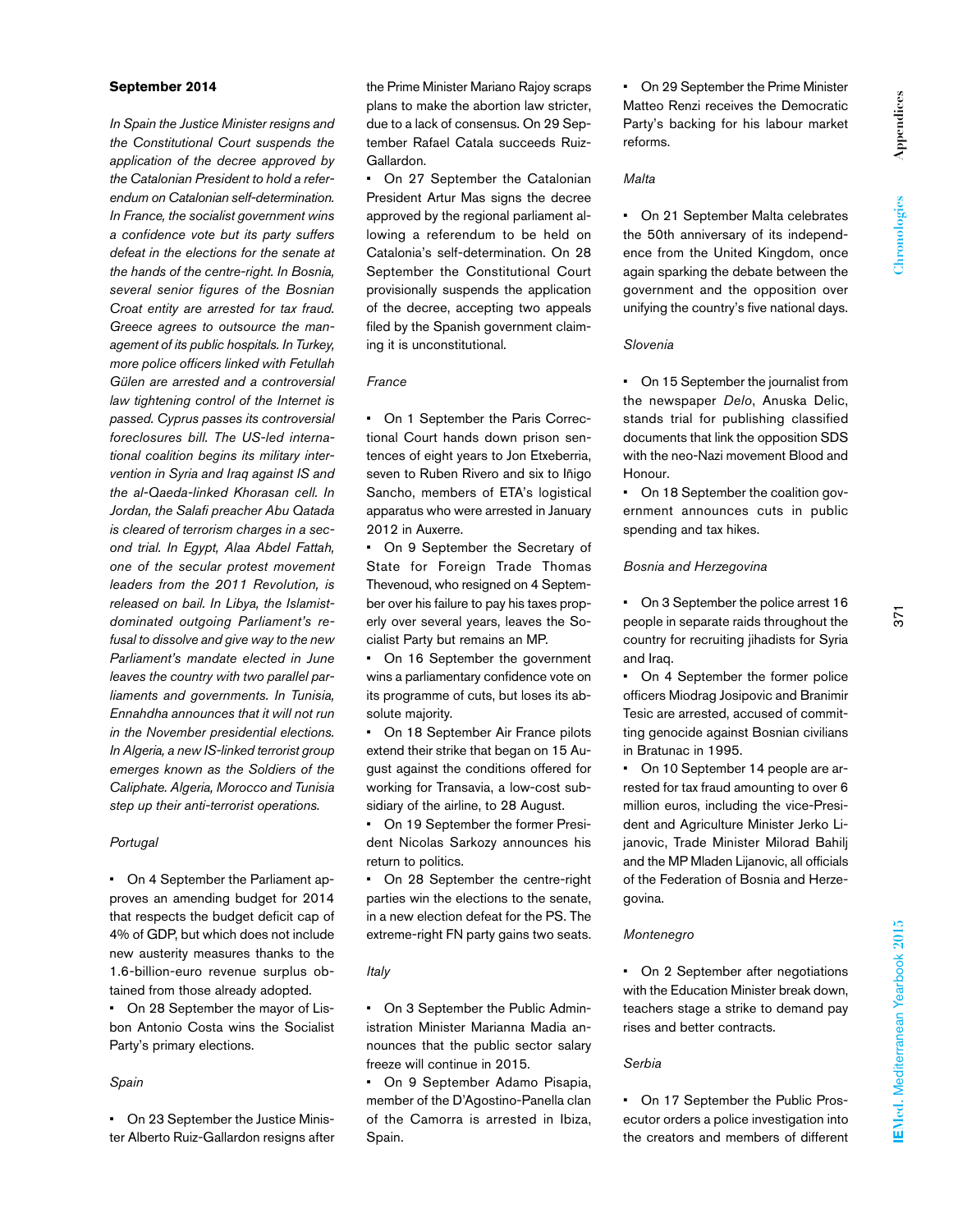social network pages known as the Army of Sandzak, which call for action to be taken against Serbia's control over the Bosniak-majority region.

• On 19 September the government presents new austerity measures that foresee cuts to pension and public sector wages exceeding 211 euros per month.

• On 28 September clashes erupt between police and demonstrators protesting against the Gay Pride march in Belgrade.

# *Kosovo under United Nations Security Council Resolution 1244*

• On 1 September EULEX issues arrest warrants for the mayor of Zubin Potok, Stevan Vulovic, suspected of organising the escape of Kosovo Serb prisoners; and for his predecessor Slavisa Ristic, suspected for murder and endangering the security of UN staff in Kosovo, after both men fail to show up for questioning. The decision sparks Kosovo Serb protest marches.

• On 17 September 15 influential Muslim clerics are arrested accused of recruiting jihadists for the al-Nusra Front.

### *FYROM*

• On 18 September a symbolic ceremony in Skopje declares the Republic of Ilirida, the Albanian-majority western part of the country, independent.

# *Greece*

• On 4 September Greece requests urgent European funds faced with the significant rise in Syrian and Iraqi migrants.

• On 11 September the Parliament approves the outsourcing of hospitals management. Doctors, who have staged repeated strikes throughout the year, condemn the measure as the first step towards complete privatisation of the health service.

### *Turkey*

• On 1 September 33 police officers are arrested for their links with the network founded by the preacher Fethullah Gülen, accused of plotting to overthrow the AKP government.

• On 2 September the Public Prosecutor drops charges against Bilal Erdogan, the President's son, and around a hundred others accused of corruption following police operations in December 2013.

• On 7 September thousands protest in Istanbul against poor safety conditions for workers in Turkey after ten workmen die on the construction site of a skyscraper.

• On 17 September the Parliament passes a law allowing web pages to be blocked without a prior court order and under which Internet providers are obliged to keep a record of user activity for two years, which must be made available to the authorities on request.

• On 22 September the government lifts the ban on wearing the Islamic veil in public institutes.

#### *Cyprus*

• On 6 September the Parliament approves the foreclosures bill proposed by the government and required by the EU and IMF for the release of the next tranche of the financial rescue package. The Troika, nevertheless, withholds the next payment, describing the law as too permissive.

On 17 September Greek and Turkish Cypriot leaders announce their willingness to accelerate reunification negotiations.

# *Syria*

• On 2 September the army launches its biggest offensive since the beginning of the war on Jobar, on the outskirts of Damascus, which has been under rebel control for the past year.

• On 4 September 10 NATO states agree at the Newport Summit to form an alliance to defeat IS in Syria and Iraq. On 11 September nine Arab countries join the alliance.

• On 11 September the al-Nusra Front releases 45 Fijian UN peacekeepers captured in the Golan Heights in August.

• On 18 September IS takes 16 villages on the Turkish border, in its advance to control the town of Kobane.

• On 19 September Russia presents a proposal before the United Nations to remove the issue of Syria's chemical weapons' arsenal from the meetings' agenda. The proposal, backed by China, is rejected.

• On 22 September around 130,000 Syrian Kurds have crossed the border into Turkey in just three days, fleeing from IS.

• On 23 September at least 50 people, mostly IS and al-Nusra jihadists are killed in Raqqa, Deir al-Zour, Hasaka and Aleppo, in the first air strike by the US-led international coalition.

• On 25 September the US-led coalition bombs oil refineries controlled by IS.

• On 25 September the US describes the, until recently little known, al-Qaedalinked Khorasan cell as the greatest threat to its security, alongside IS.

# *Lebanon*

• On 30 September Iran announces that it will lend military support to Lebanon in its fight against IS, which has been ongoing for the last three months on the Syrian border. This is the first time that Beirut has accepted Iranian help, which it has always rejected due to the non-Shiite sector's distrust of Teheran.

# *Jordan*

• On 8 September a US jury finds the largest banking entity in Jordan, Arab Bank, guilty of financing Hamas terrorist attacks.

• On 24 September the Salafi preacher Abu Qatada is cleared by the State Security Court in the second of two trials for terrorism.

### *Egypt*

• On 15 September Alaa Abd el-Fattah, leader of the secular protest movements against Mubarak in 2011, is released on bail by the Cairo Criminal Court, which in June sentenced him to 15 years' imprisonment for organising an unauthorised demonstration.

• On 17 September Karim Taha, member of the April 6 Movement, which fought against the Mubarak regime and

372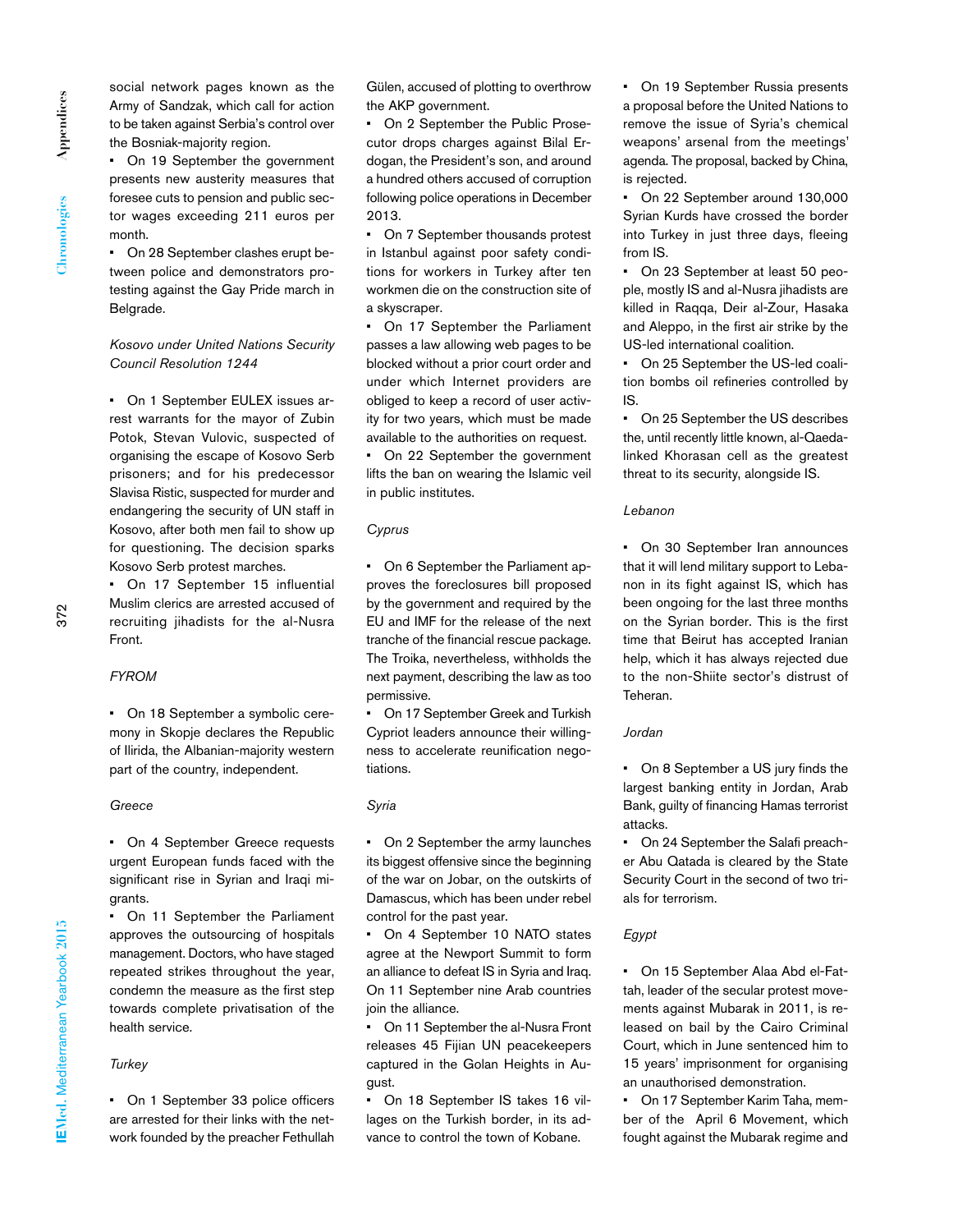was banned by the courts in April 2014, joins the hunger strike started in January by the reporter Abdullah al-Shami, jailed in June, and the journalist Mohamed Soltan, the son of a Muslim Brotherhood leader. Some 80 prisoners in Egyptian jails and around 200 families and sympathisers have been supporting the socalled "Battle of empty stomachs," which demands the release of political prisoners and that the law regulating the right to gatherings and demonstration be repealed.

• On 21 September at least four police officers are killed by a bomb blast in Cairo.

• On 22 September IS calls on its supporters in Sinai to continue their attacks on the security forces.

• On 25 September a court sentences six men to two years in prison with labour for "debauchery," in yet another case of homosexual persecution in Egypt.

### *Libya*

• On 17 September Madrid hosts an international conference on Libya, where a road map is drawn up for a process of national dialogue. Meanwhile, fighting continues on a daily basis between government forces and paramilitary groups and Ansar al-Sharia and different Islamist brigades for control of Tripoli and Benghazi.

• On 17 September Omar al-Hasi – the Prime Minister elected by the GNC, the outgoing Islamist Parliament refusing to hand power over to the new Parliament in Tobruk – forms a parallel government.

• On 28 September Abdullah al-Thani's new government is sworn in after the Tobruk Parliament approves its 12 ministers with 110 of the 112 votes of the house. The new cabinet lacks a Defence Minister.

# *Tunisia*

• On 7 September the main Islamist party Ennahdha announces that it will not run in the November presidential elections.

• On 17 September the police shoot down two Islamist militants in the Chaambi Mountains, close to the Algerian border, after the authorities raise

the level of national alert in view of the parliamentary elections.

• On 17 September the interim Prime Minister Mehdi Jomaa announces that he will not run in the November elections.

• On 29 September the Okba Ibn Nafaa terrorist cell, until now affiliated with al-Qaeda, declares allegiance with IS from the Chaambi Mountains.

# *Algeria*

• On 15 September reports are released on a new terrorist group founded in Algeria, the Soldiers of the Caliphate. A splinter group of al-Qaeda in the Islamic Maghreb (AQIM) led by AQIM's hitherto regional head Abdelmalek Gouri, and which has sworn allegiance with IS.

# *Morocco*

• On 12 September the Interior Minister reports that a recruitment cell sending jihadists to Syria and Iraq has been dismantled in Fez, Nador and Outat el-Haj.

• On 13 September a new party is created in Bouznika, the Neo Democrats, led by Mohamed Darif under the slogan "less ideology, more action and impact."

# *EU*

• On 5 September the EU approves new economic sanctions against Russia for threatening Ukraine's sovereignty, despite the ceasefire agreement reached between the Ukrainian and pro-Russian forces.

• On 17 September the European and Ukrainian parliaments ratify the Association Agreement with a view to Ukraine's EU accession.

• On 18 September Scotland holds an historic referendum on its independence, with an 84.59% turnout. The result is for the country to continue as part of the United Kingdom with 55.3% of the votes in favour of this direction.

# *Arab League*

• On 8 September the Arab Foreign Ministers agree on joint defensive measures to fight against IS and other jihadist groups.

# **October 2014**

*In Spain, major corruption scandals are uncovered. In France and Italy, economic reforms proposed by their governments are met with criticism in their respective parties. Bosnia holds a general election. In Kosovo, EULEX comes under scrutiny after reports of bribery. The Greek government survives a confidence vote. Tensions between Turkey, Cyprus and Greece mount over gas reserves. Turkey allows Kurdish-Iraqi militants to cross its borders to help defend Kobane. Lebanon announces that it is closing its borders to more Syrian refugees. Egypt declares a state of emergency, heightens security in Sinai and approves new anti-Islamist and anti-terrorist legislation. In Libya, IS takes control of Derna. Tunisia holds parliamentary elections. In Algeria, the police stage a one-day strike. In Morocco there is a national strike.*

# *Portugal*

• On 15 October the government submits the budget for 2015 which foresees a reduction in the public deficit to 2.7% of GDP, with no tax adjustments and including a rise in the minimum wage.

# *Spain*

• On 11 October the National Court reports that the former deputy Prime Minister, former World Bank chairman and former chairman of Bankia, Rodrigo Rato and another 82 senior figures in Caja Madrid and Bankia – which was rescued with 22.424 billion euros of European funds in 2012 – diverted 15.5 million euros in undeclared funds for private use between 2003 and 2012.

• On 16 October Spain is elected as a non-permanent member of the UN Security Council for 2015-2016.

• On 20 October 200 sub-Saharans storm the Melilla border fence.

• On 21 October the former People's Party Secretary General and Minister Angel Acebes is charged in the Barcenas corruption scandal.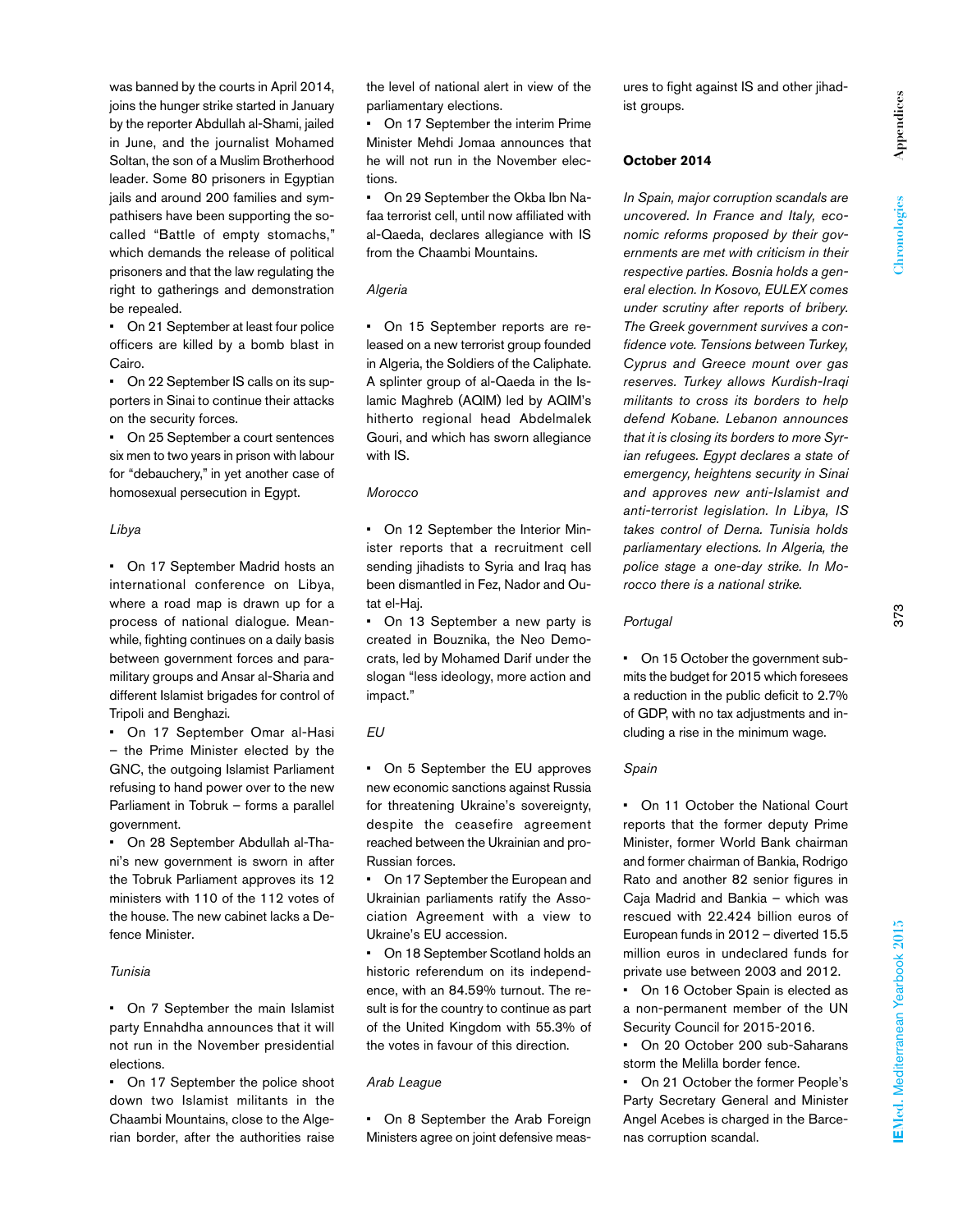Appendices **Appendices** Chronologies **Chronologies** • On 27 October 51 politicians, civil servants and businessmen are arrested in the Civil Guard's so-called Operation Punic, for their involvement in a corruption plot affecting Madrid, Murcia, Leon and Valencia. Among the accused is Francisco Granados, former People's Party Secretary General in Madrid, former member of the Madrid regional government and former senator.

• On 29 October the former Minister of Territorial Policy of the Catalonian regional government Joaquim Nadal is charged with fraud.

#### *France*

• On 1 October the government presents the budget for 2015 which includes public spending cuts 50 billion euros below what is required by Brussels to reduce the budget deficit to 3% of GDP.

• On 5 October the group *La Manif pour Tous* gathers thousands in Paris again in protest against the law on same-sex marriage.

• On 14 October the National Assembly adopts the draft law that foresees a 50% reduction in nuclear energy over the next ten years.

• On 16 October France and Germany reach an historic agreement to fuse their embassies.

• On 20 October the former Socialist Party Secretary General Martine Aubry joins other party members opposed to the economic policy of François Hollande and Manuel Valls.

• On 22 October the satirical weekly *Le Canard Enchaîné* publishes confidential documents from the Economy Ministry according to which more than 60 deputies and senators are guilty of tax fraud.

• On 24 October the Senate approves a law allowing the President of the Republic to be automatically dismissed if his duties are breached.

• On 20 October the former managing director of the IMF Dominique Strauss-Kahn steps down as chairman of the investment bank LSK Partners, which is undergoing insolvency proceedings. Three days later, his partner Thierry Leyne commits suicide in Tel-Aviv.

# *Italy*

• On 8 October the government is given the Senate's backing for major labour market reforms, despite opposition from the trade unions and part of the ruling Democratic Party.

• On 9 October the Interior Minister announces that he will annul all marriages between same-sex couples registered and performed outside of the country, as Italian law does not allow such a union.

• On 15 October the government presents the budget for 2015, which foresees 18-billion-euro tax cuts and a deficit of 2.9% of GDP for 2015.

• On 16 October Silvio Berlusconi's acquittal in the Ruby case is confirmed. The judge presiding over the case resigns over his disagreement with the sentence.

• On 28 October Giorgio Napolitano becomes the first Italian President to appear as a witness before the courts by testifying in the trial of the State-Mafia negotiations in the nineties.

# *Malta*

• On 12 October Air Malta forecasts 16-million-euro losses for March 2015, and will therefore have to renegotiate its restructuring plan, which was agreed with the EU in 2011.

• On 18 October following Greece's example in 2012, Malta reforms the Animal Welfare Act, banning circuses that use animals and imposing prison sentences for animal cruelty.

• On 22 October Eurostat announces that the number of first residence permits issued by Malta to foreigners in 2013  $-10,187 -$  is by far the highest in the EU in relation to the country's population – 24.1/1,000 residents –. Cyprus is next in line with 13.3/1,000 residents.

# *Slovenia*

• On 15 October the Parliament expels the former Prime Minister Janez Jansa deeming it incompatible for him to retain his seat while serving his twoyear prison sentence for corruption.

• On 19 October the former Prime Minister Alenka Bratusek steps down from her post as European Commissioner after the European Parliament rejects her for being underqualified. On 15 October the hitherto vice-President Violeta Bulc becomes the new Slovenian commissioner, at the helm of Transport.

#### *Croatia*

• On 19 October the mayor of Zagreb Milan Bandic is arrested for corruption and abuse of power.

#### *Bosnia and Herzegovina*

• On 12 October Bosnia holds elections. The election for the federal tripartite presidency is won by Bakir Izetbegovic (Party of Democratic Action, SDA, Bosnian nationalist conservative), Dragan Covic (Croatian Democratic Union of Bosnia and Herzegovina, HDZ, Bosnian Croat nationalist conservative) and Zeljka Cvijanovic (Alliance of Independent Social Democrats, SNSD, Bosnian Serb nationalist social democrat). SDA gains most votes in the elections to the House of Representatives (lower house) of Bosnia and Herzegovina. In the elections to the House of Representatives (lower house) of the entity of the federation of Bosnia and Herzegovina SDA wins. In the elections to the National Assembly of the Srpska Republic SNSD wins and its President Milorad Dodik renews his term in the entity's presidential election. The canton assemblies of the Federation of Bosnia and Herzegovina are also elected. The results and high rate of abstention reveal people's fatigue with respect to the complex power balance established in the Dayton Agreement.

• On 22 October workers from public companies in the process of bankruptcy or privatisation demonstrate again in Tuzla.

#### *Montenegro*

• On 7 October, after 18 months of parliamentary negotiations, Ivica Stankovic, magistrate at the Supreme Court, is named Chief Public Prosecutor.

On 13 October at least 20 people are arrested following clashes between Bosnians and Kosovans in the Konic refugee camp in Podgorica.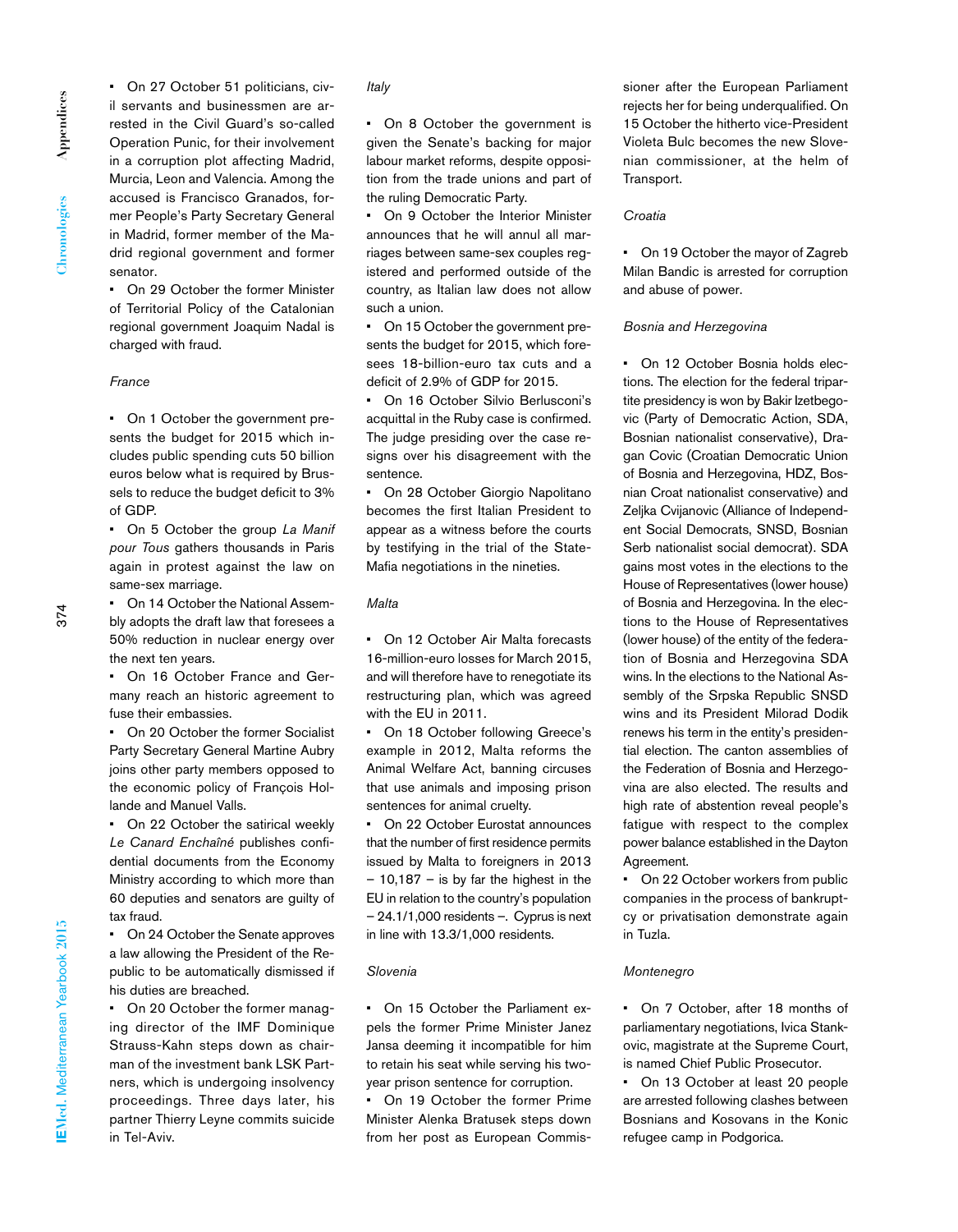# *Serbia*

• On 14 October the football match between Serbia and Albania in Belgrade to classify for the 2016 European Cup is suspended after fights break out between players and fans from both sides. Among the arrested is Olsi Rama, the brother of the Albanian Prime Minister. The clashes at the stadium are followed by attacks on Albanian businesses in Belgrade.

• On 15 October the former Prime Minister Vojislav Kostunica leaves the DS after accusing the new leadership of abandoning its policy not to join the EU.

# *Kosovo under United Nations Security Council Resolution 1244*

• On 21 October Kosovo, Albania and FYROM announce the definitive demarcation of their borders.

• On 28 October Maria Bamieh, the EULEX prosecutor recently dismissed for controversial declarations about the integrity of the mission heads, reveals that certain judges of the body accepted bribes to drop problematic trials. The European Parliament announces the opening of an investigation.

# *FYROM*

• On 6 October 17 police officers and intelligence agents are sentenced to up to 15 years' imprisonment in the country's first espionage trial.

# *Greece*

• On 11 October the government avoids early elections winning a confidence vote called for by the Syriza-led opposition, whose voting intention is almost an absolute majority.

# *Turkey*

• On 14 October Turkish fighter jets attack enclaves of the PKK terrorist organisation in Daglica after several days of siege imposed by the PKK on a military barracks. This is the first serious incident since the ceasefire in March 2013 and a symptom of the faltering peace negotiations.

• On 20 October Turkey gives in to pressure at home and abroad and confirms that it will allow the Kurdish-Iraqi Peshmerga to enter Turkey in order to reach the Kurdish-Syrian border town of Kobane and join the fight against IS. • On 29 October the official reception

for Republic Day, which was going to be held in the recently finished White Palace, the world's biggest presidential palace, is cancelled as a mark of respect for the miners trapped in a mine in Ermenek since 27 October.

# *Cyprus*

• On 3 October the opposition parties come together to demand the renegotiation of the terms of the Cypriot rescue package.

• On 8 October Kudret Ozersay, the Turkish Cypriot in charge of reunification negotiations, resigns in order to run in the 2015 Turkish-Cypriot presidential elections.

• On 20 October Cyprus threatens to veto Turkey's accession process after a Turkish survey vessel enters its Exclusive Economic Zone. On 24 October, the European Council issues Turkey a warning and adds that its recognition by all Member States is a "necessary component" for the accession process.

• On 27 October Christodoulos Christodoulou, the former governor of the Central Bank, is sentenced to five years in prison for tax evasion.

• On 31 October the Supreme Court rules that the foreclosures law, adopted by the Parliament in September, is unconstitutional, as it does not respect the conditions agreed with the Troika to receive the economic rescue package. The court's decision should allow Cyprus to receive the next tranche of its bailout.

# *Syria*

• On 3 October the Syrian army takes back control of al-Mudafah, Handarat and Sifat, in Aleppo.

• On 5 October the British Royal Air Force locates Abdel Majed Abdel Bary in Raqqa, the British-Egyptian terrorist responsible for the executions of James Foley, Steven Sotloff, David Haines and Alan Henning posted by IS.

• On 19 October US planes drop arms and medicine provided by Iraqi Kurdistan for the Syrian-Kurdish fighters.

• On 30 October IS takes control of the Shaar gas field in Homs.

# *Lebanon*

• On 18 October Lebanon declares that it will not accept any more Syrian refugees. Meanwhile the border fighting against al-Nusra and IS continues.

• On 27 October the army takes Tripoli after four days of fighting with Sunni groups from Bab el-Tabaneh.

# *Egypt*

• On 2 October the army kills Mohamed Abu Shatiya, commander of Ansar Beit al Maqdis.

• On 24 October Egypt declares a state of emergency in Sinai after 28 soldiers are killed in attacks carried out by Ansar Beit al-Maqdis. On 29 October, Egypt creates a militarised zone on the border between Sinai and Gaza. • On 27 October Abdel Fattah Al-Sisi

undersigns a law allowing the army to take control of vital state facilities in case of threat and under which anyone carrying out an attack on these sites can be tried before a military court.

• On 30 October the government orders the dissolution of the National Alliance Supporting Legitimacy, which calls for the reinstatement of Mohamed Morsi.

# *Libya*

• On 4 October IS takes control of Derna through the Islamic Youth Council. On 8 October the Prime Minister Abdullah al-Thani, accepts Egypt's help in the reconstruction of the Libyan armed forces.

On 20 October the Tobruk Parliament announces a formal alliance with the former general Khalifa Haftar. Meanwhile, throughout the month, Operation Dignity continues against Islamist positions.

# *Tunisia*

• On 26 October Tunisia holds parliamentary elections. The secularist party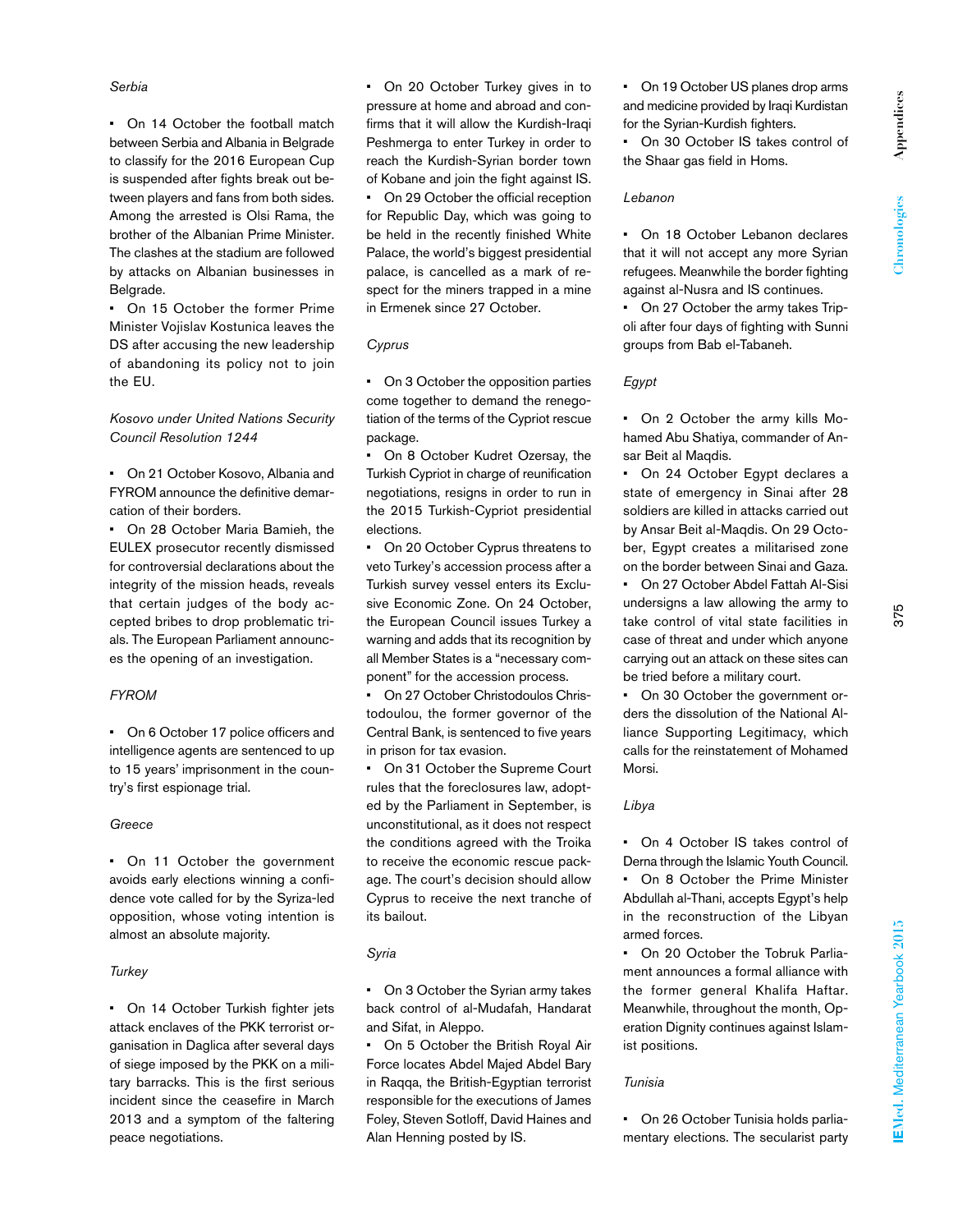Nidaa Tounes wins with 85 of the 217 seats. Ennahdha (Islamist) wins 69 seats. The Free Patriotic Union (liberal), the Popular Front (far-left) and Afek Tounes (liberal), obtain 16, 15 and 8 seats respectively.

#### *Algeria*

• On 14 October the police stage a large-scale, peaceful protest march for the first time in Algiers to call for better wages and a trade union.

• On 15 October the Mauritanian Safiedine al-Mauritani and another member of Okba Bin Nafaa, affiliated with IS, are arrested on their way to Mali.

#### *Morocco*

• On 28 October Morocco announces that it will support the United Arab Emirates in its fight against terrorism, but will not join the US-led coalition in Syria and Iraq.

• On 29 October the country's four main trade unions stage a 24-hour national strike against the pension reform, increases in the price of fuel, electricity and water and the resulting deterioration of Moroccans' purchasing power. The demonstration also calls for a rise in the minimum wage.

#### *Mauritania*

• On 12 October four IS members are arrested in Zouerate.

# *EU*

• On 7 October the Danish Prime Minister Helle Thorning-Schmidt announces that Denmark will hold a referendum on whether or not to opt out of the EU's justice and interior policies.

• On 17 October British MPs approve a referendum to be held between now and 2017 on the United Kingdom's continued membership of the EU.

• On 20 October the European Council approves Germany's proposal to appoint a coordinator to head a joint mission to combat Ebola. It also approves Britain's proposal to donate 1 billion euros to the fight against the epidemic that, since December 2013, has already caused more than 4,500 deaths and

9,000 cases, mostly in Liberia, Sierra Leone, Guinea-Conakry and Nigeria and isolated cases in Senegal, Mali, the US, Spain, the United Kingdom, Norway, Germany and France.

• On 22 October the Juncker Commission is given the green light by the Parliament.

• On 30 October Russia and Ukraine, under European mediation, sign a 3.65-billion-euro deal guaranteeing the supply of Russian gas through Ukraine, amid tension between Moscow and Kiev over the secessionist war in eastern Ukraine and after the pro-Europeans win a landslide victory in the Ukrainian elections on 26 November.

# **November 2014**

*In Portugal, the Internal Administration Minister resigns, the former Prime Minister Jose Socrates is arrested and a 24-hour national strike is staged. In Spain, the Public Prosecutor files a complaint against the President of the Catalonian government. In France, the UMP and FN elect their respective presidents. The two main Italian parties agree on the election reform law. The ICTY releases the Serbian war criminal Vojislav Seselj. In Bosnia and Herzegovina and Kosovo the coalition governments are announced. In Greece there is another general strike. The FSA withdraws from Aleppo. The Lebanese Parliament extends its mandate. In Egypt, the former President Hosni Mubarak is found not guilty for the deaths in the 2011 revolution and Ansar Beit al-Maqdis pledges allegiance to IS. In Libya, the Supreme Court declares the Parliament formed after the June elections unconstitutional. Tunisia holds the first round of its presidential elections.*

### *Portugal*

• On 12 November Portugal receives the last tranche of 400 million euros from the European Financial Stabilisation Mechanism.

• On 13 November thousands of workers demonstrate in different cities calling for the minimum wage and 35 hour working week to be increased and the reinstatement of the four eliminated bank holidays.

• On 16 November the Internal Administration Minister Miguel Macedo resigns following his involvement in the Operation Labyrinth court investigation, in which 11 people were arrested for corruption on 13 November, in connection with the Golden Visa programme, set up in 2012 to attract foreign investment. On 18 November Anabela Rodrigues replaces Macedo.

• On 24 November the former Prime Minister Jose Socrates is jailed for tax fraud, money laundering and corruption. • On 27 November Together for the People is presented, a citizen movement inspired by the Spanish Podemos (We can), which aspires to become a political party.

#### *Spain*

• On 7 November Cristina de Borbon is charged in the Noos corruption case. • On 11 November 32 high-ranking civil servants and members of the People's Party, Canarian Coalition and United Left are arrested in Operation

Madeja, accused of accepting bribes. On 17 November some 400 immigrants attempt to storm the Melilla bor-

der fence. • On 21 November the Public Prosecutor files a complaint against Catalonia's regional President Artur Mas, his vice-President and Education Minister for disobedience, prevarication, embezzlement and usurpation of power for organising a region-wide referendum on 9 November on Catalonian secession, contravening a Constitutional Court ruling.

#### *France*

• On 18 November the National Assembly adopts the austerity budget for 2015.

• On 29 November Nicolas Sarkozy is elected President of the UMP with 64.5% of the votes.

• On 30 November Marine Le Pen is re-elected President of the FN with 100% of the votes and presents her candidacy to the Elycee with the economic and political support of the Russian President, Vladimir Putin.

376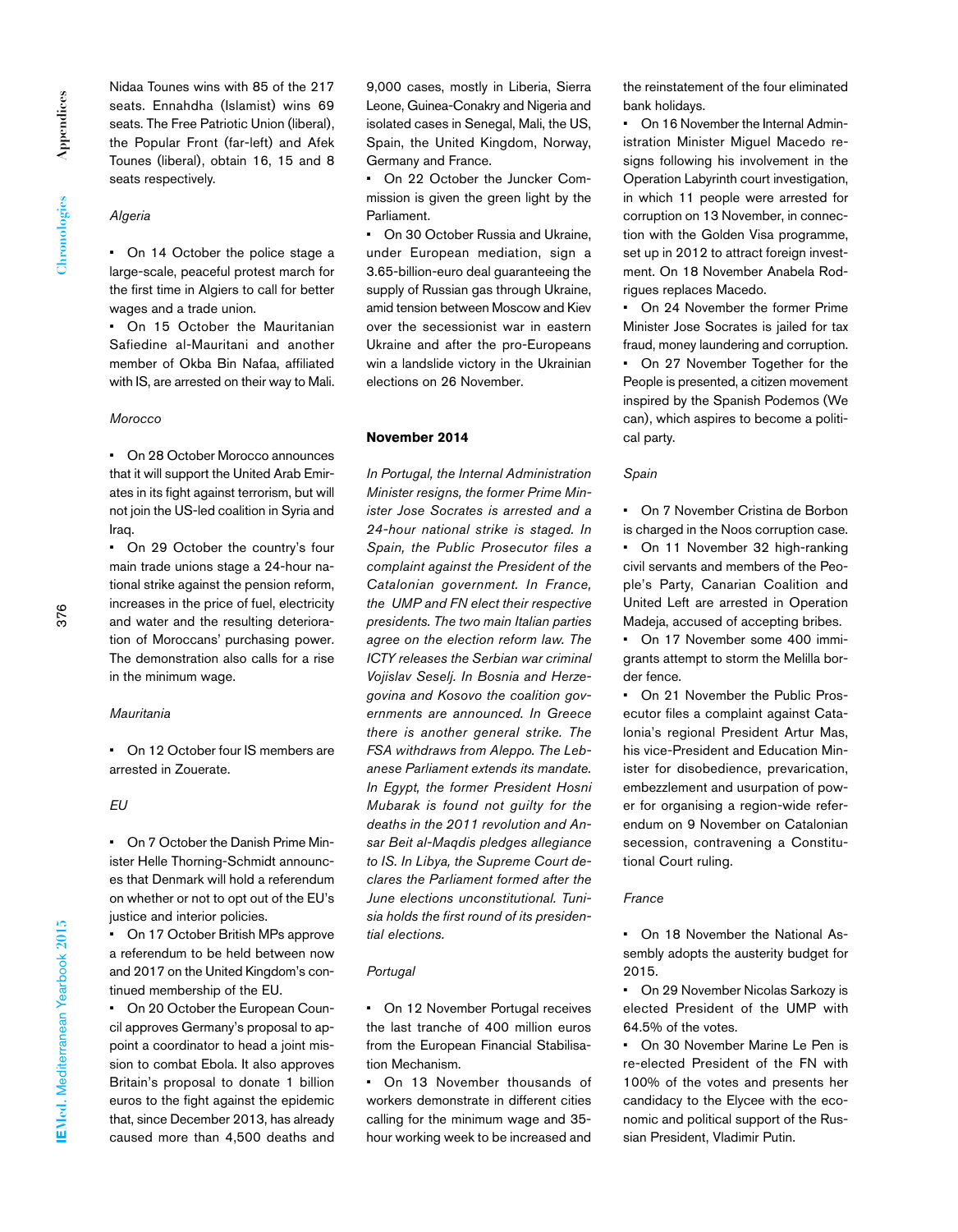for 23 years. • On 21 November the former mayor of Ohrid Aleksandar Petreski is arrested for organised crime and bribery.

# *Albania*

to be fraudulent.

• On 6 November the socialist MP Luiza Xhuvani gives up her seat following the arrest of her son in connection with the death of four people in a nightclub in Tirana.

# *Greece*

• On 12 November Konstandinos Kiusisis, a civil servant given three life sentences in absentia in 2004 for stealing 9 million euros of public funds, is arrested in Karyes after eight years hiding in different monasteries on Mount Athos, where he pretended to be a novice monk.

• On 27 November the Greek authorities rescue more than 700 immigrants adrift off the shores of Crete.

• On 27 November Greece is paralysed by a national strike called by the main trade unions against the cuts negotiated with the Troika to avoid a third bailout.

# *Turkey*

• On 3 November a boat carrying around 40 illegal migrants sinks in Bosphorous killing at least 24.

• On 27 November seven Galatasaray supporters are arrested for stabbing a Red Star Belgrade fan to death during violence before the Euroleague basketball match between both teams in Istanbul. The tension between Serbs and Turks also forces the cancellation of a waterpolo match in Belgrade between Galatasaray and Partizan.

# *Syria*

• On 3 November IS takes control of its second gas field, the Jahar gas field in Homs, after taking over the Shaar gas field on 30 October.

• On 11 November a court of appeal overturns the six-year prison sentence handed down to seven members of the High Risk Commission for failing to predict the 2009 earthquake in L'Aquila. • On 12 November the Prime Minister Matteo Renzi and the leader of Forza

Italia Silvio Berlusconi reach an electoral reform agreement under which 40% of the votes in the first round will represent a majority.

# *Malta*

• On 12 November Lawrence Fenech and Ian Falzon, former officials of Malta Air Traffic Services are each given a two-year suspended prison sentence for corruption.

# *Bosnia and Herzegovina*

• On 9 November the Bosnian Party of Democratic Action agrees to form a coalition with the Democratic Front and the Alliance for Changes.

• On 12 November farmers block border crossings after failing to reach an agreement with the government to increase taxes on dairy imports.

• On 13 November the Bosnian Air Navigation Services Agency assumes control of its national airspace for the first time since Bosnian Independence, which until now has been managed by Croatia and Serbia.

• On 13 November the Chief Prosecutor Goran Salihovic says that around a hundred people will have been charged for war crimes committed during the Bosnian War by the end of 2014, compared to 56 in 2013.

# *Montenegro*

• On 17 November the Democratic Party of Socialists and Social Democratic Party reach an agreement in principle over economic policy, European integration and the fight against corruption and organised crime after months of disagreements within the ruling coalition.

• On 18 November the Health Minister Miodrag Radunovic resigns faced with growing protests against the poor state

of the health system following the death of a baby in a hospital in Bijelo Polje.

# *Serbia*

• On 2 November Veljko Kadijevic, last Defence Minister of the Socialist Federal Republic of Yugoslavia, who stood accused of war crimes during the Croatian War, dies in Moscow.

• On 3 November the Parliament in Vojvodina approves the reshuffle of the government led by the Democratic Party, in a vote boycotted by the coalition member Alliance of Vojvodina Hungarians, which disagrees with the change.

• On 9 November Balkan drug lord Dragoslav Kosmajac is arrested.

• On 15 November the leader of the ultra-nationalist Radical Party Vojislav Seselj is welcomed in Belgrade by more than 3,000 people following his release by the ICTY on 6 November after receiving treatment for cancer and serving 11 years in prison for war crimes. In response, on 28 November the Croatian Prime Minister Zoran Milanovic cancels an official visit to Serbia, scheduled for December.

• On 24 November the former Serb fighter Petar Ciric is sentenced to 15 years in prison for the massacre of 200 Croats in Ovcara in 1991.

# *Kosovo under United Nations Security Council Resolution 1244*

• On 10 November the EU High Representative Federica Mogherini appoints the French legal expert Jean-Paul Jacque to investigate reports made in October of alleged corruption in EULEX. • On 19 November the President Atifete Jahjaga announces that Isa Mustafa's Democratic League of Kosovo (LDK) will form a coalition government with Hashim Thaçi's Democratic Party of Kosovo (PDK). The agreement puts an end to a period of political stalemate ongoing since the June elections.

# *FYROM*

• On 10 November the Parliament revokes the seats of 31 SDSM MPs, six months after their refusal to assume their posts in protest against the April EMed. Mediterranean Yearbook 2015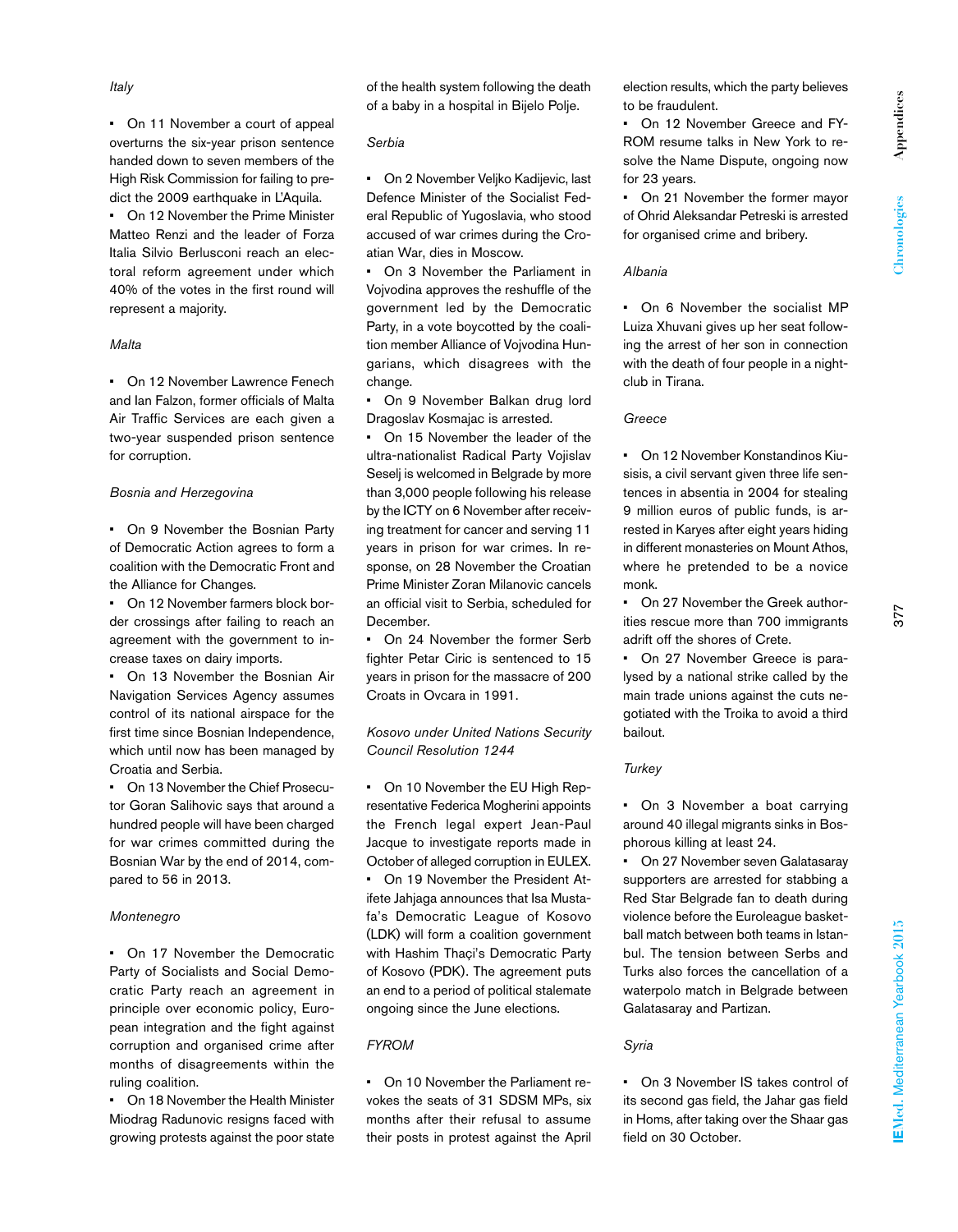• On 4 November IS releases 93 Kurds abducted in February in Kobane. • On 12 November the Israeli edition of *Forbes* reports that, with revenues of around 2 billion dollars, IS is the world's wealthiest terrorist group.

• On 16 November IS posts a video in which it claims responsibility for the decapitation of 18 Syrian soldiers and that of the US aid worker Peter Kassig.

• On 18 November Hurriyet reports that the FSA has given up fighting in Aleppo and withdrawn more than 14,000 militias.

#### *Lebanon*

• On 5 November the Parliament extends its mandate to 2017 in view of its inability to hold elections without being able to elect a new President and the dangers posed by the situation in Syria and Iraq. Protests in Beirut denounce the decision as unconstitutional.

# *Egypt*

378

• On 4 November Ansar Beit al-Maqdis pledges allegiance to IS.

On 5 November the President Abdel Fattah Al-Sisi appoints the former Mubarak minister Fayza Abul Naga, national security adviser.

• On 28 November there are serious clashes between Islamist demonstrators and security forces in Cairo, in a day of protests throughout Egypt, called by the Salafi Front and supported by the Muslim Brotherhood.

• On 29 November the former President Hosni Mubarak and his Interior Minister Habib el-Adly are cleared of conspiring to kill protesters during the 2011 Revolution.

# *Libya*

• On 6 November the Supreme Court declares the Parliament formed after the elections on 25 June and recognised by the international community as unconstitutional, along with the government of Abdullah al-Thani.

• On 10 November clashes erupt in Ain Mara, Derna, between the army and the militias of Khalifa Haftar and IS and Ansar al-Sharia. This government offensive runs parallel with another launched on Benghazi.

• On 24 November two attacks on the Mitiga airport in Tripoli, for which the Tobruk government claims responsibility, forces its closure. The attack comes after the Tobruk government's announcement on the previous day of an imminent offensive on Tripoli.

# *Tunisia*

• On 18 November Slim Chiboub, the son-in-law of the former President Ben Ali, is jailed on his arrival in Tunisia from his exile in Abu Dabi for possession of illegal arms, a crime for which he was sentenced in absentia to six years in prison.

• On 23 November Beji Caid Essebsi wins in the first round of presidential elections with 39.46% of the votes, beating the current President Moncef Marzuki.

#### *Algeria*

• On 2 November the National Coordination of Freedoms and Democratic Transition, formed by el-Islah, Ennahdha, the Movement of Society for Peace and the Rally for Culture and Democracy, meets in Algiers to present proposals for the government's constitutional reform.

• On 14 November the government authorises Algerian companies to invest abroad, a privilege that until now was reserved for the state-owned oil and gas company, Sonatrach.

On 15 November Abdelaziz Bouteflika is admitted to a hospital in Grenoble for 48 hours.

• On 28 November two demonstrators are killed in Touggourt, in Ouargla, by shots fired by police during a demonstration against the delays in various social projects.

#### *Morocco*

• On 19 November the Moroccan Association of Human Rights announces that it will boycott the World Forum on Human Rights II, hosted by Morocco, to denounce the government's repeated obstruction of its activities.

• On 27 November Morocco ratifies the United Nations Optional Protocol to the Convention against Torture.

#### *Mauritania*

• On 4 November the Education Ministry passes a law making Islamic and religious education in secondary schools compulsory, to "initiate young people into a moderate middle-ground form of Islam to prevent extremism."

• On 18 November two AQIM-linked Mauritanians are sentenced to death for the murder in Aleg of four French tourists in 2007.

• On 19 November two members of the Initiative for the Resurgence of the Abolitionist Movement (IRA) are found guilty by a court in Nouakchott for belonging to a non-authorised organisation, after, on 14 November, 14 of their fellow members are jailed in Rosso.

# *EU*

• On 2 November the Prime Ministers of the self-proclaimed republics of Donetsk and Luhansk, Alexander Zakharchenko and Igor Plotnitsky, win their regional elections with 70% and 63.8% of the votes respectively. Ukraine and the EU do not recognise these elections, whose results would imply each region's leaving Ukraine to join Russia. After the elections, fighting resumes in **Donbass** 

• On 4 November the German Chancellor Angela Merkel, an advocate of shared legislation throughout the EU on immigration and internal migration, warns her British counterpart David Cameron that London's proposal to limit the entry of citizens from the rest of the Union into the UK represents a point of no return and would virtually mean the United Kingdom's exit from the EU.

• On 6 November the LuxLeaks scandal is made public, an investigation into secret agreements signed between around 340 multinationals and the government of Luxembourg under the current President of the European Commission Jean-Claude Juncker, for the purposes of tax evasion.

• On 9 November Europe commemorates the 25th anniversary of the fall of the Berlin Wall, which precipitated the fall of the Iron Curtain.

• On 10 November the Philae spacecraft of the European Space Agency's Rosetta Mission performs the first-ever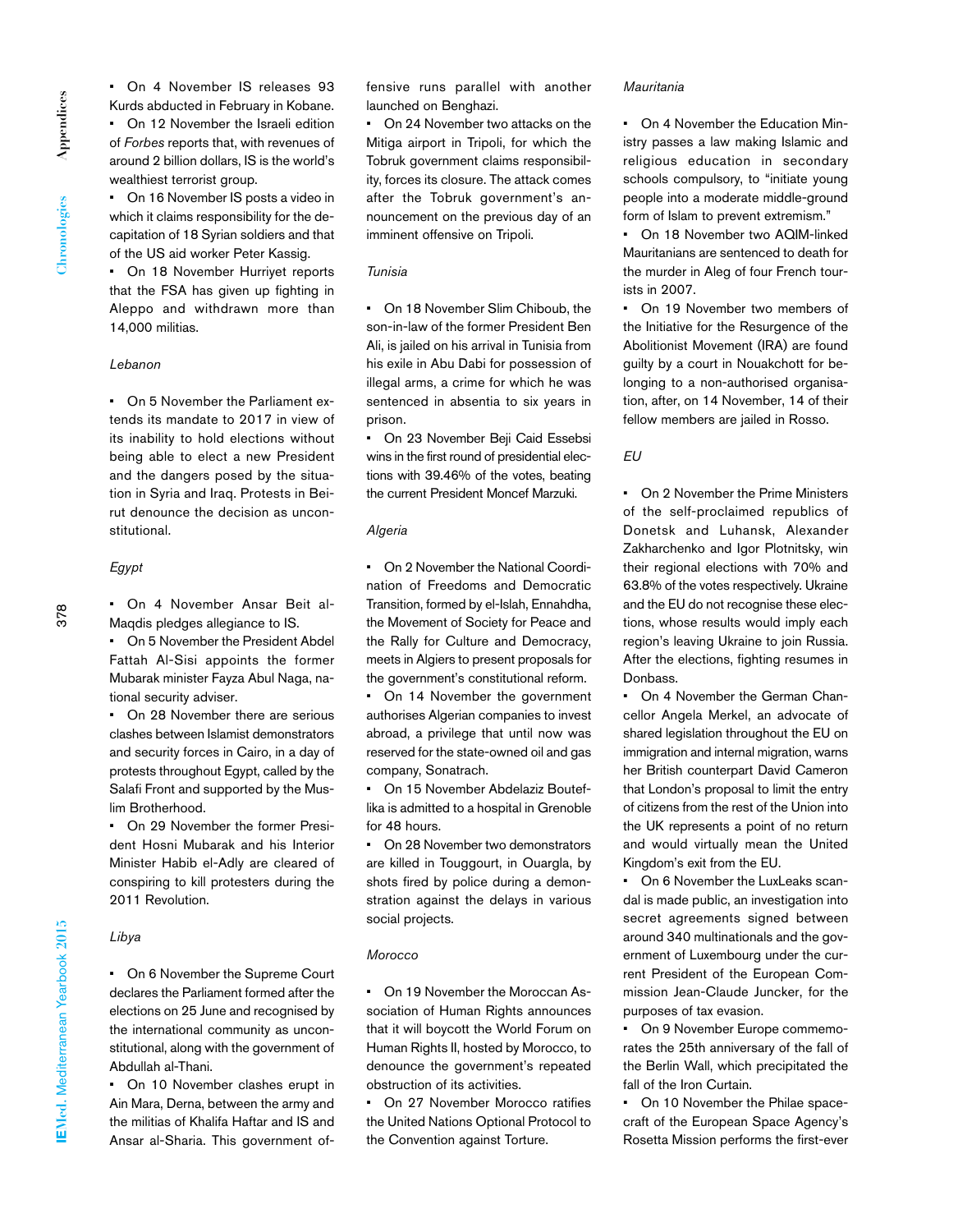soft landing on the nucleus of a comet, the 67P/Churyumov-Gerasimenko.

• On 13 November the European Parliament adopts the EU-Moldavia Association Agreement.

• On 27 November for the first time in EU history, a group of MEPs brings a motion of censure against the Commission's President Jean-Claude Juncker, which is defeated.

# **December 2014**

*Spain passes the controversial Citizen Security Law. France raises its antiterrorist alert. In Italy, there is a national strike, the government approves the criminal code reform, toughening sentences for corruption, and there are further mass migrant arrivals. Croatia holds the first round of presidential elections. In Montenegro a new political party emerges. Kosovo forms a coalition government and is recognised by the International Olympic Committee. The political crisis in Greece leads to early elections scheduled for January 2015. In Egypt, further death sentences are handed down to members of the Muslim Brotherhood. The internal split in Libya continues, where the two parallel power centres lead the EU and UN to threaten to impose fresh sanctions. In Tunisia, Beji Caid Essebsi wins the presidential elections.*

#### *Spain*

• On 3 December the People's Party parliamentary spokesman Alfonso Alonso is appointed Health Minister to replace Ana Mato, who resigned on 27 November after being cited by a judge in the Gürtel corruption trial.

• On 11 December the PP's parliamentary majority approves the Citizen Security Law, which has been criticised by the other political parties.

• On 18 December the Public Prosecutor Eduardo Torres-Dulce resigns "for personal reasons." The next day Consuelo Madrigal is appointed the new Chief Public Prosecutor.

• On 30-31 December 156 illegal immigrants succeed in jumping the Melilla border fence. In 2014, some 2,254 people have entered the Spanish city this way.

#### *France*

• On 4 December Faouzi Lamdaoui, personal adviser to François Hollande, resigns accused by the court of "misusing corporate assets."

• On 23 December France steps up its military deployment throughout the country under the anti-terrorist Vigipirate plan, following three separate attacks over the past three days, which leave one dead and almost 30 injured.

### *Monaco*

• On 11 December Alberto II's wife Charlene of Monaco gives birth to twins, Gabriela and Jacobo. The latter is heir to the throne.

# *Italy*

• On 2 December a mafia network is dismantled in Rome with the arrest of 37 people, some of them members of different political parties. Another hundred or so people are under investigation, including the former mayor of Rome and former Berlusconi minister Gianni Alemanno, who on 3 December leaves the Brothers of Italy party (centre-right).

• On 11 December the government approves a reform of the criminal code that imposes tougher laws against corruption. It includes raising the minimum prison sentence for corruption from 4 to 6 years, simplifying the process for confiscating assets, ensuring that those found guilty return everything they have stolen, right down to the last cent, and extending the statute of limitations for such a crime.

• On 12 December Italy is paralysed by a general strike against the government's economic policy, labour and public administration reform and budget cuts.

• On 18 December the police arrest 52 people in Reggio Calabria for their links with the 'Ndrangheta.

• On 30 December 970 illegal migrants aboard a Moldovan-flagged ship, abandoned by its crew near Corfu, disembark in Gallipoli after being rescued by the coast guard. This is yet another mass arrival after, on 25 and 26 December, around 1,300 migrants were rescued in the Strait of Sicily. In 2014, 167,462 migrants have reached Italy by sea.

• On 31 December Giorgio Napolitano confirms his resignation as President in his end-of-year speech citing his age.

### *Malta*

• On 9 December Carmelo Abela is appointed Interior Minister to replace Manuel Mallia, who was forced to resign by the Prime Minister Joseph Muscat after being implicated in an investigation into his driver in connection with a shooting incident on 19 November.

# *Croatia*

• On 28 December Croatia holds the first round of its presidential elections. The incumbent President, the independent Ivo Josipovic, and the HDZ candidate Kolinda Grabar-Kitarovic, pass through to the second round, which will be held on 11 January 2015.

# *Bosnia and Herzegovina*

• On 6 December the SDP elects Nermin Niksic as party leader to replace Zlatko Lagumdzija, who resigned following the poor election results in October.

• On 9 December Sefik Dzaferovic (SDA) is elected Chairman of the House of Representatives (federal lower house) and Borjana Kristo (HDZ) and Mladen Bosic, (SDS) are appointed first and second deputy Chairs.

• On 12 December 15 former Bosnian Serb fighters and officers are sentenced to prison for the massacre of 150 Bosnians in Zecovi in 1992.

On 17 December the social democrat leader Hamdija Lipovaca, the Prime Minister of the Una-Sana canton, is arrested over irregularities in the construction of sports facilities in Bihac, while he served as the mayor there.

• On 18 December the SDS elects Bosnian Denis Zvizdic to head the tripartite presidency of the federal Council of Ministers.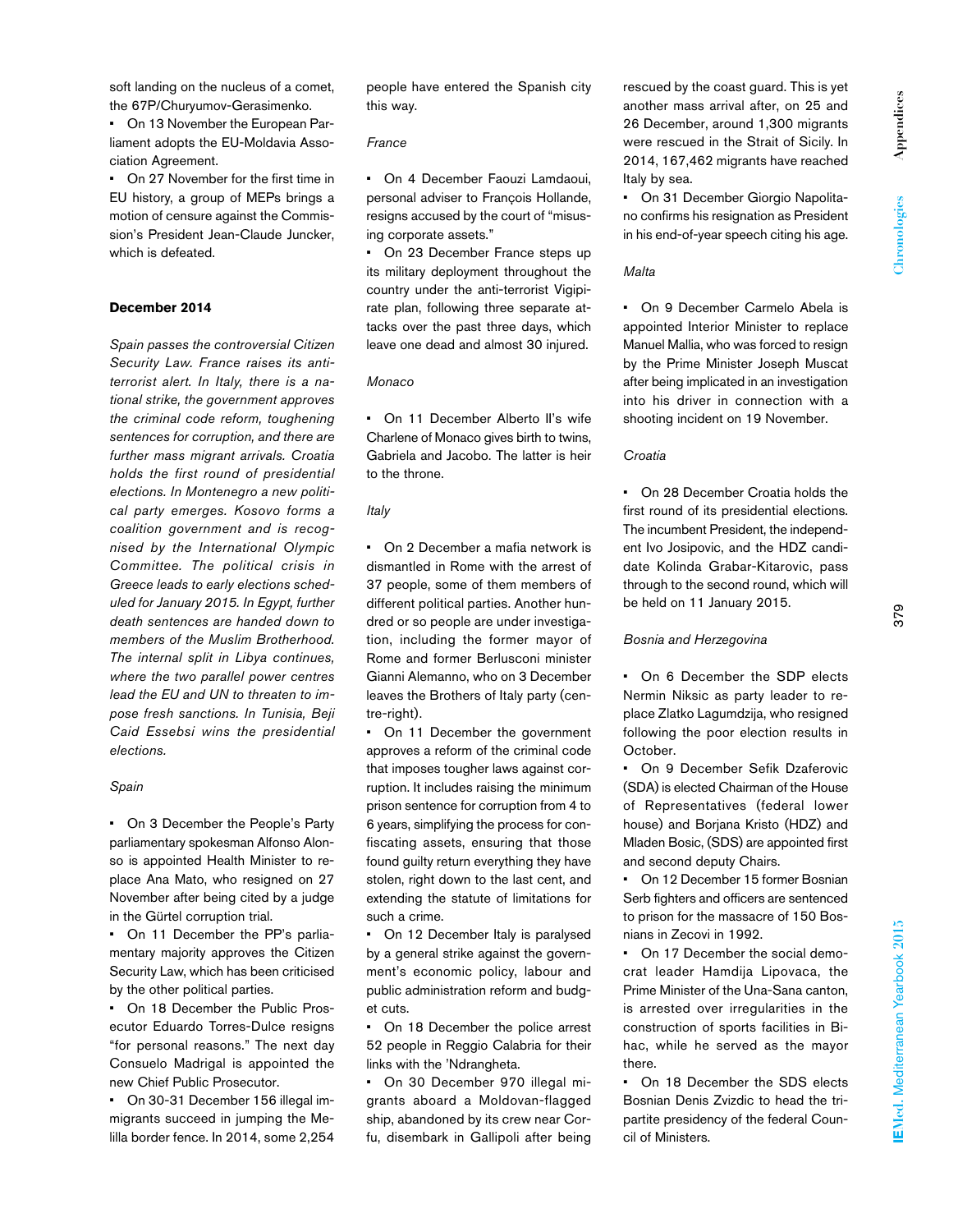*Montenegro*

*Albania*

• On 9 December the secret service chief Boro Vucinic resigns.

• On 22 December the new Civic Movement party presents its leadership, headed by former vice-President Zarko Rakcevic, and programme, based on Euro-Atlantic values and democratic regeneration.

# *Kosovo under United Nations Security Council Resolution 1244*

• On 9 December the meeting of the International Olympic Committee in Monaco recognises the Kosovan Olympic Committee, whose team will participate for the first time in the Rio 2016 Olympic Games.

• On 9 December Isa Mustafa, leader of the Democratic League (LDK) is sworn in as Prime Minister, in accordance with the agreement signed on 8 December between Kosovo's two main parties (LDK and PDK). The outgoing Prime Minister Hashim Thaçi (PDK) will be deputy Prime Minister and Foreign Minister.

# *FYROM*

• On 9 December there are bomb attacks in the Tetovo and Kumanovo police stations, in an attack the likes of which have not been seen since the ethnic conflict in 2001.

• On 10 December 12,000 students protest in Skopje, in the country's biggest student demonstration since independence, against the higher education reform bill which foresees the introduction of exams written by the government in addition to the university exams.

• On 7 December the government presents the country's new coat of arms to the Parliament – a rampant lion on a yellow shield, topped with a crown – which will replace the current coat of arms, which dates back to the communist era.

• On 22 December thousands of temporary, construction and service workers demonstrate in Skopje against the government's plans to increase their taxes in 2015.

• On 8 December the head of the Societe Generale bank Gent Sejko is named the new governor of the Central Bank to replace Ardian Fullani, sacked in July for failing to prevent the theft of five million euros.

• On 17 December the deputy Environment Minister Diana Bejko is sacked over her failure to pay the electricity bills for her summer home.

#### *Greece*

• On 6 December a demonstration organised in Athens in memory of the protester Alexis Grigoropulos who was killed by the police six years ago ends in clashes with the police and dozens of arrests.

• On 8 December the government announces that the first round of the presidential elections scheduled for 2015 are being moved forward to 17 December. The announcement comes a day after the Eurogroup gives Greece a two-month extension on its economic rescue and amid a crisis in the government coalition and economic uncertainty in the international markets over the government's difficulties to continue applying the reforms agreed with the Troika. On the same day, the Parliament narrowly succeeds in passing the general budget for 2015, widely rejected by the Greek people, despite its exclusion of the new measures required by the Troika.

• On 17 December Antonis Samaras' cabinet fails to gain the parliamentary support needed to ensure the election of his candidate Stavros Dimas to the Presidency of the Republic. On 21 December Samaras proposes a national coalition government in order to get Dimas elected and thereby avoid early legislative elections being held, in which Syriza is a clear favourite to win. On 29 December the presidential elections fail and early legislative elections are therefore called for 25 January 2015.

### *Turkey*

• On 1 December the Russian President Vladimir Putin announces the suspension of the South Stream gas pipeline project and instead named Turkey as an alternative for a Russian gas pipeline into southern Europe, after the sanctions imposed by Brussels on Moscow over the conflict in Ukraine.

• On 6 December the government announces the introduction of religion as a compulsory subject in public primary school education.

• On 15 December the President Recep Tayyip Erdogan rejects the EU's criticism of the previous day's arrest of 27 journalists connected with the Islamist preacher Fethullah Gülen and accused of threatening state security.

• On 20 December over a hundred members of the Turkish teaching union (Egitim-Is) are arrested in Ankara during a demonstration calling for secular education and improved working conditions and salaries.

# *Cyprus*

• On 22 December the Larnaca District Court sentences five public figures, including a politician, trade unionist and businessmen, for the purchase of property in Dromolaxia at above-market prices using the pension fund of the CyTA telecommunications company.

# *Syria*

• On 1 December the World Food Programme (WFP) announces that it has run out of funds and has to cancel the delivery of 1.7 million euros in aid to Syrian refugees. By 9 December the WFP's appeal raises 6 million euros and it reactivates its aid plan.

• On 2 December the NATO headquarters hosts the first major meeting of the international coalition against IS. The 60 countries at the meeting agree to support the coalition's military operations; halt the flow of foreign terrorists to Syria and Iraq; cut access to the financing and funds of IS; help the civilian population with humanitarian aid and spread information about the true nature of IS in order to delegitimise it. During the meeting a group of Arab countries forwards a request, dis-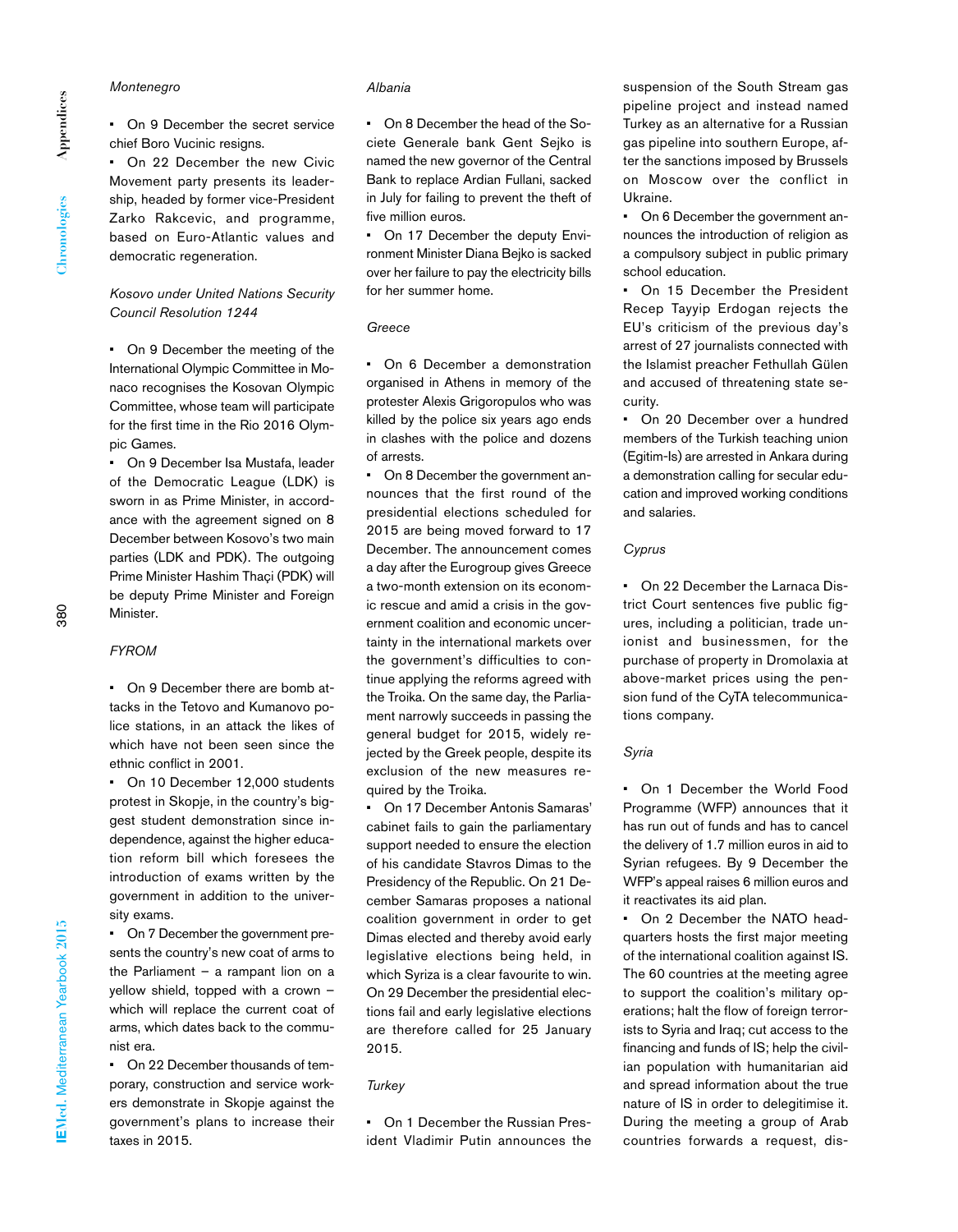Appendices **Appendices** Chronologies **Chronologies**

EMed. Mediterranean Yearbook 2015

missed by the other members, to begin talks with the part of the Syrian army that, although loyal to the Bashar el-Assad regime, has not committed any kind of war crime.

• On 14 December at least 100 Syrian soldiers and 80 Islamist rebels are killed in fighting for control of the strategic military bases of Wadi al-Dif and al-Hamadiya, Idlib, constituting a victory for the al-Nusra Front.

• On 15 December the Syrian army takes back control of a strategic area of the north of Aleppo city from the al-Nusra Front.

• On 17 December the Syrian Observatory for Human Rights announces the discovery of a mass grave in Kashkiya, Deir al-Zour, in which 230 members of the Sheitat tribe are buried, killed by IS.

• On 25 December army shelling leaves more than 45 dead in al-Bab and Qabaseen, in Aleppo. In the last three days, the Bashar al-Assad regime has stepped up its offensive against the insurgents in Rif Dimashq, Homs, Hama, Hasakah, Idlib, Raqqa and Deir az-Zour.

# *Jordan*

• On 21 December, following a ruling confirmed by the Supreme Court, 11 people found guilty of murder are executed at Swaqa prison. The death penalty has not been used in Jordan since March 2006.

• On 24 December the army announces that one of its planes has crashed in the north of Syria and its pilot captured by IS.

# *Egypt*

• On 2 December the Public Prosecutor appeals the court's decision to clear the former President Hosni Mubarak, former Interior Minister Habib el-Adly and six collaborators of the murder of demonstrators during the 2011 revolution.

• On 2 December the criminal court of Giza sentences 188 people to death for the murder of 11 police officers in the attack on the Kirdasa police station, on the outskirts of Cairo on 14 August 2013.

# *Libya*

• On 3 December the Foreign Affairs Ministers of the US, Spain, France, Italy, Germany and the United Kingdom and EU and UN representatives meet at the NATO headquarters to draw up a road map to end the political dispute dividing Libya. On 16 December the EU and UN threatens Libya with economic sanctions if the country does not take effective steps towards political dialogue.

### *Tunisia*

• On 2 December the inaugural ceremony for the new Tunisian Parliament takes place. Mohamed Ennaceur (Nidaa Tounes) is elected Speaker of the house. • On 11 December the former Prime Minister and founder of Ennhada Hamadi Jebali leaves the party over differences with the current leadership.

• On 17 December the IS-linked jihadist Abou Bakr al-Hakim claims responsibility for the murders in 2013 of the politicians Chokri Belaïd and Mohamed Brahmi.

• On 21 December the second round of presidential elections is held with a turnout of 59.04%. Beji Caid Essebsi wins with 55.68% of the votes.

# *Algeria*

• On 23 December the army kills Abdelmalek al-Gouri, in Boumerdes, the leader of the terrorist group Soldiers of the Caliphate, an IS-affiliated group in Algeria.

#### *Morocco*

• On 8 December Abdellah Baha, Morocco's Minister of State, is hit by a train and killed in Bouznika, in the same place where the socialist MP Ahmed Zaidi died in November, from the Socialist Union of Popular Forces party (USFP).

• On 15-16 December Marrakech hosts the Global Counterterrorism Forum.

# *EU*

• On 1 December Poland's former Prime Minister Donald Tusk is sworn in as President of the European Council, to replace the Belgian Herman Van Rompuy

# **Gibraltar**

• On 7 January the 'Alejandra' is the first Spanish fishing boat of 2014 to be expelled from Spanish waters in the Bay of Gibraltar, by Gibraltar patrol boats. On 19 February the United Kingdom announces a "high-level formal protest" over the incursion of a Spanish naval ship in Spanish-controlled waters close to Gibraltar, during a British navy training exercise. On 2 April the Spanish ambassador in London and British ambassador in Madrid, Federico Trillo and Simon Manley, are summoned respectively by the Foreign Ministries of the United Kingdom and Spain over Gibraltar's report of an alleged violation of its sovereignty by the incursion of a Spanish research vessel in the Bay of Gibraltar. Throughout the year there are repeated incidences, hostilities and confrontations in Spanish-controlled waters in the Bay of Gibraltar, involving patrols from the Spanish and Gibraltar authorities, the Spanish and British navies, fishing boats, Spanish research vessels and smuggling vessels. As a result of these incidents, Spanish and British diplomats are regularly summoned in London and Madrid by the respective Foreign Ministries and formal protests are issued before the EU.

• On 2 January the Spanish Supreme Court confirms the 1.7-million-euro fine imposed by the government on Jyske Bank Gibraltar Limited for refusing to reveal the identity of its clients to Spain, protecting them under the banking secrecy law in force on the Rock.

• On 2 July the European Commission sends a fact-finding mission to the Spanish-Gibraltar border to monitor whether or not the recommendations made by Brussels in 2013 to resolve the issue of vehicles and people being held up by Spanish anti-smuggling checks have been applied.

• On 25 July the European Commission considers that Gibraltar has not breached environmental regulations, as